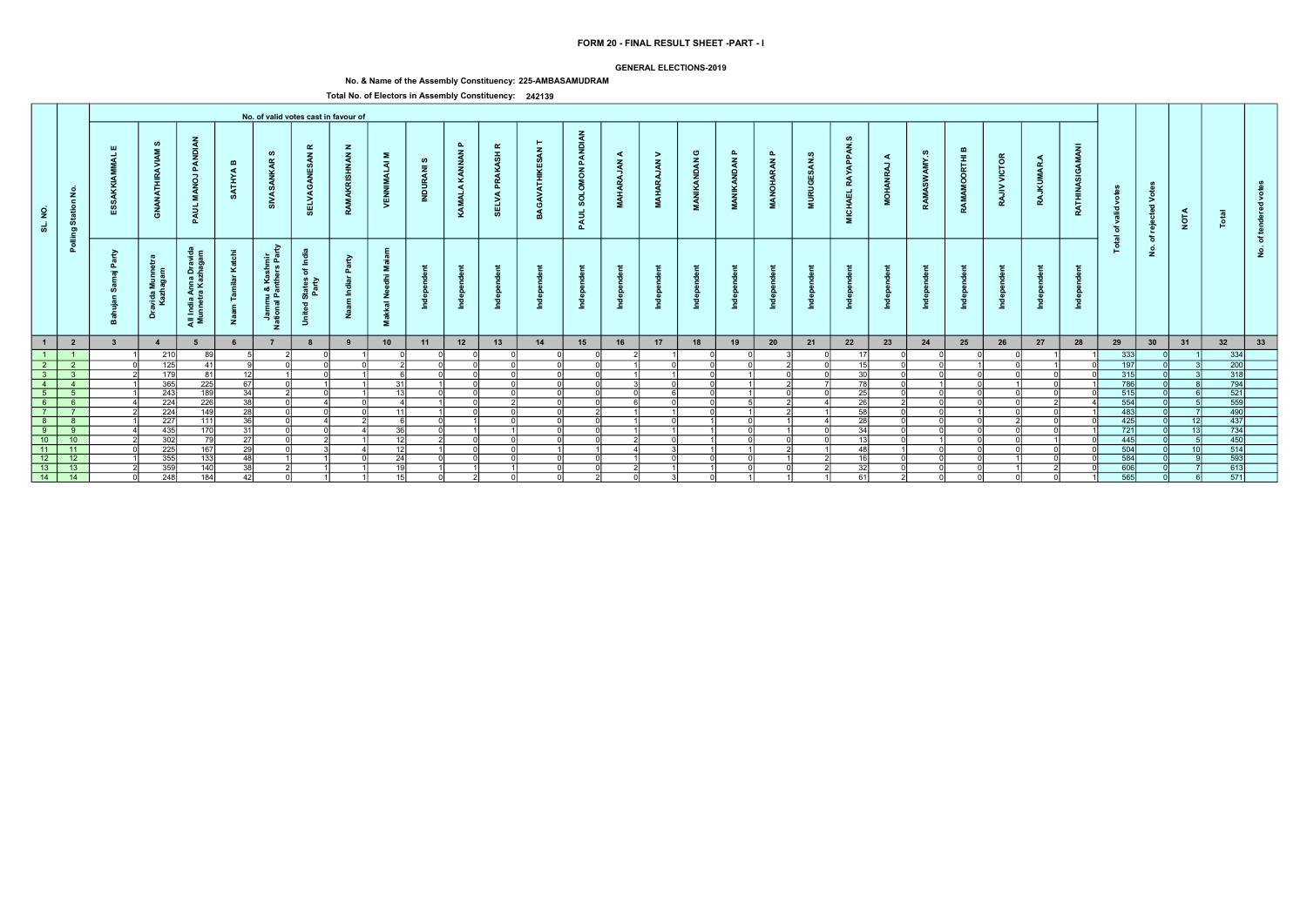### GENERAL ELECTIONS-2019

# No. & Name of the Assembly Constituency: 225-AMBASAMUDRAM

|                                                                                           |                               |                         |                                           |                                                                     |                       |                                                   |                                                                                                      | No. of valid votes cast in favour of |                                 |                               |                               |                                                  |        |                                   |                                        |                                    |                             |                              |                              |                         |                                                       |                                                                          |                               |                             |                          |                    |                 |                          |                                         |                 |                                                                                                           |              |  |
|-------------------------------------------------------------------------------------------|-------------------------------|-------------------------|-------------------------------------------|---------------------------------------------------------------------|-----------------------|---------------------------------------------------|------------------------------------------------------------------------------------------------------|--------------------------------------|---------------------------------|-------------------------------|-------------------------------|--------------------------------------------------|--------|-----------------------------------|----------------------------------------|------------------------------------|-----------------------------|------------------------------|------------------------------|-------------------------|-------------------------------------------------------|--------------------------------------------------------------------------|-------------------------------|-----------------------------|--------------------------|--------------------|-----------------|--------------------------|-----------------------------------------|-----------------|-----------------------------------------------------------------------------------------------------------|--------------|--|
| $\overline{2}$<br>್ಯ                                                                      | £<br>$\epsilon$<br>Star<br>ರಾ | ய                       | ဖာ<br>$\tilde{\mathbf{z}}$<br>푽<br>È<br>ේ | PANDI<br>$\vec{g}$<br>PAUL                                          | $\mathbf{m}$<br>ATHYA | ဖာ<br>$\alpha$<br>್                               | ≃<br>$\mathbf{z}$<br>- ဟ<br>豐<br><b>SELVA</b>                                                        | $\mathbf{z}$<br>$\tilde{\xi}$        | Σ<br>ৰ<br><b>NEW</b>            | ဖ<br>$\overline{z}$<br>ă<br>E | $\mathbf{a}$<br>KAMALA KANNAN | $\pmb{\alpha}$<br><b>PRAKASH</b><br><b>SELVA</b> |        | <b>PANDIAN</b><br>SOLOMON<br>PAUL | ≺<br>$\tilde{\epsilon}$<br><b>MAHA</b> | $\geq$<br>$\tilde{A}$<br><b>DR</b> | ပ<br><b>IKANDAN</b><br>MANI | മ<br><b>AN</b><br><b>NAN</b> | $\mathbf{r}$<br>RAN<br>ANOHA | ဖာ<br><b>URUGI</b><br>ā | Ø<br><b>APPAN</b><br><b>RAY</b><br><b>CHAEL</b><br>Ξ. | $\blacktriangleleft$<br>$\overline{\phantom{a}}$<br>ΡÃ<br>$\vec{5}$<br>ž | ဖာ<br>AMY.<br>SW <sub>3</sub> | മ<br>RTHI<br>ō<br>Š<br>RAMA | <b>VICTOR</b><br>><br>RA | ◀<br>MAR<br>Ī<br>R | GAMANI<br>RATHI | o<br>ಾ<br>ঁত<br>$\equiv$ | $\geq$<br>$\overline{\mathbf{c}}$<br>ဗ္ | <b>NOTA</b>     |                                                                                                           |              |  |
|                                                                                           | Pollin                        | $\geq$<br>௳<br>$\equiv$ | $\epsilon$<br>avida Mu<br>Kazhaga<br>ă    | $\epsilon$<br>୍ବ ପ୍<br>ıdia Anna Dr.<br>Inetra Kazha<br>Ξ.<br>ੁੜ ≅ੋ | ⊻<br>Ž                | ₽<br>들 훈<br>- 동 있<br>ımu & Ka:<br>ıal Panth∽<br>z | - 독<br>$\overleftarrow{\mathrm{o}}$<br>States<br>Party<br>$\overline{\phantom{a}}$<br>$\overline{5}$ | $\epsilon$<br><b>p</b>               | ż<br>$\overline{a}$<br>∽<br>- 2 |                               |                               |                                                  |        |                                   |                                        |                                    |                             |                              |                              |                         |                                                       |                                                                          |                               |                             |                          |                    |                 | <u>is</u>                | ঁচ<br>$\dot{\mathbf{z}}$                |                 |                                                                                                           | $\circ$<br>٤ |  |
| $\blacksquare$                                                                            | $\overline{\mathbf{2}}$       |                         | $\overline{4}$                            |                                                                     |                       |                                                   |                                                                                                      |                                      | 10                              | 11                            | 12                            | 13                                               | 14     | 15                                | 16                                     | 17                                 | 18                          | 19                           | 20                           | 21                      | 22                                                    | 23                                                                       | 24                            | 25                          | 26                       | 27                 | 28              | 29                       | 30                                      | 31              | 32                                                                                                        | 33           |  |
| 15                                                                                        | $-15$                         |                         | 210                                       | 152                                                                 | -21                   |                                                   |                                                                                                      |                                      |                                 |                               |                               |                                                  |        |                                   |                                        |                                    |                             |                              |                              |                         | 20                                                    |                                                                          |                               |                             |                          |                    |                 | 420                      |                                         |                 | 427                                                                                                       |              |  |
| $\frac{18}{16}$                                                                           | 16                            |                         | 267                                       | 137                                                                 | -331                  |                                                   |                                                                                                      |                                      | 13 <sup>1</sup>                 |                               |                               |                                                  |        |                                   |                                        |                                    | $\cap$                      |                              |                              |                         | $\overline{16}$                                       |                                                                          |                               |                             |                          |                    |                 | 485                      |                                         | 12              | 497                                                                                                       |              |  |
| $\overline{17}$                                                                           | $-17$                         |                         | 345                                       | 253                                                                 | -401                  |                                                   |                                                                                                      |                                      | 45                              |                               |                               |                                                  |        |                                   |                                        |                                    | U                           |                              |                              |                         | 26                                                    |                                                                          |                               |                             |                          |                    |                 | 722                      |                                         | 15 <sup>1</sup> | $\begin{array}{r} \hline 737 \\ 737 \\ 345 \\ \hline 537 \\ 758 \\ \hline 777 \\ \hline \end{array}$      |              |  |
| $\begin{array}{ c c }\n\hline\n18 \\ \hline\n19 \\ \hline\n20 \\ \hline\n21\n\end{array}$ | 18                            |                         | 155                                       | 137                                                                 | 24                    |                                                   |                                                                                                      |                                      | 13 <sup>1</sup>                 |                               |                               |                                                  |        |                                   |                                        | $\Omega$                           | $\Omega$                    | ΩI                           |                              |                         |                                                       |                                                                          |                               |                             |                          |                    |                 | 342                      |                                         |                 |                                                                                                           |              |  |
|                                                                                           | $\frac{19}{20}$               |                         | 268                                       | 169                                                                 | 61                    |                                                   |                                                                                                      |                                      | 10 <sup>1</sup>                 |                               |                               |                                                  |        |                                   |                                        |                                    |                             |                              |                              |                         | 10                                                    |                                                                          |                               |                             |                          |                    |                 | 526                      |                                         | 11              |                                                                                                           |              |  |
|                                                                                           |                               |                         | 313                                       | 281                                                                 | -92                   |                                                   |                                                                                                      |                                      | 18I                             |                               |                               |                                                  |        |                                   |                                        |                                    |                             |                              |                              |                         | 13                                                    |                                                                          |                               |                             |                          |                    |                 | 748                      |                                         | 10 <sup>1</sup> |                                                                                                           |              |  |
|                                                                                           | $\overline{21}$               |                         | 324                                       | 252                                                                 | 140                   |                                                   |                                                                                                      |                                      | 12                              |                               |                               |                                                  |        |                                   |                                        |                                    |                             |                              |                              |                         | 21                                                    |                                                                          |                               |                             |                          |                    |                 | 766                      |                                         | 11              |                                                                                                           |              |  |
| 22                                                                                        | 22                            |                         | 225                                       | 206                                                                 | -431                  |                                                   |                                                                                                      |                                      | 15                              |                               | $\cap$                        |                                                  |        |                                   | $\Omega$                               |                                    | $\cap$                      |                              |                              |                         | 25                                                    |                                                                          |                               |                             |                          |                    |                 | 525                      |                                         |                 | $\overline{533}$                                                                                          |              |  |
| $\begin{array}{r} 23 \\ 24 \\ 25 \\ 26 \\ 27 \end{array}$                                 | $\overline{23}$               |                         | 308                                       | 195                                                                 | 41                    |                                                   |                                                                                                      |                                      | 26                              |                               | $\cap$                        |                                                  | $\sim$ | $\overline{A}$                    |                                        | $\cap$                             |                             |                              | $\cap$                       |                         | $\overline{30}$                                       |                                                                          |                               |                             |                          |                    |                 | 618                      |                                         |                 | 627                                                                                                       |              |  |
|                                                                                           | $\overline{24}$               |                         | 418                                       | 373                                                                 | 46                    |                                                   |                                                                                                      |                                      | 15 <sup>1</sup>                 |                               | ി                             |                                                  |        |                                   |                                        | $\Lambda$                          |                             |                              |                              |                         | -371                                                  |                                                                          |                               |                             |                          |                    |                 | 921                      |                                         |                 | $\begin{array}{r}\n 11 \\  \hline\n 927 \\  \hline\n 611 \\  \hline\n 380 \\  \hline\n 624\n \end{array}$ |              |  |
|                                                                                           | $\overline{25}$               |                         | $\overline{221}$                          | $\overline{265}$                                                    | -431                  |                                                   |                                                                                                      |                                      | 22                              |                               |                               |                                                  |        |                                   |                                        | $\cap$                             | $\Delta$                    |                              |                              |                         | 32                                                    |                                                                          |                               |                             |                          |                    |                 | 598                      |                                         | 13 <sup>1</sup> |                                                                                                           |              |  |
|                                                                                           | $\overline{26}$               |                         | 159                                       | 137                                                                 | 26                    |                                                   |                                                                                                      |                                      | 16                              |                               |                               |                                                  |        |                                   |                                        |                                    |                             |                              |                              |                         |                                                       |                                                                          |                               |                             |                          |                    |                 | 373                      |                                         |                 |                                                                                                           |              |  |
|                                                                                           | $\overline{27}$               |                         | 231                                       | 257                                                                 | 10                    |                                                   |                                                                                                      |                                      | 16I                             |                               |                               |                                                  |        |                                   |                                        | 16I                                |                             |                              |                              |                         | 61                                                    |                                                                          |                               |                             |                          |                    |                 | 619                      |                                         |                 |                                                                                                           |              |  |
| $\overline{28}$                                                                           | $\overline{28}$               |                         | 215                                       | 185                                                                 | <b>26</b>             |                                                   |                                                                                                      |                                      |                                 |                               |                               |                                                  |        | $\Omega$                          |                                        |                                    | વ                           | ΩI                           |                              |                         | 13 <sup>1</sup>                                       |                                                                          |                               |                             |                          |                    |                 | 465                      |                                         |                 | 472                                                                                                       |              |  |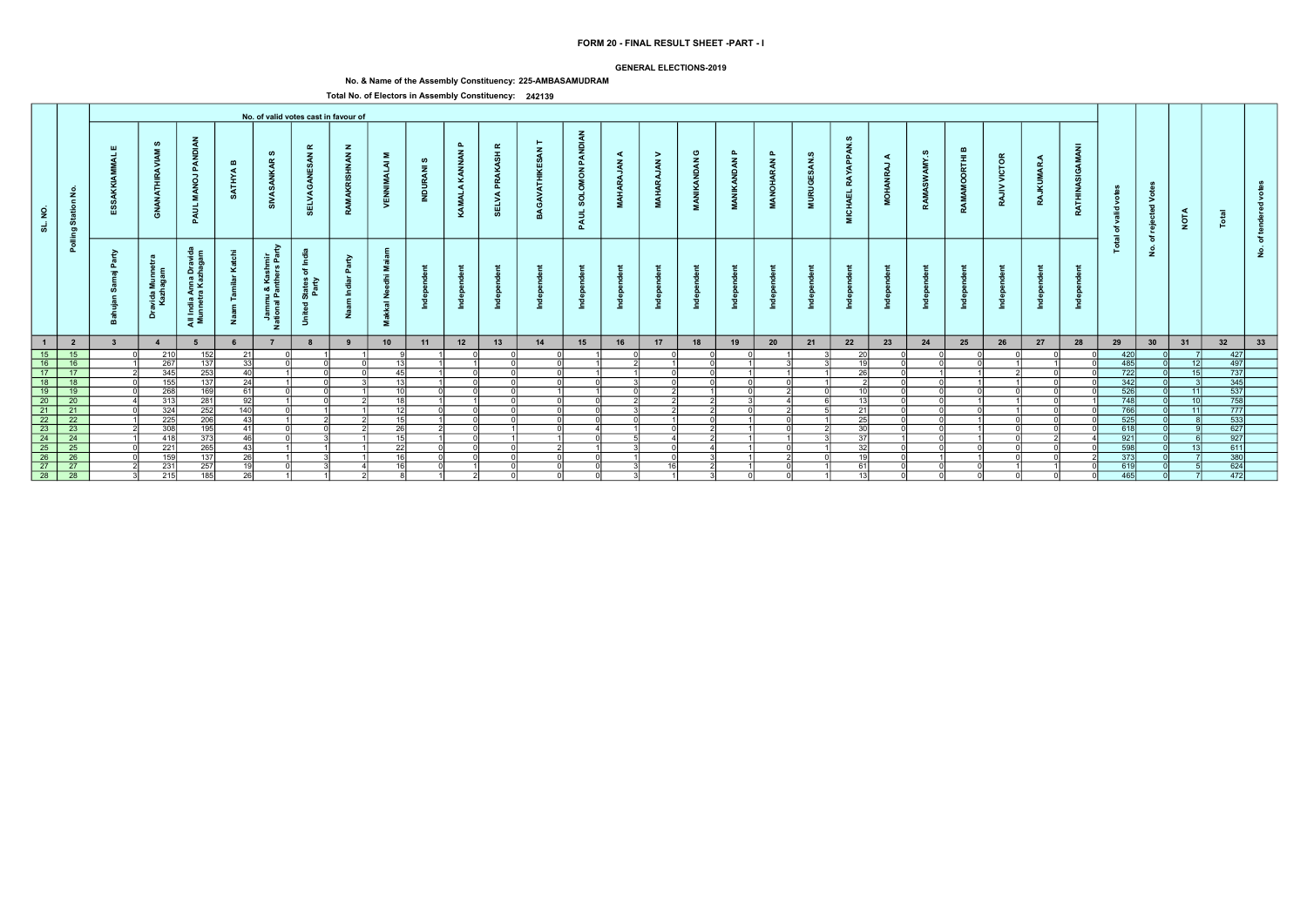### GENERAL ELECTIONS-2019

# No. & Name of the Assembly Constituency: 225-AMBASAMUDRAM

| <b>PANDIAN</b><br>Ø<br>ဖာ<br>$\mathbf{a}$<br>$\alpha$<br><b>APPAN</b><br>GAMANI<br>≃<br>$\mathbf{z}$<br>ய<br>$\mathbf{z}$<br>PANDI<br>മ<br>KAMALA KANNAN<br>ပ<br><b>PRAKASH</b><br>മ<br>ဖာ<br>$\mathbf{a}$<br>AMY.S<br>$\mathbf{z}$<br><b>NAN</b><br>$\geq$<br>ဖာ<br>Σ<br>≺<br><b>VICTOR</b><br>ORTHI<br>$\blacktriangleleft$<br>◀<br><b>AN</b><br>ဖ<br><b>IKANDAN</b><br>$\alpha$<br>RAN<br>$\tilde{A}$<br>$\tilde{\mathbf{z}}$<br>$\tilde{\mathbf{z}}$<br>$\mathbf{m}$<br>ৰ<br>$\overline{\phantom{a}}$<br>MAR.<br>- ဟ<br>$\overline{z}$<br>SOLOMON<br>ΡÃ<br>ATHYA<br>쁮<br><b>RAY</b><br>$\vec{g}$<br>SW <sub>3</sub><br><b>MAHARA</b><br><b>DR</b><br>ANOHA<br>$\tilde{a}$<br>Ę<br><b>URUGI</b><br>ă<br>푽<br>><br>$\vec{5}$<br>£<br><b>ICHAEL</b><br><b>SELVA</b><br><b>SELVA</b><br>RAMA<br><b>NEW</b><br><b>MANI</b><br><b>NAN</b><br>E<br>RATHI<br>R<br>$\vec{z}$<br>ಂ<br>$\geq$<br>RA<br>$\epsilon$<br>ž<br>್<br>Ē<br>PAUL<br>$\overline{\mathbf{c}}$<br>ಾ<br>ේ<br>$\overline{2}$<br><b>NOTA</b><br>PAUL<br>Star<br>Ξ.<br>್ಯ<br>Ť<br>ঁত<br>ರಾ<br>$\overline{a}$<br>ঁচ<br>Pollir<br>$\circ$<br><u>is</u><br>$\dot{\mathbf{z}}$<br>₽<br>٤<br>$\epsilon$<br>≥<br>들 호<br>$\epsilon$<br>- 독<br>୍ବ ପ୍<br>௳<br><u> 중 없</u><br>$\epsilon$<br>⊻<br>$\overleftarrow{\mathrm{o}}$<br>ndia Anna Dr.<br>Inetra Kazha<br><b>p</b><br>- 127<br>ımu & Kas<br>ıal Panth∽<br>States<br>Party<br>avida Mul<br>Kazhaga<br>ż<br>$\overline{a}$<br>$\overline{\phantom{a}}$<br>∽<br>Ξ.<br>ă<br>$\overline{5}$<br>ੁੜ ≅ੋ<br>Ž<br>- 2<br>z<br>33<br>12<br>13<br>22<br>28<br>29<br>30<br>31<br>32<br>$\blacksquare$<br>$\overline{\mathbf{2}}$<br>10<br>11<br>14<br>15<br>16<br>17<br>18<br>19<br>20<br>21<br>23<br>24<br>25<br>26<br>27<br>$\overline{4}$<br>5<br>$\begin{array}{ c c }\n\hline\n29 \\ \hline\n30 \\ \hline\n31\n\end{array}$<br>659<br>$\overline{29}$<br>222<br>650<br>314<br>-23<br>32<br>-37<br>$\boxed{727}$<br>$\overline{30}$<br>301<br>718<br>262<br>$\overline{36}$<br>$\overline{29}$<br>-58 l<br>$\cap$<br>$\begin{array}{ c c }\n\hline\n637 \\ \hline\n316\n\end{array}$<br>$\overline{31}$<br>374<br>632<br>175<br>-38 l<br>17<br>n<br>$\frac{32}{32}$<br>$\frac{32}{33}$<br>$\frac{33}{34}$<br>$\frac{34}{35}$<br>$\frac{35}{36}$<br>$\frac{35}{36}$<br>312<br>153<br>108<br>اء1<br>11<br>ΩI<br>$\Omega$<br>$\Omega$<br>$\begin{array}{r}\n 101 \\  \hline\n 493 \\  \hline\n 586 \\  840 \\  \hline\n 643\n \end{array}$<br>166<br>198<br>484<br>- 31  <br>-34 l<br>-331<br>$\cap$<br>$\overline{578}$<br>317<br>191<br>-331<br>13 <sup>1</sup><br>$\overline{10}$<br>328<br>827<br>365<br>FQ<br>$\overline{25}$<br>13 <sup>1</sup><br><b>17</b><br>272<br>221<br>26<br>629<br>27<br>$\overline{14}$<br>64<br>$\Omega$<br>$\cap$<br>ΩI<br>556<br>$\begin{array}{r} 37 \\ 38 \\ 39 \\ 40 \end{array}$<br>37<br>323<br>133<br>29<br>550<br>40<br>14<br>$\cap$<br>$\cap$<br>$\mathcal{D}$<br>$\cap$<br>$\Omega$<br>$\begin{array}{r}\n 384 \\  \hline\n 650 \\  \hline\n 453\n \end{array}$<br>$\frac{38}{39}$<br>174<br>140<br>380<br>16 <sup>1</sup><br>-28 l<br>11<br>ΩI<br>ി<br>$\overline{225}$<br>317<br>646<br>14<br>-57 l<br>17<br>ωı<br>40<br>29<br>16<br>241<br>443<br>140<br>10 <sup>1</sup><br>11<br>$\frac{16}{41}$<br>627<br>$-41$<br>610<br>316<br>23 <sup>1</sup><br>23<br>206<br>่ 3U∣<br>17<br>583<br>$\overline{42}$<br>569<br>50<br>14<br>14<br>18<br>$\Omega$<br>ΩI |                 |     |     |  | No. of valid votes cast in favour of |  |  |  |  |  |  |  |  |  |  |  |  |  |
|-----------------------------------------------------------------------------------------------------------------------------------------------------------------------------------------------------------------------------------------------------------------------------------------------------------------------------------------------------------------------------------------------------------------------------------------------------------------------------------------------------------------------------------------------------------------------------------------------------------------------------------------------------------------------------------------------------------------------------------------------------------------------------------------------------------------------------------------------------------------------------------------------------------------------------------------------------------------------------------------------------------------------------------------------------------------------------------------------------------------------------------------------------------------------------------------------------------------------------------------------------------------------------------------------------------------------------------------------------------------------------------------------------------------------------------------------------------------------------------------------------------------------------------------------------------------------------------------------------------------------------------------------------------------------------------------------------------------------------------------------------------------------------------------------------------------------------------------------------------------------------------------------------------------------------------------------------------------------------------------------------------------------------------------------------------------------------------------------------------------------------------------------------------------------------------------------------------------------------------------------------------------------------------------------------------------------------------------------------------------------------------------------------------------------------------------------------------------------------------------------------------------------------------------------------------------------------------------------------------------------------------------------------------------------------------------------------------------------------------------------------------------------------------------------------------------------------------------------------------------------------------------------------------------------------------------------------------------------------------------------------------------------------------------------------------------------------------------------------------------------------------------------------------------------------------------------------------------------------------------------------------------------------------------------------------------------------------------------------------------------------------------------------|-----------------|-----|-----|--|--------------------------------------|--|--|--|--|--|--|--|--|--|--|--|--|--|
|                                                                                                                                                                                                                                                                                                                                                                                                                                                                                                                                                                                                                                                                                                                                                                                                                                                                                                                                                                                                                                                                                                                                                                                                                                                                                                                                                                                                                                                                                                                                                                                                                                                                                                                                                                                                                                                                                                                                                                                                                                                                                                                                                                                                                                                                                                                                                                                                                                                                                                                                                                                                                                                                                                                                                                                                                                                                                                                                                                                                                                                                                                                                                                                                                                                                                                                                                                                                     |                 |     |     |  |                                      |  |  |  |  |  |  |  |  |  |  |  |  |  |
|                                                                                                                                                                                                                                                                                                                                                                                                                                                                                                                                                                                                                                                                                                                                                                                                                                                                                                                                                                                                                                                                                                                                                                                                                                                                                                                                                                                                                                                                                                                                                                                                                                                                                                                                                                                                                                                                                                                                                                                                                                                                                                                                                                                                                                                                                                                                                                                                                                                                                                                                                                                                                                                                                                                                                                                                                                                                                                                                                                                                                                                                                                                                                                                                                                                                                                                                                                                                     |                 |     |     |  |                                      |  |  |  |  |  |  |  |  |  |  |  |  |  |
|                                                                                                                                                                                                                                                                                                                                                                                                                                                                                                                                                                                                                                                                                                                                                                                                                                                                                                                                                                                                                                                                                                                                                                                                                                                                                                                                                                                                                                                                                                                                                                                                                                                                                                                                                                                                                                                                                                                                                                                                                                                                                                                                                                                                                                                                                                                                                                                                                                                                                                                                                                                                                                                                                                                                                                                                                                                                                                                                                                                                                                                                                                                                                                                                                                                                                                                                                                                                     |                 |     |     |  |                                      |  |  |  |  |  |  |  |  |  |  |  |  |  |
|                                                                                                                                                                                                                                                                                                                                                                                                                                                                                                                                                                                                                                                                                                                                                                                                                                                                                                                                                                                                                                                                                                                                                                                                                                                                                                                                                                                                                                                                                                                                                                                                                                                                                                                                                                                                                                                                                                                                                                                                                                                                                                                                                                                                                                                                                                                                                                                                                                                                                                                                                                                                                                                                                                                                                                                                                                                                                                                                                                                                                                                                                                                                                                                                                                                                                                                                                                                                     |                 |     |     |  |                                      |  |  |  |  |  |  |  |  |  |  |  |  |  |
|                                                                                                                                                                                                                                                                                                                                                                                                                                                                                                                                                                                                                                                                                                                                                                                                                                                                                                                                                                                                                                                                                                                                                                                                                                                                                                                                                                                                                                                                                                                                                                                                                                                                                                                                                                                                                                                                                                                                                                                                                                                                                                                                                                                                                                                                                                                                                                                                                                                                                                                                                                                                                                                                                                                                                                                                                                                                                                                                                                                                                                                                                                                                                                                                                                                                                                                                                                                                     |                 |     |     |  |                                      |  |  |  |  |  |  |  |  |  |  |  |  |  |
|                                                                                                                                                                                                                                                                                                                                                                                                                                                                                                                                                                                                                                                                                                                                                                                                                                                                                                                                                                                                                                                                                                                                                                                                                                                                                                                                                                                                                                                                                                                                                                                                                                                                                                                                                                                                                                                                                                                                                                                                                                                                                                                                                                                                                                                                                                                                                                                                                                                                                                                                                                                                                                                                                                                                                                                                                                                                                                                                                                                                                                                                                                                                                                                                                                                                                                                                                                                                     |                 |     |     |  |                                      |  |  |  |  |  |  |  |  |  |  |  |  |  |
|                                                                                                                                                                                                                                                                                                                                                                                                                                                                                                                                                                                                                                                                                                                                                                                                                                                                                                                                                                                                                                                                                                                                                                                                                                                                                                                                                                                                                                                                                                                                                                                                                                                                                                                                                                                                                                                                                                                                                                                                                                                                                                                                                                                                                                                                                                                                                                                                                                                                                                                                                                                                                                                                                                                                                                                                                                                                                                                                                                                                                                                                                                                                                                                                                                                                                                                                                                                                     |                 |     |     |  |                                      |  |  |  |  |  |  |  |  |  |  |  |  |  |
|                                                                                                                                                                                                                                                                                                                                                                                                                                                                                                                                                                                                                                                                                                                                                                                                                                                                                                                                                                                                                                                                                                                                                                                                                                                                                                                                                                                                                                                                                                                                                                                                                                                                                                                                                                                                                                                                                                                                                                                                                                                                                                                                                                                                                                                                                                                                                                                                                                                                                                                                                                                                                                                                                                                                                                                                                                                                                                                                                                                                                                                                                                                                                                                                                                                                                                                                                                                                     |                 |     |     |  |                                      |  |  |  |  |  |  |  |  |  |  |  |  |  |
|                                                                                                                                                                                                                                                                                                                                                                                                                                                                                                                                                                                                                                                                                                                                                                                                                                                                                                                                                                                                                                                                                                                                                                                                                                                                                                                                                                                                                                                                                                                                                                                                                                                                                                                                                                                                                                                                                                                                                                                                                                                                                                                                                                                                                                                                                                                                                                                                                                                                                                                                                                                                                                                                                                                                                                                                                                                                                                                                                                                                                                                                                                                                                                                                                                                                                                                                                                                                     |                 |     |     |  |                                      |  |  |  |  |  |  |  |  |  |  |  |  |  |
|                                                                                                                                                                                                                                                                                                                                                                                                                                                                                                                                                                                                                                                                                                                                                                                                                                                                                                                                                                                                                                                                                                                                                                                                                                                                                                                                                                                                                                                                                                                                                                                                                                                                                                                                                                                                                                                                                                                                                                                                                                                                                                                                                                                                                                                                                                                                                                                                                                                                                                                                                                                                                                                                                                                                                                                                                                                                                                                                                                                                                                                                                                                                                                                                                                                                                                                                                                                                     |                 |     |     |  |                                      |  |  |  |  |  |  |  |  |  |  |  |  |  |
|                                                                                                                                                                                                                                                                                                                                                                                                                                                                                                                                                                                                                                                                                                                                                                                                                                                                                                                                                                                                                                                                                                                                                                                                                                                                                                                                                                                                                                                                                                                                                                                                                                                                                                                                                                                                                                                                                                                                                                                                                                                                                                                                                                                                                                                                                                                                                                                                                                                                                                                                                                                                                                                                                                                                                                                                                                                                                                                                                                                                                                                                                                                                                                                                                                                                                                                                                                                                     |                 |     |     |  |                                      |  |  |  |  |  |  |  |  |  |  |  |  |  |
|                                                                                                                                                                                                                                                                                                                                                                                                                                                                                                                                                                                                                                                                                                                                                                                                                                                                                                                                                                                                                                                                                                                                                                                                                                                                                                                                                                                                                                                                                                                                                                                                                                                                                                                                                                                                                                                                                                                                                                                                                                                                                                                                                                                                                                                                                                                                                                                                                                                                                                                                                                                                                                                                                                                                                                                                                                                                                                                                                                                                                                                                                                                                                                                                                                                                                                                                                                                                     |                 |     |     |  |                                      |  |  |  |  |  |  |  |  |  |  |  |  |  |
|                                                                                                                                                                                                                                                                                                                                                                                                                                                                                                                                                                                                                                                                                                                                                                                                                                                                                                                                                                                                                                                                                                                                                                                                                                                                                                                                                                                                                                                                                                                                                                                                                                                                                                                                                                                                                                                                                                                                                                                                                                                                                                                                                                                                                                                                                                                                                                                                                                                                                                                                                                                                                                                                                                                                                                                                                                                                                                                                                                                                                                                                                                                                                                                                                                                                                                                                                                                                     |                 |     |     |  |                                      |  |  |  |  |  |  |  |  |  |  |  |  |  |
|                                                                                                                                                                                                                                                                                                                                                                                                                                                                                                                                                                                                                                                                                                                                                                                                                                                                                                                                                                                                                                                                                                                                                                                                                                                                                                                                                                                                                                                                                                                                                                                                                                                                                                                                                                                                                                                                                                                                                                                                                                                                                                                                                                                                                                                                                                                                                                                                                                                                                                                                                                                                                                                                                                                                                                                                                                                                                                                                                                                                                                                                                                                                                                                                                                                                                                                                                                                                     |                 |     |     |  |                                      |  |  |  |  |  |  |  |  |  |  |  |  |  |
|                                                                                                                                                                                                                                                                                                                                                                                                                                                                                                                                                                                                                                                                                                                                                                                                                                                                                                                                                                                                                                                                                                                                                                                                                                                                                                                                                                                                                                                                                                                                                                                                                                                                                                                                                                                                                                                                                                                                                                                                                                                                                                                                                                                                                                                                                                                                                                                                                                                                                                                                                                                                                                                                                                                                                                                                                                                                                                                                                                                                                                                                                                                                                                                                                                                                                                                                                                                                     |                 |     |     |  |                                      |  |  |  |  |  |  |  |  |  |  |  |  |  |
|                                                                                                                                                                                                                                                                                                                                                                                                                                                                                                                                                                                                                                                                                                                                                                                                                                                                                                                                                                                                                                                                                                                                                                                                                                                                                                                                                                                                                                                                                                                                                                                                                                                                                                                                                                                                                                                                                                                                                                                                                                                                                                                                                                                                                                                                                                                                                                                                                                                                                                                                                                                                                                                                                                                                                                                                                                                                                                                                                                                                                                                                                                                                                                                                                                                                                                                                                                                                     |                 |     |     |  |                                      |  |  |  |  |  |  |  |  |  |  |  |  |  |
|                                                                                                                                                                                                                                                                                                                                                                                                                                                                                                                                                                                                                                                                                                                                                                                                                                                                                                                                                                                                                                                                                                                                                                                                                                                                                                                                                                                                                                                                                                                                                                                                                                                                                                                                                                                                                                                                                                                                                                                                                                                                                                                                                                                                                                                                                                                                                                                                                                                                                                                                                                                                                                                                                                                                                                                                                                                                                                                                                                                                                                                                                                                                                                                                                                                                                                                                                                                                     | $\overline{42}$ | 335 | 140 |  |                                      |  |  |  |  |  |  |  |  |  |  |  |  |  |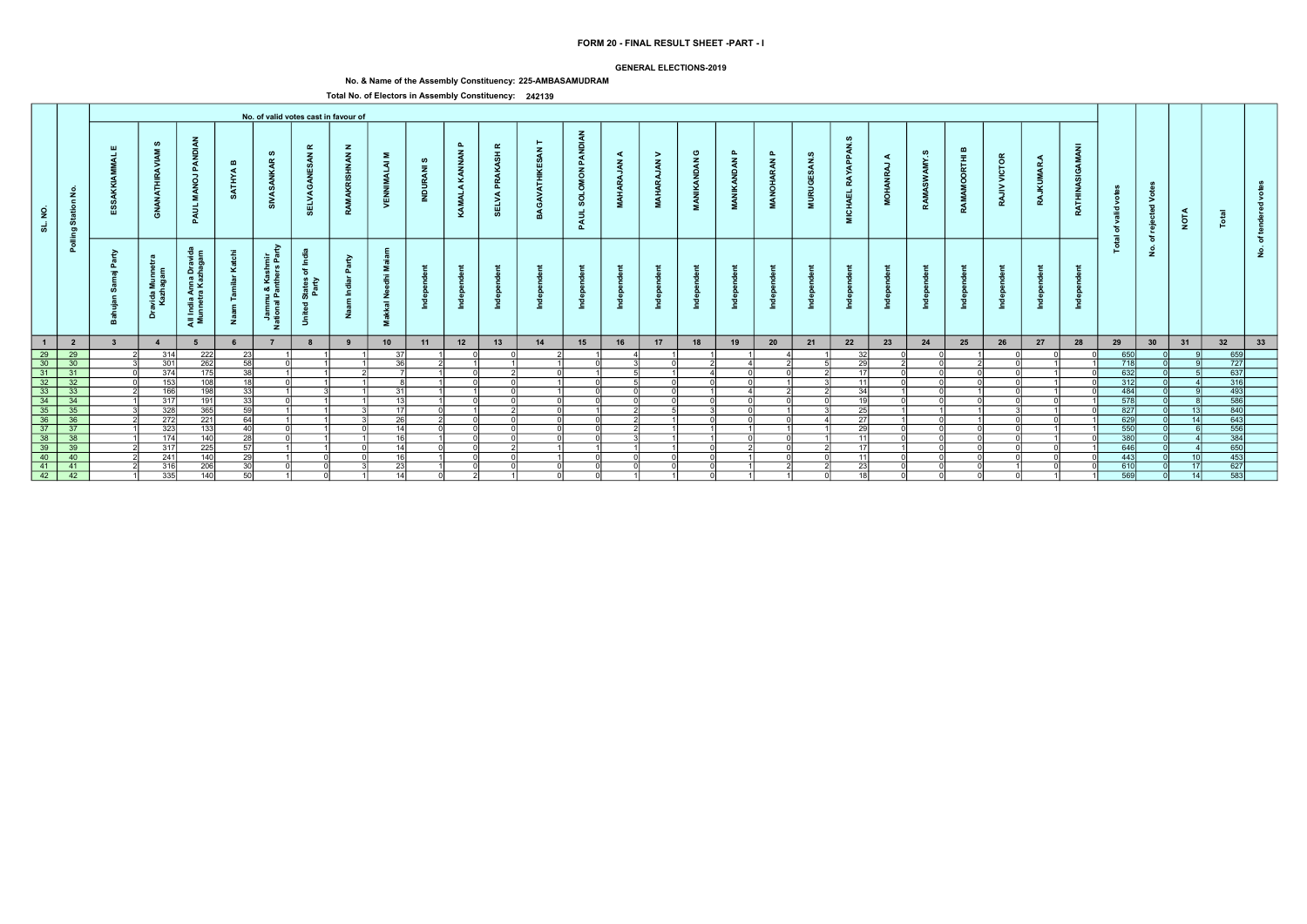### GENERAL ELECTIONS-2019

# No. & Name of the Assembly Constituency: 225-AMBASAMUDRAM

|                                                               |                                                                                                                 |               |                                         |                                                           |                       |                                                       |                                                                                        | No. of valid votes cast in favour of |                                           |                             |                               |                                             |    |                                           |                                  |                                  |                            |                                        |                                              |                                         |                                    |                                   |                               |                                                      |                         |                      |                                 |                                    |                                                 |                 |                                                                |    |  |
|---------------------------------------------------------------|-----------------------------------------------------------------------------------------------------------------|---------------|-----------------------------------------|-----------------------------------------------------------|-----------------------|-------------------------------------------------------|----------------------------------------------------------------------------------------|--------------------------------------|-------------------------------------------|-----------------------------|-------------------------------|---------------------------------------------|----|-------------------------------------------|----------------------------------|----------------------------------|----------------------------|----------------------------------------|----------------------------------------------|-----------------------------------------|------------------------------------|-----------------------------------|-------------------------------|------------------------------------------------------|-------------------------|----------------------|---------------------------------|------------------------------------|-------------------------------------------------|-----------------|----------------------------------------------------------------|----|--|
| $\overline{2}$<br>್ಯ                                          | £<br>sta<br>$\mathbf{a}$                                                                                        | ய             | ဖာ<br>ANATHIRAVI<br><u>දි</u>           | PANDI<br>$\vec{g}$<br>- 2<br>इ<br>മ                       | $\mathbf{m}$<br>ATHYA | ဖာ<br>$\alpha$<br>ž                                   | $\alpha$<br>$\mathbf{z}$<br>్య<br>3<br>₩,                                              | $\mathbf{z}$<br><b>HNAN</b>          | Σ<br>$\overline{a}$                       | ဖာ<br>$\bar{z}$<br>- 3<br>Ξ | $\mathbf{a}$<br>KAMALA KANNAN | $\alpha$<br>ASH<br>¥<br>œ<br>௳<br>ELVA<br>ທ |    | <b>MON PANDIAN</b><br><b>SOLO</b><br>PAUL | ⋖<br><b>ARAJAN</b><br><b>HAM</b> | $\geq$<br>$\zeta$<br><b>MAHA</b> | ပ<br><b>KANDAN</b><br>MANI | $\mathbf{r}$<br><b>NAON</b><br>MANIKAN | $\mathbf{r}$<br><b>ARAN</b><br><b>MANOH.</b> | ဖာ<br>ESAN.<br><b>RUGI</b><br>$\vec{z}$ | ഗ<br>ADDA<br>RAY<br>ū<br>СHA<br>Σ. | $\prec$<br><u>т</u><br><b>MOH</b> | °≾<br>SW <sub>3</sub><br>RAMA | മ<br>$\overline{\mathbf{r}}$<br>ō<br>$\circ$<br>RAMA | īδ<br>š<br>$\geq$<br>RA | <b>JKUMAR</b><br>RÁ, | Ā<br>GAM<br>g<br><b>RATHINA</b> | ğ<br>valid<br>ঁত<br>$\overline{a}$ | $\circ$<br>⋗<br>$\overline{\mathbf{c}}$<br>reje | <b>NOTA</b>     |                                                                |    |  |
|                                                               | $\overline{5}$                                                                                                  | r.<br>മ<br>-- | $\epsilon$<br>avida Mur<br>Kazhaga<br>å | Anna Dr<br>ra Kazha<br>- 음호<br>대한민국<br>대한민국<br>-<br>ੁੜ ≅ੋ | Ž                     | ⋧<br>들 호<br>Jammu & Kashrr<br>ational Panthers F<br>z | .⊆<br>$\overleftarrow{\mathrm{o}}$<br>States<br>Party<br>$\overline{\mathbf{a}}$<br>-5 | $\geq$<br>௨<br>Ž                     | ≅<br>Ē<br>Ž<br>$\overline{a}$<br>∽<br>- 2 |                             |                               |                                             |    |                                           |                                  |                                  |                            |                                        |                                              |                                         |                                    |                                   |                               |                                                      |                         |                      |                                 |                                    | ঁচ<br>$\dot{z}$                                 |                 |                                                                | £  |  |
| $\blacksquare$                                                | $\overline{\mathbf{2}}$                                                                                         |               | $\overline{4}$                          |                                                           |                       |                                                       |                                                                                        |                                      | 10                                        | 11                          | 12                            | 13                                          | 14 | 15                                        | 16                               | 17                               | 18                         | 19                                     | 20                                           | 21                                      | 22                                 | 23                                | 24                            | 25                                                   | 26                      | 27                   | 28                              | 29                                 | 30                                              | 31              | 32                                                             | 33 |  |
| $\begin{array}{ c c }\n\hline\n43 \\ \hline\n44\n\end{array}$ | $-43$                                                                                                           |               | 371                                     | 194                                                       | 62                    |                                                       |                                                                                        |                                      | 15 <sup>1</sup>                           |                             |                               |                                             |    |                                           |                                  |                                  |                            |                                        |                                              |                                         | 23                                 |                                   |                               |                                                      |                         |                      |                                 | 685                                |                                                 |                 | 689<br>356<br>858<br>773                                       |    |  |
|                                                               | 44                                                                                                              |               | 197                                     | 109                                                       | - 1 Q I               |                                                       |                                                                                        |                                      |                                           |                             |                               |                                             |    |                                           |                                  |                                  |                            |                                        |                                              |                                         | 14                                 |                                   |                               |                                                      |                         |                      |                                 | 355                                |                                                 |                 |                                                                |    |  |
| $\frac{45}{46}$                                               | 45                                                                                                              |               | 373                                     | 303                                                       | 86 l                  |                                                       |                                                                                        |                                      |                                           |                             |                               |                                             |    |                                           |                                  | U                                |                            |                                        |                                              |                                         | 54                                 |                                   |                               |                                                      |                         |                      |                                 | 848                                |                                                 |                 |                                                                |    |  |
|                                                               | 46                                                                                                              |               | 240                                     | 427                                                       | <b>73</b>             |                                                       |                                                                                        |                                      |                                           |                             |                               |                                             |    |                                           |                                  |                                  |                            | ΩI                                     |                                              |                                         |                                    |                                   |                               |                                                      |                         |                      |                                 | 768                                |                                                 |                 |                                                                |    |  |
| $\boxed{47}$                                                  | $-47$                                                                                                           |               | 299                                     | 399                                                       | -81                   |                                                       |                                                                                        |                                      |                                           |                             |                               |                                             |    |                                           |                                  | $\Omega$                         | $\cap$                     |                                        |                                              |                                         | $-11$                              |                                   |                               |                                                      |                         |                      |                                 | 805                                |                                                 |                 | $\begin{array}{r} \hline 813 \\ 469 \\ 388 \\ 512 \end{array}$ |    |  |
| $\frac{48}{49}$                                               | $-48$                                                                                                           |               | 142                                     | 300                                                       | 10 I                  |                                                       |                                                                                        |                                      | 10 <sup>1</sup>                           |                             |                               |                                             |    |                                           |                                  |                                  |                            |                                        |                                              |                                         |                                    |                                   |                               |                                                      |                         |                      |                                 | $-469$<br>$\frac{1}{382}$          |                                                 |                 |                                                                |    |  |
|                                                               | $-49$                                                                                                           |               | 161                                     | 167                                                       | - 171                 |                                                       |                                                                                        |                                      |                                           |                             |                               |                                             |    |                                           |                                  |                                  |                            | ∩                                      |                                              |                                         | 17                                 |                                   |                               |                                                      |                         |                      |                                 |                                    |                                                 |                 |                                                                |    |  |
| 50                                                            | 50                                                                                                              |               | 227                                     | 214                                                       | 12 <sup>1</sup>       |                                                       |                                                                                        |                                      | $\sim$                                    |                             |                               |                                             |    |                                           |                                  |                                  |                            |                                        |                                              |                                         | $\overline{37}$                    |                                   |                               |                                                      |                         |                      |                                 | 505                                |                                                 |                 |                                                                |    |  |
| $\boxed{51}$                                                  | $-51$                                                                                                           |               | 206                                     | 308                                                       | 27                    |                                                       |                                                                                        |                                      |                                           |                             |                               | ി                                           |    | $\cap$                                    |                                  | $\mathcal{D}$                    |                            | ΩI                                     | ΩI                                           |                                         | 15                                 |                                   |                               |                                                      |                         |                      |                                 | 573                                |                                                 |                 | 574                                                            |    |  |
|                                                               |                                                                                                                 |               | 162                                     | 179                                                       | 14                    |                                                       |                                                                                        |                                      | 12                                        |                             |                               |                                             |    |                                           |                                  |                                  |                            | ΩI                                     |                                              |                                         | -221                               |                                   |                               |                                                      |                         |                      |                                 | 400                                |                                                 |                 | $\frac{405}{627}$                                              |    |  |
|                                                               |                                                                                                                 |               | 244                                     | 313                                                       | - 17 I                |                                                       |                                                                                        |                                      |                                           |                             |                               |                                             |    | ി                                         |                                  |                                  | ΩI                         | ΩI                                     |                                              |                                         | -17                                |                                   |                               |                                                      |                         |                      |                                 | 620                                |                                                 |                 |                                                                |    |  |
|                                                               | $\frac{52}{52}$ $\frac{52}{53}$ $\frac{53}{54}$ $\frac{53}{55}$ $\frac{55}{56}$ $\frac{55}{56}$ $\frac{55}{56}$ |               | 366                                     | 158                                                       | 40                    |                                                       |                                                                                        |                                      | 36 <sup>1</sup>                           |                             |                               |                                             |    |                                           |                                  |                                  |                            |                                        |                                              |                                         | 17                                 |                                   |                               |                                                      |                         |                      |                                 | 631                                |                                                 | 13 <sup>1</sup> | $\frac{644}{912}$                                              |    |  |
|                                                               |                                                                                                                 |               | 417                                     | 315                                                       |                       |                                                       |                                                                                        |                                      |                                           |                             |                               |                                             |    |                                           |                                  |                                  |                            |                                        |                                              |                                         | 132                                |                                   |                               |                                                      |                         |                      |                                 | $\overline{910}$                   |                                                 |                 |                                                                |    |  |
|                                                               |                                                                                                                 |               | 160                                     | 133                                                       |                       |                                                       |                                                                                        |                                      |                                           |                             |                               |                                             |    |                                           | n                                |                                  |                            | ΩI                                     |                                              |                                         | 37                                 |                                   |                               |                                                      |                         |                      |                                 | $\overline{343}$                   |                                                 |                 | $\overline{347}$                                               |    |  |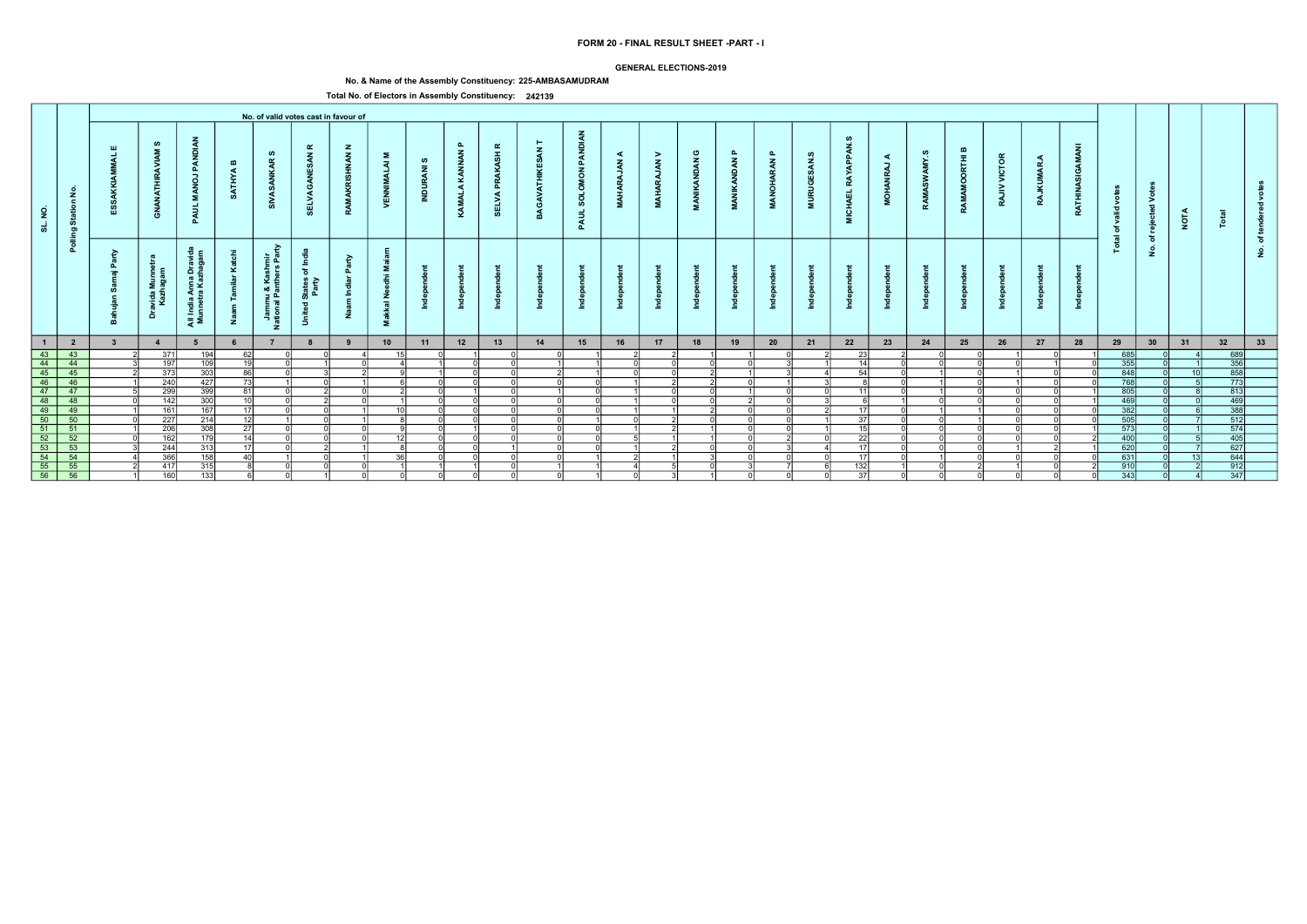### GENERAL ELECTIONS-2019

# No. & Name of the Assembly Constituency: 225-AMBASAMUDRAM

|                                                                                                                                                            |                                                                                     |                         |                            |                                                  |                              |                                                             |                                                        | No. of valid votes cast in favour of |                                       |                          |                               |                                     |              |                                               |                                        |                                          |                            |                                            |                                     |                                    |                                                   |                           |            |                      |                               |                                      |                             |                                      |                                                     |             |                                                                                           |                     |  |
|------------------------------------------------------------------------------------------------------------------------------------------------------------|-------------------------------------------------------------------------------------|-------------------------|----------------------------|--------------------------------------------------|------------------------------|-------------------------------------------------------------|--------------------------------------------------------|--------------------------------------|---------------------------------------|--------------------------|-------------------------------|-------------------------------------|--------------|-----------------------------------------------|----------------------------------------|------------------------------------------|----------------------------|--------------------------------------------|-------------------------------------|------------------------------------|---------------------------------------------------|---------------------------|------------|----------------------|-------------------------------|--------------------------------------|-----------------------------|--------------------------------------|-----------------------------------------------------|-------------|-------------------------------------------------------------------------------------------|---------------------|--|
| $\overline{2}$<br>ಕ                                                                                                                                        | Station No.                                                                         | Ш                       | ဖာ<br>ANATH<br>ු           | PANDI<br>$\overline{a}$<br>- 2<br>PAUL           | $\mathbf{m}$<br><b>ATHYA</b> | ဖာ<br>$\alpha$<br>್ಯ                                        | $\alpha$<br>$\mathbf{z}$<br>ELVA                       | $\mathbf{z}$<br><b>NAN</b>           | Σ<br>$\bar{z}$<br>. F<br>VENN         | ဖ<br>$\bar{z}$<br>INDUR, | $\mathbf{a}$<br>KAMALA KANNAN | $\alpha$<br>PRAKASH<br><b>SELVA</b> | $\mathbf{z}$ | PANDIAN<br><b>MON</b><br><b>SOLOI</b><br>PAUL | ◀<br>$\tilde{\mathbf{z}}$<br>á<br>MAHA | $\geq$<br>$\tilde{A}$<br>AR <sub>4</sub> | ပ<br><b>VANDAN</b><br>MANI | $\mathbf{a}$<br><b>NDAN</b><br>$\tilde{A}$ | $\mathbf{a}$<br><b>RAN</b><br>ANOH, | ဖာ<br>$\tilde{a}$<br><b>MURUGE</b> | <b>APPAN</b><br><b>RAY</b><br><b>ICHAEL</b><br>ē. | ◀<br>,<br>ă<br><b>HOM</b> | AMY.S<br>Š | മ<br>ORTHI<br>RAMAMO | <b>VICTOR</b><br>$\geq$<br>RA | ◀<br><b><i><u>UMAR</u></i></b><br>RA | GAMANI<br>z<br><b>RATHI</b> | yot<br>valid<br>ঁত<br>$\overline{a}$ | $\circ$<br>$\geq$<br>$\overline{\phantom{a}}$<br>ႜၑ | <b>NOTA</b> |                                                                                           |                     |  |
|                                                                                                                                                            | Polling                                                                             | <b>P</b><br>௳<br>- 10   | Dravida Munnet<br>Kazhagam | ੰਦੂੰ<br>All India Anna Dravi<br>Munnetra Kazhaga | ⊻<br>ž                       | ਣ<br>shmir<br>ars Par<br>Jammu & Kas<br>ational Panthe<br>z | States of Ind<br>Party<br>$\overline{\sigma}$<br>Unite | ়≥<br>゠゠                             | - 2<br>- 12<br>$rac{z}{a}$<br>送<br>Σ. |                          |                               |                                     |              |                                               |                                        |                                          |                            |                                            |                                     |                                    |                                                   |                           |            |                      |                               |                                      |                             | <u>is</u>                            | ঁচ<br>$\dot{\mathbf{z}}$                            |             |                                                                                           | ৢ৳<br>$\frac{9}{2}$ |  |
| $\overline{1}$                                                                                                                                             | $\overline{\mathbf{2}}$                                                             | $\overline{\mathbf{3}}$ | $\overline{4}$             | 5                                                |                              | $\overline{7}$                                              | 8                                                      | 9                                    | 10                                    | 11                       | 12                            | 13                                  | 14           | 15                                            | 16                                     | 17                                       | 18                         | 19                                         | 20                                  | 21                                 | 22                                                | 23                        | 24         | 25                   | 26                            | 27                                   | 28                          | 29                                   | 30                                                  | 31          | 32                                                                                        | 33                  |  |
| $\frac{57}{68}$<br>$\frac{58}{60}$<br>$\frac{60}{61}$<br>$\frac{62}{63}$<br>$\frac{63}{64}$<br>$\frac{66}{65}$<br>$\frac{67}{68}$<br>$\frac{69}{69}$<br>70 | 57                                                                                  |                         | 237                        | 279                                              | 16 <sup>1</sup>              |                                                             |                                                        |                                      |                                       |                          |                               |                                     |              |                                               |                                        | 18I                                      |                            |                                            |                                     |                                    | $\Delta\Delta$                                    |                           |            |                      |                               |                                      |                             | 626                                  |                                                     | 11          | 637                                                                                       |                     |  |
|                                                                                                                                                            | $\overline{58}$                                                                     |                         | 183                        | 197                                              | 14                           |                                                             |                                                        |                                      |                                       |                          |                               |                                     | ി            | ΩI                                            |                                        |                                          |                            |                                            |                                     |                                    | 41                                                |                           |            |                      |                               |                                      |                             | 466                                  |                                                     | 10          | 476                                                                                       |                     |  |
|                                                                                                                                                            | $\begin{array}{r}\n 60 \\  \hline\n 60 \\  61 \\  \hline\n 62 \\  63\n \end{array}$ |                         | 237                        | 183                                              | 16                           |                                                             |                                                        |                                      |                                       |                          |                               |                                     | $\Omega$     | ΩI                                            |                                        |                                          |                            |                                            |                                     |                                    | 29                                                |                           |            |                      |                               |                                      |                             | 488                                  |                                                     |             | $\frac{495}{572}$                                                                         |                     |  |
|                                                                                                                                                            |                                                                                     |                         | 281                        | 227                                              | 21                           |                                                             |                                                        |                                      |                                       |                          |                               |                                     | ΩI           |                                               |                                        |                                          |                            |                                            |                                     |                                    |                                                   |                           |            |                      |                               |                                      |                             | 563                                  |                                                     |             |                                                                                           |                     |  |
|                                                                                                                                                            |                                                                                     |                         | 267                        | 182                                              | 11                           |                                                             |                                                        |                                      |                                       |                          |                               |                                     | ΩI           |                                               |                                        |                                          |                            |                                            |                                     |                                    |                                                   |                           |            |                      |                               |                                      |                             | 488                                  |                                                     |             | $\frac{492}{648}$ $\frac{534}{625}$                                                       |                     |  |
|                                                                                                                                                            |                                                                                     |                         | 312                        | 265                                              | 31                           |                                                             |                                                        |                                      |                                       |                          |                               |                                     | വ            | വ                                             |                                        |                                          |                            |                                            |                                     |                                    | -11                                               |                           |            |                      |                               |                                      |                             | 645                                  |                                                     |             |                                                                                           |                     |  |
|                                                                                                                                                            |                                                                                     |                         | 344                        | 145                                              | 14                           |                                                             |                                                        |                                      | 10 <sup>1</sup>                       |                          |                               |                                     |              |                                               |                                        |                                          |                            |                                            |                                     |                                    | 15                                                |                           |            |                      |                               |                                      |                             | 529                                  |                                                     |             |                                                                                           |                     |  |
|                                                                                                                                                            | 64                                                                                  |                         | 225                        | 317                                              | 19                           |                                                             |                                                        |                                      |                                       |                          |                               |                                     | nl           | nl                                            |                                        | $\cap$                                   |                            |                                            |                                     |                                    | 33                                                |                           |            |                      |                               |                                      |                             | 618                                  |                                                     |             |                                                                                           |                     |  |
|                                                                                                                                                            | 65                                                                                  |                         | 335                        | 352                                              | 28                           |                                                             |                                                        |                                      |                                       |                          |                               |                                     | ി            | ∩l                                            |                                        |                                          |                            |                                            |                                     |                                    | $\overline{21}$                                   |                           |            |                      |                               |                                      |                             | 767                                  |                                                     |             | $\begin{array}{r}\n 775 \\  \hline\n 590 \\  \hline\n 513 \\  \hline\n 464\n \end{array}$ |                     |  |
|                                                                                                                                                            | $\frac{66}{67}$                                                                     |                         | 239                        | 235                                              |                              |                                                             |                                                        |                                      |                                       |                          |                               |                                     |              | $\Delta$                                      |                                        | 13 <sup>1</sup>                          |                            |                                            |                                     |                                    | 56<br>10                                          |                           |            |                      |                               |                                      |                             | 585                                  |                                                     |             |                                                                                           |                     |  |
|                                                                                                                                                            |                                                                                     |                         | 168                        | 251                                              | 63                           |                                                             |                                                        |                                      |                                       |                          |                               |                                     | വ            |                                               | ΩI                                     | ΩI                                       |                            |                                            |                                     |                                    |                                                   |                           |            |                      |                               |                                      |                             | 508                                  |                                                     |             |                                                                                           |                     |  |
|                                                                                                                                                            | 68                                                                                  |                         | 242                        | 160                                              | $\overline{35}$              |                                                             |                                                        |                                      |                                       |                          |                               |                                     |              |                                               |                                        |                                          |                            |                                            |                                     |                                    |                                                   |                           |            |                      |                               |                                      |                             | 460                                  |                                                     |             |                                                                                           |                     |  |
|                                                                                                                                                            | $\frac{1}{69}$                                                                      |                         | 302                        | 297                                              | 73                           |                                                             |                                                        |                                      | 21                                    |                          |                               |                                     | $\Omega$     | ΩI                                            |                                        |                                          |                            |                                            |                                     |                                    |                                                   |                           |            |                      |                               |                                      |                             | 727                                  |                                                     |             | $\frac{1}{738}$                                                                           |                     |  |
|                                                                                                                                                            | $\overline{70}$                                                                     |                         | 192                        | 204                                              | 25                           |                                                             |                                                        |                                      |                                       |                          |                               |                                     | - ol         | - Ol                                          | $\Omega$                               | $\Omega$                                 |                            |                                            |                                     |                                    |                                                   |                           |            |                      |                               |                                      |                             | 445                                  |                                                     |             | 448                                                                                       |                     |  |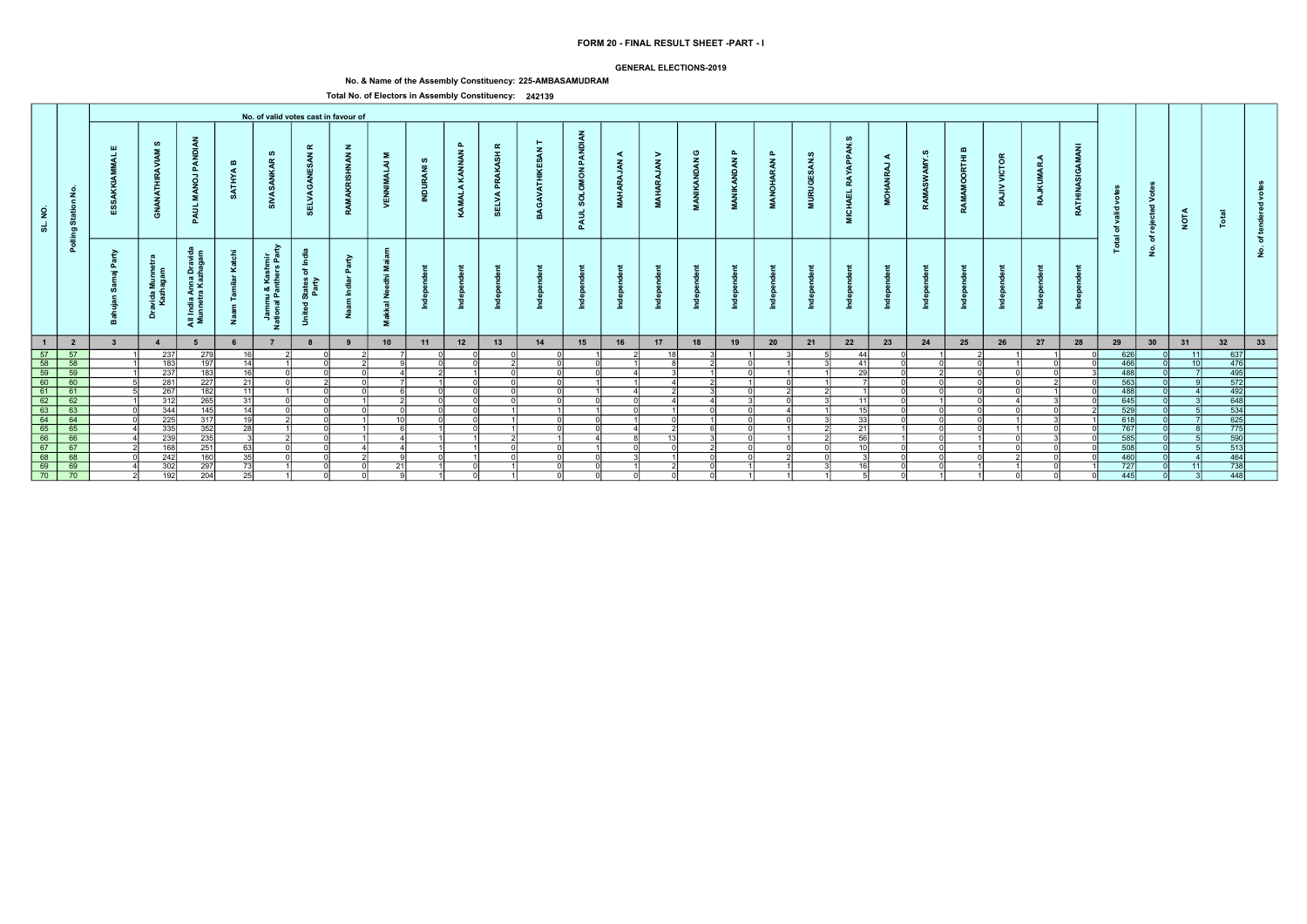### GENERAL ELECTIONS-2019

# No. & Name of the Assembly Constituency: 225-AMBASAMUDRAM

|                                                                                     |                                                                                                          |                    |                                           |                                                                      |                       |                                                   |                                                                                                      | No. of valid votes cast in favour of |                                 |                               |                               |                                                  |        |                                   |                                          |                                    |                             |                              |                                  |                         |                                                       |                                                                          |                          |                             |                          |                     |                 |                                |                                         |             |                                                                              |              |  |
|-------------------------------------------------------------------------------------|----------------------------------------------------------------------------------------------------------|--------------------|-------------------------------------------|----------------------------------------------------------------------|-----------------------|---------------------------------------------------|------------------------------------------------------------------------------------------------------|--------------------------------------|---------------------------------|-------------------------------|-------------------------------|--------------------------------------------------|--------|-----------------------------------|------------------------------------------|------------------------------------|-----------------------------|------------------------------|----------------------------------|-------------------------|-------------------------------------------------------|--------------------------------------------------------------------------|--------------------------|-----------------------------|--------------------------|---------------------|-----------------|--------------------------------|-----------------------------------------|-------------|------------------------------------------------------------------------------|--------------|--|
| $\epsilon$<br>್ಯ                                                                    | £<br>$\epsilon$<br>Star<br>ರಾ                                                                            | ய                  | ဖာ<br>$\tilde{\mathbf{z}}$<br>푽<br>È<br>ේ | PANDI<br>$\vec{g}$<br>PAUL                                           | $\mathbf{m}$<br>ATHYA | ဖာ<br>$\alpha$<br>್                               | ≃<br>$\mathbf{z}$<br>- ဟ<br>豐<br><b>SELVA</b>                                                        | $\mathbf{z}$<br><b>NAN</b>           | Σ<br>ৰ<br><b>NEW</b>            | ဖ<br>$\overline{z}$<br>ă<br>E | $\mathbf{a}$<br>KAMALA KANNAN | $\pmb{\alpha}$<br><b>PRAKASH</b><br><b>SELVA</b> |        | <b>PANDIAN</b><br>SOLOMON<br>PAUL | ◀<br>$\tilde{\mathbf{z}}$<br><b>MAHA</b> | $\geq$<br>$\tilde{A}$<br><b>DR</b> | ပ<br><b>IKANDAN</b><br>MANI | മ<br><b>AN</b><br><b>NAN</b> | $\mathbf{r}$<br>RAN<br><b>DA</b> | ဖာ<br><b>URUGI</b><br>Ē | Ø<br><b>APPAN</b><br><b>RAY</b><br><b>CHAEL</b><br>Ξ. | $\blacktriangleleft$<br>$\overline{\phantom{a}}$<br>ΡÃ<br>$\vec{5}$<br>ž | AMY.S<br>SW <sub>3</sub> | മ<br>RTHI<br>ō<br>Š<br>RAMA | <b>VICTOR</b><br>><br>RA | ◀<br>MAR.<br>Ī<br>R | GAMANI<br>RATHI | o<br>ಾ<br>ঁত<br>$\overline{a}$ | $\geq$<br>$\overline{\mathbf{c}}$<br>ဗ္ | <b>NOTA</b> |                                                                              |              |  |
|                                                                                     | Pollin                                                                                                   | ≥<br>௳<br>$\equiv$ | $\epsilon$<br>avida Mu<br>Kazhaga<br>ă    | $\epsilon$<br>୍ବ ପ୍<br>ıdia Anna Dr.<br>Inetra Kazha<br>- 오<br>ੁੜ ≅ੋ | ⊻<br>Ž                | ₽<br>들 훈<br>- 동 있<br>ımu & Kas<br>ıal Panth∽<br>z | - 독<br>$\overleftarrow{\mathrm{o}}$<br>States<br>Party<br>$\overline{\phantom{a}}$<br>$\overline{5}$ | $\epsilon$<br><b>p</b>               | ż<br>$\overline{a}$<br>∽<br>- 2 |                               |                               |                                                  |        |                                   |                                          |                                    |                             |                              |                                  |                         |                                                       |                                                                          |                          |                             |                          |                     |                 | <u>is</u>                      | ঁচ<br>$\dot{\mathbf{z}}$                |             |                                                                              | $\circ$<br>٤ |  |
| $\blacksquare$                                                                      | $\overline{\mathbf{2}}$                                                                                  |                    | $\overline{4}$                            | 5                                                                    |                       |                                                   |                                                                                                      |                                      | 10                              | 11                            | 12                            | 13                                               | 14     | 15                                | 16                                       | 17                                 | 18                          | 19                           | 20                               | 21                      | 22                                                    | 23                                                                       | 24                       | 25                          | 26                       | 27                  | 28              | 29                             | 30                                      | 31          | 32                                                                           | 33           |  |
|                                                                                     |                                                                                                          |                    | 158                                       | 241                                                                  | -24                   |                                                   |                                                                                                      |                                      |                                 |                               |                               |                                                  |        |                                   |                                          |                                    |                             |                              |                                  |                         |                                                       |                                                                          |                          |                             |                          |                     |                 | 445                            |                                         |             | 447                                                                          |              |  |
| $\frac{1}{72}$                                                                      | $\overline{72}$                                                                                          |                    | 145                                       | 118                                                                  | -231                  |                                                   |                                                                                                      |                                      | $\overline{26}$                 |                               |                               |                                                  |        |                                   | $\cap$                                   | $\Omega$                           |                             |                              |                                  |                         | 17                                                    |                                                                          |                          |                             |                          |                     |                 | 335                            |                                         |             | 341                                                                          |              |  |
| $\overline{73}$                                                                     | $\overline{73}$                                                                                          |                    | 158                                       | 172                                                                  | -261                  |                                                   |                                                                                                      |                                      | 27                              |                               |                               |                                                  |        |                                   |                                          | $\Omega$                           |                             |                              |                                  |                         | 10                                                    |                                                                          |                          |                             |                          |                     |                 | 399                            |                                         |             | $\begin{array}{r} 341 \\ 407 \\ 523 \\ 632 \\ 516 \\ 522 \\ 514 \end{array}$ |              |  |
|                                                                                     | $74$ 74                                                                                                  |                    | 249                                       | 163                                                                  | 40                    |                                                   |                                                                                                      |                                      | 30                              |                               |                               |                                                  |        |                                   |                                          |                                    | $\Omega$                    | n                            |                                  |                         | 20                                                    |                                                                          |                          |                             |                          |                     |                 | 509                            |                                         | 14          |                                                                              |              |  |
|                                                                                     | $\begin{array}{ c c c c }\n\hline\n75 & 75 \\ \hline\n76 & 76 \\ \hline\n77 & 77 \\ \hline\n\end{array}$ |                    | 269                                       | 268                                                                  | -31                   |                                                   |                                                                                                      |                                      | 16                              |                               |                               |                                                  |        |                                   |                                          |                                    | ωı                          |                              |                                  |                         | 25                                                    |                                                                          |                          |                             |                          |                     |                 | 624                            |                                         |             |                                                                              |              |  |
|                                                                                     |                                                                                                          |                    | $\overline{223}$                          | 178                                                                  | 87 I                  |                                                   |                                                                                                      |                                      |                                 |                               |                               |                                                  |        |                                   |                                          |                                    |                             |                              |                                  |                         |                                                       |                                                                          |                          |                             |                          |                     |                 | 514                            |                                         |             |                                                                              |              |  |
|                                                                                     |                                                                                                          |                    | $\overline{236}$                          | 192                                                                  | 58                    |                                                   |                                                                                                      |                                      | 10                              |                               |                               |                                                  |        |                                   |                                          |                                    |                             |                              |                                  |                         | 17<br>16                                              |                                                                          |                          |                             |                          |                     |                 | 519                            |                                         |             |                                                                              |              |  |
| 78                                                                                  | 78                                                                                                       |                    | 209                                       | 219                                                                  | 35                    |                                                   |                                                                                                      |                                      |                                 |                               | $\cap$                        |                                                  | $\sim$ |                                   | $\Omega$                                 | $\Omega$                           |                             |                              |                                  |                         |                                                       |                                                                          |                          |                             |                          |                     |                 | 509                            |                                         |             |                                                                              |              |  |
|                                                                                     | 79                                                                                                       |                    | 205                                       | 137                                                                  | 31                    |                                                   |                                                                                                      |                                      |                                 |                               | $\cap$                        | $\cap$                                           |        | $\cap$                            | $\mathcal{D}$                            | ി                                  |                             | ΩI                           | ΩI                               |                         |                                                       |                                                                          |                          |                             |                          |                     |                 | 384                            |                                         | 11          | $\overline{395}$                                                             |              |  |
|                                                                                     | 80                                                                                                       |                    | 267                                       | 112                                                                  | 46                    |                                                   |                                                                                                      |                                      |                                 |                               | ി                             |                                                  |        |                                   | $\cap$                                   | $\cap$                             | $\cap$                      | ΩI                           | ΩI                               |                         |                                                       |                                                                          |                          |                             |                          |                     |                 | 437                            |                                         |             | $\frac{441}{463}$                                                            |              |  |
|                                                                                     | 81                                                                                                       |                    | $\overline{293}$                          | 103                                                                  | 41                    |                                                   |                                                                                                      |                                      |                                 |                               |                               |                                                  |        |                                   | ΩI                                       | $\cap$                             |                             | ΩI                           |                                  |                         |                                                       |                                                                          |                          |                             |                          |                     |                 | 455                            |                                         |             |                                                                              |              |  |
| $\begin{array}{r} \n 180 \\  \hline\n 80 \\  81 \\  82 \\  83 \\  84\n \end{array}$ | 82                                                                                                       |                    | 262                                       | 163                                                                  | 53                    |                                                   |                                                                                                      |                                      |                                 |                               |                               |                                                  |        |                                   |                                          |                                    |                             |                              |                                  |                         |                                                       |                                                                          |                          |                             |                          |                     |                 | 505                            |                                         |             |                                                                              |              |  |
|                                                                                     | 83                                                                                                       |                    | 175                                       | 163                                                                  | <b>23</b>             |                                                   |                                                                                                      |                                      |                                 |                               |                               |                                                  |        |                                   |                                          |                                    |                             |                              |                                  |                         | $-11$                                                 |                                                                          |                          |                             |                          |                     |                 | $\overline{383}$               |                                         |             | $\frac{385}{373}$                                                            |              |  |
|                                                                                     | 84                                                                                                       |                    | 180                                       | 148                                                                  | - 17 I                |                                                   |                                                                                                      |                                      |                                 |                               |                               |                                                  |        | ΩI                                | $\mathcal{D}$                            | $\Omega$                           | ΩI                          | 0l                           |                                  |                         | 14                                                    |                                                                          |                          |                             |                          |                     |                 | $\overline{371}$               |                                         |             |                                                                              |              |  |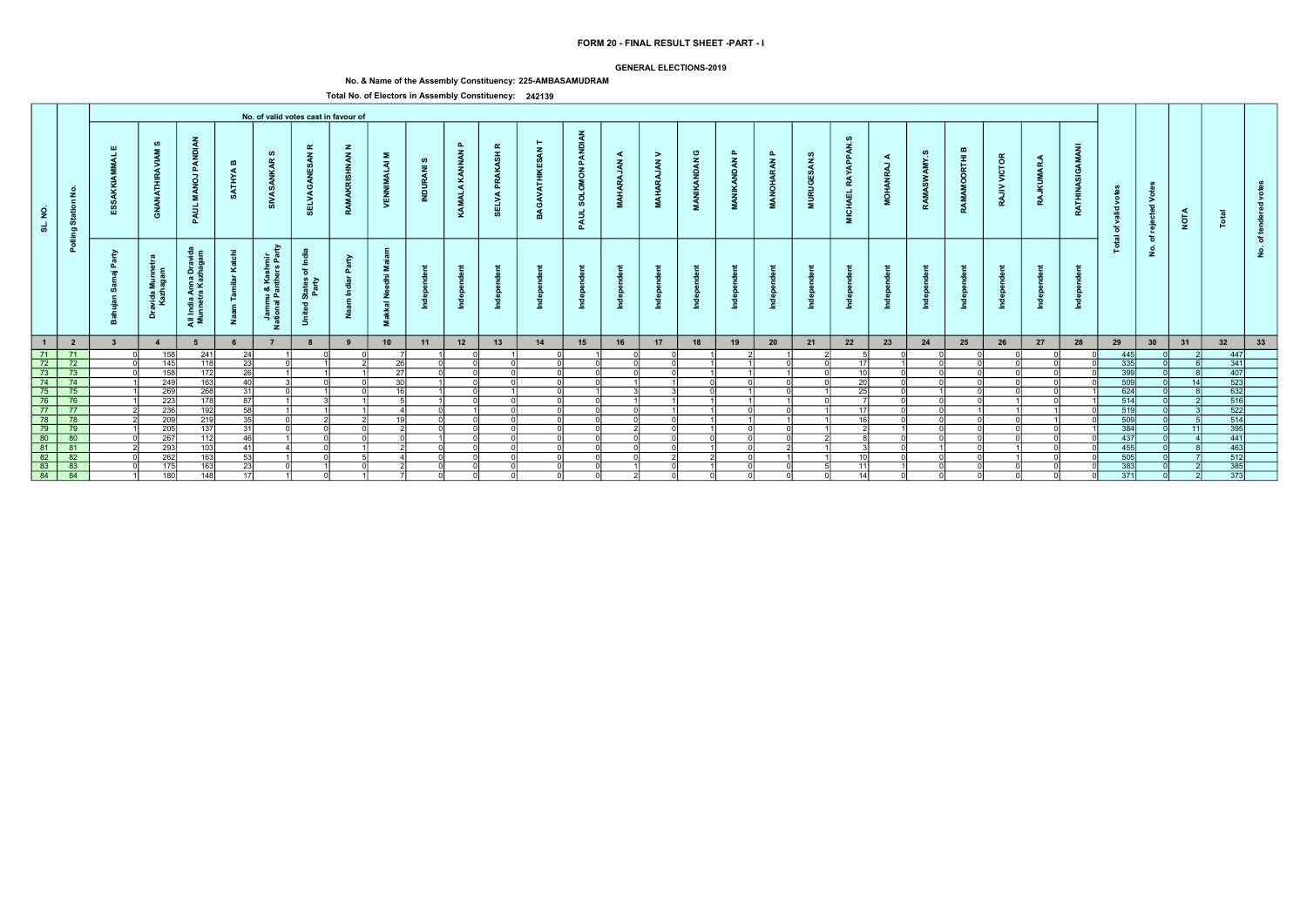### GENERAL ELECTIONS-2019

# No. & Name of the Assembly Constituency: 225-AMBASAMUDRAM

|                                                          |                                                                         |                         |                                |                                                   |                              |                                                             |                                                        | No. of valid votes cast in favour of |                                       |                           |                               |                                     |              |                                               |                                            |                                                        |                            |                                            |                                     |                                    |                                                  |                           |            |                      |                              |                                      |                             |                                      |                                                     |                 |                                                                                           |                          |  |
|----------------------------------------------------------|-------------------------------------------------------------------------|-------------------------|--------------------------------|---------------------------------------------------|------------------------------|-------------------------------------------------------------|--------------------------------------------------------|--------------------------------------|---------------------------------------|---------------------------|-------------------------------|-------------------------------------|--------------|-----------------------------------------------|--------------------------------------------|--------------------------------------------------------|----------------------------|--------------------------------------------|-------------------------------------|------------------------------------|--------------------------------------------------|---------------------------|------------|----------------------|------------------------------|--------------------------------------|-----------------------------|--------------------------------------|-----------------------------------------------------|-----------------|-------------------------------------------------------------------------------------------|--------------------------|--|
| $\frac{9}{2}$<br>ಕ                                       | Station No.                                                             | Ш                       | ဖာ<br>ANATH<br>$\vec{6}$       | PANDI<br>$\overline{a}$<br>- 2<br>PAUL            | $\mathbf{m}$<br><b>ATHYA</b> | ဖာ<br>$\alpha$<br>್ಯ                                        | $\alpha$<br>$\mathbf{z}$<br>ELVA                       | $\mathbf{z}$<br><b>NAN</b><br>풊      | Σ<br>$\bar{z}$<br>. F<br>VENN         | ဖာ<br>$\bar{z}$<br>INDUR, | $\mathbf{a}$<br>KAMALA KANNAN | $\alpha$<br>PRAKASH<br><b>SELVA</b> | $\mathbf{z}$ | PANDIAN<br><b>MON</b><br><b>SOLOI</b><br>PAUL | ◀<br>$\tilde{\mathbf{z}}$<br><b>MAHARA</b> | $\geq$<br>$\tilde{A}$<br>AR <sub>4</sub><br><b>MAH</b> | ပ<br><b>VANDAN</b><br>MANI | $\mathbf{a}$<br><b>NDAN</b><br>$\tilde{A}$ | $\mathbf{a}$<br><b>RAN</b><br>ANOH, | ဖာ<br>$\tilde{A}$<br><b>MURUGE</b> | <b>APPAN</b><br><b>RAY</b><br><b>CHAEL</b><br>ē. | ◀<br>,<br>ă<br><b>HOM</b> | AMY.S<br>Š | മ<br>ORTHI<br>RAMAMO | <b>VICTOR</b><br>$\geq$<br>R | ◀<br><b><i><u>UMAR</u></i></b><br>RA | GAMANI<br>z<br><b>RATHI</b> | yot<br>valid<br>ঁত<br>$\overline{a}$ | $\circ$<br>$\geq$<br>$\overline{\phantom{a}}$<br>ႜၑ | <b>NOTA</b>     |                                                                                           |                          |  |
|                                                          | Polling                                                                 | <b>P</b><br>௳<br>- 10   | ravida Munnet<br>Kazhagam<br>ă | ੰਦੂੰ<br>All India Anna Dravi<br>Munnetra Kazhagaı | ⊻<br>Ž                       | ਣ<br>shmir<br>ars Par<br>Jammu & Kas<br>ational Panthe<br>z | States of Inc<br>Party<br>$\overline{\sigma}$<br>Unite | ়≥<br>゠゠                             | - 2<br>- 12<br>$rac{z}{a}$<br>送<br>Σ. |                           |                               |                                     |              |                                               |                                            |                                                        |                            |                                            |                                     |                                    |                                                  |                           |            |                      |                              |                                      |                             | <u>is</u>                            | ঁচ<br>$\dot{\mathbf{z}}$                            |                 |                                                                                           | $\circ$<br>$\frac{9}{2}$ |  |
| $\overline{1}$                                           | $\overline{\mathbf{2}}$                                                 | $\overline{\mathbf{3}}$ | $\overline{4}$                 | 5                                                 |                              | $\overline{7}$                                              | 8                                                      | 9                                    | 10                                    | 11                        | 12                            | 13                                  | 14           | 15                                            | 16                                         | 17                                                     | 18                         | 19                                         | 20                                  | 21                                 | 22                                               | 23                        | 24         | 25                   | 26                           | 27                                   | 28                          | 29                                   | 30                                                  | 31              | 32                                                                                        | 33                       |  |
| 85<br>86<br>87<br>88<br>99<br>99<br>95<br>96<br>97<br>98 | 85                                                                      |                         | 271                            | 349                                               | 40                           |                                                             |                                                        |                                      | 20                                    |                           |                               |                                     |              |                                               |                                            |                                                        |                            |                                            |                                     |                                    | 80                                               |                           |            |                      |                              |                                      |                             | 783                                  |                                                     | 16 <sup>1</sup> | 799                                                                                       |                          |  |
|                                                          | 86                                                                      |                         | 147                            | 239                                               | 36                           |                                                             |                                                        |                                      |                                       |                           |                               |                                     | ΩI           |                                               |                                            |                                                        |                            |                                            |                                     |                                    | 24                                               |                           |            |                      |                              |                                      |                             | 462                                  |                                                     |                 | 467                                                                                       |                          |  |
|                                                          | 87                                                                      |                         | 273                            | 183                                               | 20                           |                                                             |                                                        |                                      |                                       |                           |                               |                                     | $\Omega$     |                                               |                                            |                                                        |                            |                                            |                                     |                                    |                                                  |                           |            |                      |                              |                                      |                             | 492                                  |                                                     |                 | $\frac{497}{591}$                                                                         |                          |  |
|                                                          | $\begin{array}{r} 68 \\ 88 \\ 89 \\ \hline 90 \\ \hline 91 \end{array}$ |                         | 350                            | 186                                               | 25                           |                                                             |                                                        |                                      |                                       |                           |                               |                                     | ΩI           | ΩI                                            |                                            |                                                        |                            |                                            |                                     |                                    | 4E                                               |                           |            |                      |                              |                                      |                             | 587                                  |                                                     |                 |                                                                                           |                          |  |
|                                                          |                                                                         |                         | 215                            | 194                                               | 10                           |                                                             |                                                        |                                      |                                       |                           |                               |                                     | ΩI           |                                               |                                            |                                                        |                            |                                            |                                     |                                    | -57                                              |                           |            |                      |                              |                                      |                             | 494                                  |                                                     |                 | $\frac{496}{443}$                                                                         |                          |  |
|                                                          |                                                                         |                         | 195                            | 157                                               | 12 <sup>1</sup>              |                                                             |                                                        |                                      |                                       |                           |                               |                                     |              |                                               |                                            |                                                        |                            |                                            |                                     |                                    | 46                                               |                           |            |                      |                              |                                      |                             | $\overline{436}$                     |                                                     |                 |                                                                                           |                          |  |
|                                                          |                                                                         |                         | 190                            | $\overline{213}$                                  | $\overline{22}$              |                                                             |                                                        |                                      |                                       |                           |                               |                                     |              |                                               |                                            |                                                        |                            |                                            |                                     |                                    | 24                                               |                           |            |                      |                              |                                      |                             | 465                                  |                                                     |                 | 470                                                                                       |                          |  |
|                                                          | 92                                                                      |                         | 268                            | 173                                               | 13                           |                                                             |                                                        |                                      |                                       |                           |                               |                                     |              | ΩI                                            |                                            | $\Omega$                                               |                            |                                            |                                     |                                    |                                                  |                           |            |                      |                              |                                      |                             | 475                                  |                                                     |                 | 478                                                                                       |                          |  |
|                                                          | 93                                                                      |                         | 452                            | 222                                               | $\overline{12}$              |                                                             |                                                        |                                      |                                       |                           | $\Omega$                      |                                     | ി            |                                               |                                            | 29                                                     | $\cap$                     |                                            |                                     |                                    | 60I                                              |                           |            |                      |                              |                                      |                             | 803                                  |                                                     |                 | 809                                                                                       |                          |  |
|                                                          | $\begin{array}{r} \hline 94 \\ \hline 95 \\ \hline 96 \end{array}$      |                         | 358                            | 294                                               | 56                           |                                                             |                                                        |                                      |                                       |                           |                               |                                     | nl           | ΩI                                            |                                            |                                                        |                            |                                            |                                     |                                    | 21                                               |                           |            |                      |                              |                                      |                             | 752                                  |                                                     | 12 <sup>1</sup> | $\begin{array}{r}\n 764 \\  \hline\n 785 \\  \hline\n 698 \\  \hline\n 497\n \end{array}$ |                          |  |
|                                                          |                                                                         |                         | 384                            | 251                                               | $\overline{93}$              |                                                             |                                                        |                                      |                                       |                           |                               |                                     | വ            | - N                                           |                                            |                                                        |                            |                                            |                                     |                                    | 16                                               |                           |            |                      |                              |                                      |                             | 778                                  |                                                     |                 |                                                                                           |                          |  |
|                                                          |                                                                         |                         | 359                            | 257                                               | $\overline{28}$              |                                                             |                                                        |                                      |                                       |                           |                               |                                     |              |                                               |                                            |                                                        |                            |                                            |                                     |                                    | $\overline{25}$                                  |                           |            |                      |                              |                                      |                             | 693                                  |                                                     |                 |                                                                                           |                          |  |
|                                                          | $\frac{1}{97}$                                                          |                         | 318                            | 61                                                | 13 <sup>1</sup>              |                                                             |                                                        |                                      |                                       |                           |                               |                                     |              |                                               |                                            |                                                        |                            |                                            |                                     |                                    | Aſ                                               |                           |            |                      |                              |                                      |                             | 484                                  |                                                     |                 |                                                                                           |                          |  |
|                                                          | $\overline{98}$                                                         |                         | 302                            | 105                                               | 32                           |                                                             |                                                        |                                      |                                       |                           |                               |                                     | - Ol         | - Ol                                          |                                            | $\Omega$                                               | $\Omega$                   |                                            |                                     |                                    |                                                  |                           |            |                      |                              |                                      |                             | 446                                  |                                                     |                 | 451                                                                                       |                          |  |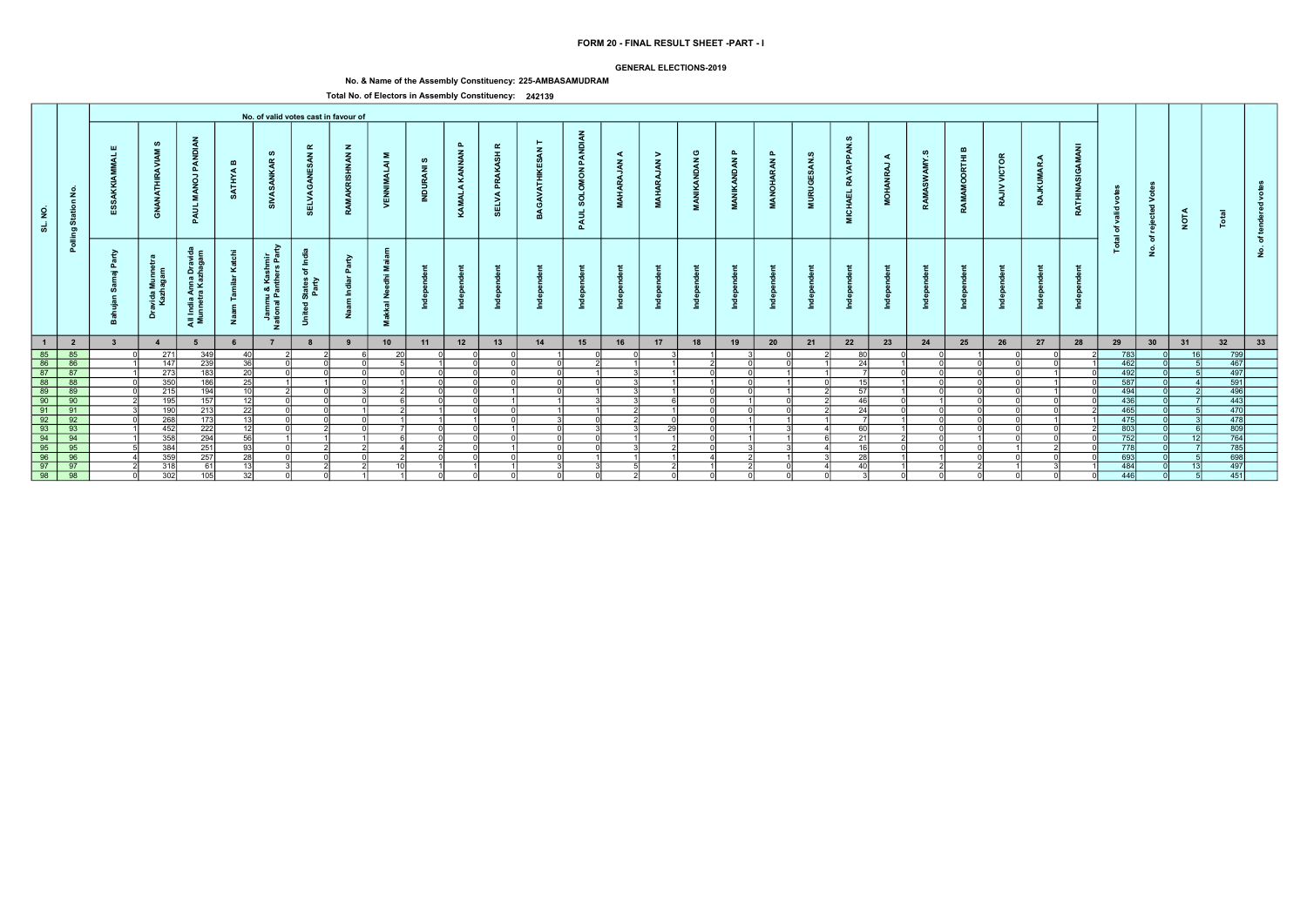### GENERAL ELECTIONS-2019

# No. & Name of the Assembly Constituency: 225-AMBASAMUDRAM

| PANDIAN<br>ဖာ<br>$\mathbf{a}$<br><b>APPAN</b><br>$\alpha$<br>GAMANI<br>$\mathbf{z}$<br>≃<br>Ш<br>$\mathbf{z}$<br>PANDI<br>മ<br>KAMALA KANNAN<br>ပ<br>௨<br>PRAKASH<br>ဖာ<br>ဖာ<br>$\mathbf{a}$<br>$\mathbf{z}$<br><b>NAN</b><br>><br>ဖာ<br>Σ<br>◀<br><b>VICTOR</b><br>$\bar{t}$<br>◀<br>◀<br>AMY.<br>$\tilde{\mathbf{z}}$<br>ဖ<br><b>VANDAN</b><br>$\alpha$<br>RAN<br>$\tilde{a}$<br>$\tilde{A}$<br>$\vec{z}$<br>$\overline{z}$<br>$\mathbf{m}$<br><b><i><u>UMAR</u></i></b><br>-<br>$\overline{a}$<br><b>MON</b><br><b>ATHYA</b><br>£<br>. F<br>풂<br>Ď<br>ō<br><b>RAY</b><br>$\overline{a}$<br>Š<br>ă<br><b>ARA</b><br>INDUR,<br>RAMAMO<br><b>URUGI</b><br>ANOH.<br>ANATH<br>$\geq$<br><b>SOLOI</b><br>z<br>MAHA<br>Station No.<br><b>HOM</b><br><b>CHAEL</b><br>ELVA<br>VEN<br><b>SELVA</b><br>$\circ$<br>MANI<br>$\frac{2}{4}$<br><b>RATHI</b><br>RA<br>- 2<br>್ರಿ<br>RA<br>$\geq$<br>್ಯ<br>Ξ<br>PAUL<br>$\overline{\phantom{a}}$<br>valid<br>$\frac{9}{2}$<br>්ර<br><b>NOTA</b><br>PAUL<br>ē.<br>ಕ<br>ঁত<br>Polling<br>ႜၑ<br>ੁਛ<br>ঁচ<br>৳<br><u>is</u><br>$\dot{\mathbf{2}}$<br>ਣ<br>٤<br>- 2<br>shmir<br>ars Par<br>়≥<br>States of Inc<br>Party<br>l India Anna Drav<br>unnetra Kazhaga<br>௳<br>ravida Munnet<br>Kazhagam<br>- 2<br>⊻<br>$=$<br>- 12<br>Jammu & Kas<br>ational Panthe<br>゠゠<br>$rac{z}{a}$<br>$\overline{\sigma}$<br>Unite<br>送<br>ă<br>ੁੜ ≅<br>Ž<br>Σ.<br>z<br>33<br>$\overline{1}$<br>22<br>28<br>29<br>30<br>31<br>32<br>$\overline{\mathbf{2}}$<br>10<br>12<br>13<br>14<br>15<br>16<br>17<br>18<br>19<br>20<br>21<br>23<br>24<br>25<br>26<br>27<br>11<br>$\overline{\mathbf{3}}$<br>$\overline{4}$<br>8<br>9<br>$\begin{array}{r} 1 \\ 99 \\ 100 \\ 101 \\ 102 \\ 103 \\ 104 \\ 105 \\ 106 \\ \hline \end{array}$<br>$\frac{99}{100}$<br>290<br>291<br>188<br>22<br>71<br>222<br>222<br>146<br>57<br>$\epsilon$<br>nl<br>ΩI<br>ΩI<br>$\begin{array}{r} \hline 355 \\ 58 \end{array}$<br>101<br>355<br>201<br>131<br>$\sqrt{2}$<br>$\sim$<br>$\Omega$<br>102<br>58<br>39<br>18I<br>ΩI<br>ΩI<br>$\begin{array}{r} \hline 103 \\ \hline 104 \\ \hline 105 \end{array}$<br>623<br>617<br>395<br>$\overline{78}$<br>$\overline{24}$<br>R <sub>5</sub><br>$\frac{499}{320}$<br>$\overline{262}$<br>494<br>102<br>- 12 I<br><b>76</b><br>12I<br>316<br>158<br>121<br>$\overline{1}$<br>nl<br>ΩI<br>$\frac{1}{687}$<br>106<br>390<br>683<br>182<br>16 <sup>1</sup><br>64<br>nl<br>$\begin{array}{r} \n 107 \\  \hline\n 108 \\  \hline\n 109 \\  \hline\n 110\n \end{array}$<br>177<br>107<br>108<br>$\overline{35}$<br>177<br>പ<br>16<br>ി<br>$\cap$<br>$\cap$<br>$\sim$<br>$\mathbf{r}$<br>$\Omega$<br>$\begin{array}{r} 433 \\ 432 \\ \hline 626 \end{array}$<br>$\frac{108}{109}$<br>428<br>276<br>$\overline{97}$<br>$\epsilon$<br>$\overline{1}$<br>310<br>37<br>428<br>15 <sup>1</sup><br>46<br>- N<br>$\overline{110}$<br>299<br>622<br>206<br>12<br>82<br>$\frac{115}{111}$<br>370<br>368<br>111<br>217<br>104<br>21<br>$\cap$<br>820<br>824<br>39<br>44<br>- ol<br>- Ol<br>$\Omega$ |                  |     |     |  | No. of valid votes cast in favour of |  |  |  |  |  |  |  |  |  |  |  |  |  |
|-----------------------------------------------------------------------------------------------------------------------------------------------------------------------------------------------------------------------------------------------------------------------------------------------------------------------------------------------------------------------------------------------------------------------------------------------------------------------------------------------------------------------------------------------------------------------------------------------------------------------------------------------------------------------------------------------------------------------------------------------------------------------------------------------------------------------------------------------------------------------------------------------------------------------------------------------------------------------------------------------------------------------------------------------------------------------------------------------------------------------------------------------------------------------------------------------------------------------------------------------------------------------------------------------------------------------------------------------------------------------------------------------------------------------------------------------------------------------------------------------------------------------------------------------------------------------------------------------------------------------------------------------------------------------------------------------------------------------------------------------------------------------------------------------------------------------------------------------------------------------------------------------------------------------------------------------------------------------------------------------------------------------------------------------------------------------------------------------------------------------------------------------------------------------------------------------------------------------------------------------------------------------------------------------------------------------------------------------------------------------------------------------------------------------------------------------------------------------------------------------------------------------------------------------------------------------------------------------------------------------------------------------------------------------------------------------------------------------------------------------------------------------------------------------------------------------------------------------------------------------------------------------------------------------------------------------------------------------------------------------------------------|------------------|-----|-----|--|--------------------------------------|--|--|--|--|--|--|--|--|--|--|--|--|--|
|                                                                                                                                                                                                                                                                                                                                                                                                                                                                                                                                                                                                                                                                                                                                                                                                                                                                                                                                                                                                                                                                                                                                                                                                                                                                                                                                                                                                                                                                                                                                                                                                                                                                                                                                                                                                                                                                                                                                                                                                                                                                                                                                                                                                                                                                                                                                                                                                                                                                                                                                                                                                                                                                                                                                                                                                                                                                                                                                                                                                                 |                  |     |     |  |                                      |  |  |  |  |  |  |  |  |  |  |  |  |  |
|                                                                                                                                                                                                                                                                                                                                                                                                                                                                                                                                                                                                                                                                                                                                                                                                                                                                                                                                                                                                                                                                                                                                                                                                                                                                                                                                                                                                                                                                                                                                                                                                                                                                                                                                                                                                                                                                                                                                                                                                                                                                                                                                                                                                                                                                                                                                                                                                                                                                                                                                                                                                                                                                                                                                                                                                                                                                                                                                                                                                                 |                  |     |     |  |                                      |  |  |  |  |  |  |  |  |  |  |  |  |  |
|                                                                                                                                                                                                                                                                                                                                                                                                                                                                                                                                                                                                                                                                                                                                                                                                                                                                                                                                                                                                                                                                                                                                                                                                                                                                                                                                                                                                                                                                                                                                                                                                                                                                                                                                                                                                                                                                                                                                                                                                                                                                                                                                                                                                                                                                                                                                                                                                                                                                                                                                                                                                                                                                                                                                                                                                                                                                                                                                                                                                                 |                  |     |     |  |                                      |  |  |  |  |  |  |  |  |  |  |  |  |  |
|                                                                                                                                                                                                                                                                                                                                                                                                                                                                                                                                                                                                                                                                                                                                                                                                                                                                                                                                                                                                                                                                                                                                                                                                                                                                                                                                                                                                                                                                                                                                                                                                                                                                                                                                                                                                                                                                                                                                                                                                                                                                                                                                                                                                                                                                                                                                                                                                                                                                                                                                                                                                                                                                                                                                                                                                                                                                                                                                                                                                                 |                  |     |     |  |                                      |  |  |  |  |  |  |  |  |  |  |  |  |  |
|                                                                                                                                                                                                                                                                                                                                                                                                                                                                                                                                                                                                                                                                                                                                                                                                                                                                                                                                                                                                                                                                                                                                                                                                                                                                                                                                                                                                                                                                                                                                                                                                                                                                                                                                                                                                                                                                                                                                                                                                                                                                                                                                                                                                                                                                                                                                                                                                                                                                                                                                                                                                                                                                                                                                                                                                                                                                                                                                                                                                                 |                  |     |     |  |                                      |  |  |  |  |  |  |  |  |  |  |  |  |  |
|                                                                                                                                                                                                                                                                                                                                                                                                                                                                                                                                                                                                                                                                                                                                                                                                                                                                                                                                                                                                                                                                                                                                                                                                                                                                                                                                                                                                                                                                                                                                                                                                                                                                                                                                                                                                                                                                                                                                                                                                                                                                                                                                                                                                                                                                                                                                                                                                                                                                                                                                                                                                                                                                                                                                                                                                                                                                                                                                                                                                                 |                  |     |     |  |                                      |  |  |  |  |  |  |  |  |  |  |  |  |  |
|                                                                                                                                                                                                                                                                                                                                                                                                                                                                                                                                                                                                                                                                                                                                                                                                                                                                                                                                                                                                                                                                                                                                                                                                                                                                                                                                                                                                                                                                                                                                                                                                                                                                                                                                                                                                                                                                                                                                                                                                                                                                                                                                                                                                                                                                                                                                                                                                                                                                                                                                                                                                                                                                                                                                                                                                                                                                                                                                                                                                                 |                  |     |     |  |                                      |  |  |  |  |  |  |  |  |  |  |  |  |  |
|                                                                                                                                                                                                                                                                                                                                                                                                                                                                                                                                                                                                                                                                                                                                                                                                                                                                                                                                                                                                                                                                                                                                                                                                                                                                                                                                                                                                                                                                                                                                                                                                                                                                                                                                                                                                                                                                                                                                                                                                                                                                                                                                                                                                                                                                                                                                                                                                                                                                                                                                                                                                                                                                                                                                                                                                                                                                                                                                                                                                                 |                  |     |     |  |                                      |  |  |  |  |  |  |  |  |  |  |  |  |  |
|                                                                                                                                                                                                                                                                                                                                                                                                                                                                                                                                                                                                                                                                                                                                                                                                                                                                                                                                                                                                                                                                                                                                                                                                                                                                                                                                                                                                                                                                                                                                                                                                                                                                                                                                                                                                                                                                                                                                                                                                                                                                                                                                                                                                                                                                                                                                                                                                                                                                                                                                                                                                                                                                                                                                                                                                                                                                                                                                                                                                                 |                  |     |     |  |                                      |  |  |  |  |  |  |  |  |  |  |  |  |  |
|                                                                                                                                                                                                                                                                                                                                                                                                                                                                                                                                                                                                                                                                                                                                                                                                                                                                                                                                                                                                                                                                                                                                                                                                                                                                                                                                                                                                                                                                                                                                                                                                                                                                                                                                                                                                                                                                                                                                                                                                                                                                                                                                                                                                                                                                                                                                                                                                                                                                                                                                                                                                                                                                                                                                                                                                                                                                                                                                                                                                                 |                  |     |     |  |                                      |  |  |  |  |  |  |  |  |  |  |  |  |  |
|                                                                                                                                                                                                                                                                                                                                                                                                                                                                                                                                                                                                                                                                                                                                                                                                                                                                                                                                                                                                                                                                                                                                                                                                                                                                                                                                                                                                                                                                                                                                                                                                                                                                                                                                                                                                                                                                                                                                                                                                                                                                                                                                                                                                                                                                                                                                                                                                                                                                                                                                                                                                                                                                                                                                                                                                                                                                                                                                                                                                                 |                  |     |     |  |                                      |  |  |  |  |  |  |  |  |  |  |  |  |  |
|                                                                                                                                                                                                                                                                                                                                                                                                                                                                                                                                                                                                                                                                                                                                                                                                                                                                                                                                                                                                                                                                                                                                                                                                                                                                                                                                                                                                                                                                                                                                                                                                                                                                                                                                                                                                                                                                                                                                                                                                                                                                                                                                                                                                                                                                                                                                                                                                                                                                                                                                                                                                                                                                                                                                                                                                                                                                                                                                                                                                                 |                  |     |     |  |                                      |  |  |  |  |  |  |  |  |  |  |  |  |  |
|                                                                                                                                                                                                                                                                                                                                                                                                                                                                                                                                                                                                                                                                                                                                                                                                                                                                                                                                                                                                                                                                                                                                                                                                                                                                                                                                                                                                                                                                                                                                                                                                                                                                                                                                                                                                                                                                                                                                                                                                                                                                                                                                                                                                                                                                                                                                                                                                                                                                                                                                                                                                                                                                                                                                                                                                                                                                                                                                                                                                                 |                  |     |     |  |                                      |  |  |  |  |  |  |  |  |  |  |  |  |  |
|                                                                                                                                                                                                                                                                                                                                                                                                                                                                                                                                                                                                                                                                                                                                                                                                                                                                                                                                                                                                                                                                                                                                                                                                                                                                                                                                                                                                                                                                                                                                                                                                                                                                                                                                                                                                                                                                                                                                                                                                                                                                                                                                                                                                                                                                                                                                                                                                                                                                                                                                                                                                                                                                                                                                                                                                                                                                                                                                                                                                                 |                  |     |     |  |                                      |  |  |  |  |  |  |  |  |  |  |  |  |  |
|                                                                                                                                                                                                                                                                                                                                                                                                                                                                                                                                                                                                                                                                                                                                                                                                                                                                                                                                                                                                                                                                                                                                                                                                                                                                                                                                                                                                                                                                                                                                                                                                                                                                                                                                                                                                                                                                                                                                                                                                                                                                                                                                                                                                                                                                                                                                                                                                                                                                                                                                                                                                                                                                                                                                                                                                                                                                                                                                                                                                                 |                  |     |     |  |                                      |  |  |  |  |  |  |  |  |  |  |  |  |  |
|                                                                                                                                                                                                                                                                                                                                                                                                                                                                                                                                                                                                                                                                                                                                                                                                                                                                                                                                                                                                                                                                                                                                                                                                                                                                                                                                                                                                                                                                                                                                                                                                                                                                                                                                                                                                                                                                                                                                                                                                                                                                                                                                                                                                                                                                                                                                                                                                                                                                                                                                                                                                                                                                                                                                                                                                                                                                                                                                                                                                                 |                  |     |     |  |                                      |  |  |  |  |  |  |  |  |  |  |  |  |  |
|                                                                                                                                                                                                                                                                                                                                                                                                                                                                                                                                                                                                                                                                                                                                                                                                                                                                                                                                                                                                                                                                                                                                                                                                                                                                                                                                                                                                                                                                                                                                                                                                                                                                                                                                                                                                                                                                                                                                                                                                                                                                                                                                                                                                                                                                                                                                                                                                                                                                                                                                                                                                                                                                                                                                                                                                                                                                                                                                                                                                                 | $\overline{112}$ | 453 | 250 |  |                                      |  |  |  |  |  |  |  |  |  |  |  |  |  |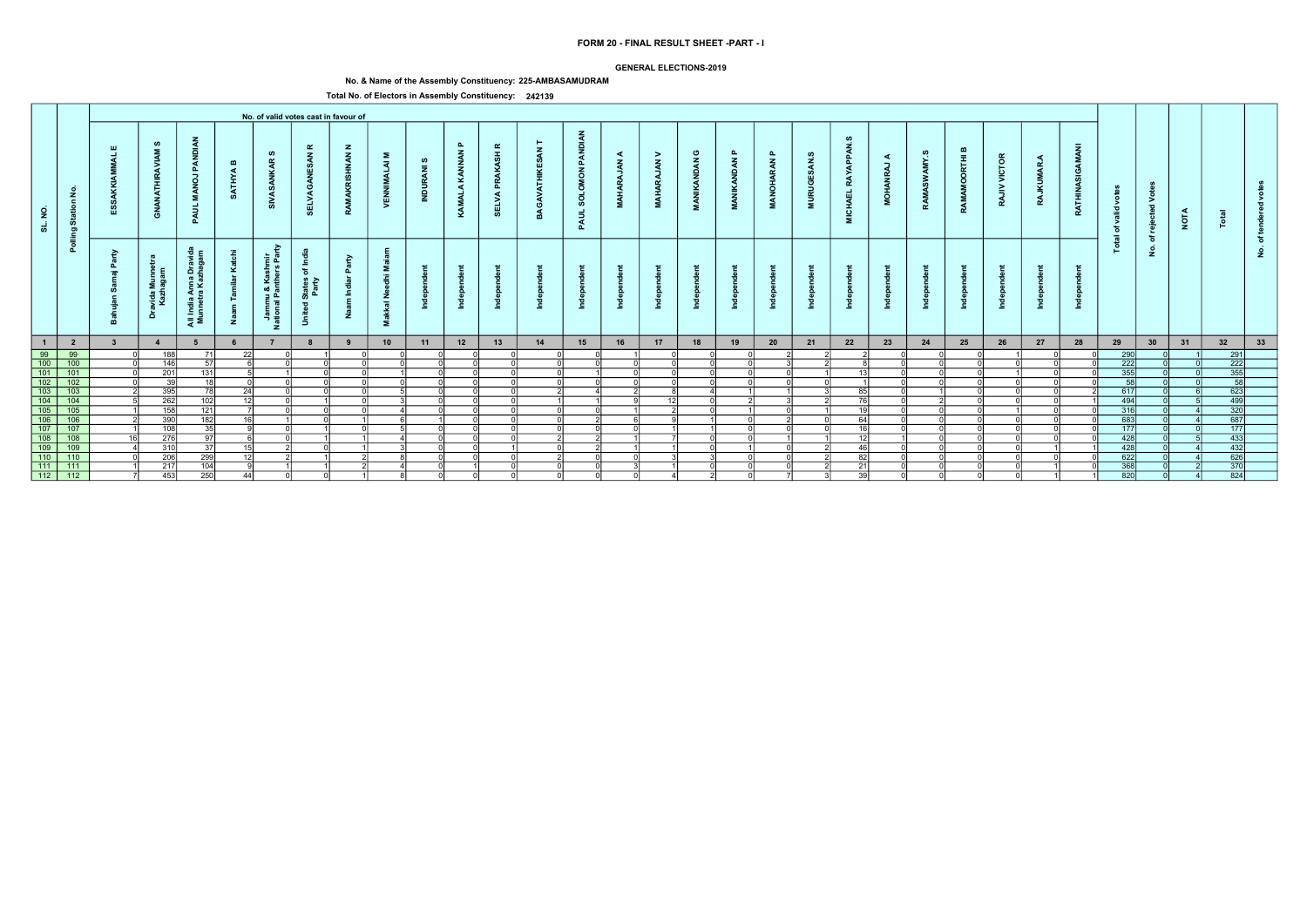### GENERAL ELECTIONS-2019

# No. & Name of the Assembly Constituency: 225-AMBASAMUDRAM

|                                                                                     |                                           |                         |                             |                                                   |                              |                                                       |                                                                                  | No. of valid votes cast in favour of |                                                                                |                     |                               |                                   |          |                                                             |                                   |                                          |                                                   |                        |                                  |                                        |                                        |             |                                |                                    |                        |                 |                         |                        |                                               |             |                                                                                                            |          |  |
|-------------------------------------------------------------------------------------|-------------------------------------------|-------------------------|-----------------------------|---------------------------------------------------|------------------------------|-------------------------------------------------------|----------------------------------------------------------------------------------|--------------------------------------|--------------------------------------------------------------------------------|---------------------|-------------------------------|-----------------------------------|----------|-------------------------------------------------------------|-----------------------------------|------------------------------------------|---------------------------------------------------|------------------------|----------------------------------|----------------------------------------|----------------------------------------|-------------|--------------------------------|------------------------------------|------------------------|-----------------|-------------------------|------------------------|-----------------------------------------------|-------------|------------------------------------------------------------------------------------------------------------|----------|--|
| SL. NO.                                                                             | $\tilde{z}$<br>$\epsilon$<br>Statio<br>ಠಾ |                         | ဖာ<br><b>ANATHIR</b><br>ී   | PAN<br>$\vec{e}$<br>Σ.<br>इ<br>മ                  | $\mathbf{m}$<br><b>ATHYA</b> | ဖာ<br>$\alpha$<br>ž                                   | $\alpha$<br>$\mathbf{z}$<br>s,<br>己                                              | $\mathbf{z}$<br><b>INAN</b>          | Σ.<br>$\overline{z}$<br>್ಷ<br>>                                                | ဖ<br>$\bar{z}$<br>ಸ | $\mathbf{r}$<br>KAMALA KANNAN | $\alpha$<br>ASH<br>௳<br>ELVA<br>ທ | GAV      | <b>DIAN</b><br>PAN<br>$\overline{6}$<br><b>SOLO</b><br>PAUL | ⋖<br>$\tilde{\mathbf{z}}$<br>MAH. | ><br>$\tilde{\mathbf{z}}$<br><b>MAHA</b> | ပ<br>$\tilde{\mathbf{z}}$<br><b>IKAND</b><br>MANI | മ<br><b>MANIKANDAN</b> | മ<br><b>ARAN</b><br><b>MANOH</b> | ဖ<br>ESAN.<br><b>RUGI</b><br>$\vec{a}$ | ഗ<br>APPAN<br>RAY<br><b>CHAEL</b><br>Σ | ⋖<br>,<br>ġ | ဖာ<br>≻<br>$\tilde{s}$<br>RAMA | മ<br>$\bar{E}$<br>$\circ$<br>RAMAI | VICTOR<br>$\geq$<br>RA | <b>RAJKUMAR</b> | c<br>g<br><b>RATHIN</b> | ğ<br>valid<br>ិច<br>ੁਛ | $\circ$<br>⋗<br>$\overline{\mathbf{c}}$<br>ႜၑ | <b>NOTA</b> |                                                                                                            |          |  |
|                                                                                     | Pollin                                    | -a<br>௨<br>$=$          | avida Munr<br>Kazhagan<br>å | Anna Drav<br>ra Kazhaga<br>- - - i<br>- 1<br>ੁੜ ≅ | ž                            | Ğ.<br>들 호<br>Jammu & Kashm<br>ational Panthers F<br>z | -≗<br>$\overline{\mathbf{c}}$<br>States<br>Party<br>$\overline{\mathbf{c}}$<br>ぅ | $\tilde{\mathbf{e}}$                 | Σ.<br>$\ddot{\epsilon}$<br>Ō<br>ے<br>ح<br>$\overline{\overline{6}}$<br>式<br>Σ. |                     |                               |                                   |          |                                                             |                                   |                                          |                                                   |                        |                                  |                                        |                                        |             |                                |                                    |                        |                 |                         | 은                      | ঁচ<br>$\dot{z}$                               |             |                                                                                                            | <u>و</u> |  |
| $\blacksquare$                                                                      | $\overline{\mathbf{2}}$                   | $\overline{\mathbf{3}}$ | 4                           |                                                   |                              |                                                       | 8                                                                                | 9                                    | 10                                                                             | 11                  | 12                            | 13                                | 14       | 15                                                          | 16                                | 17                                       | 18                                                | 19                     | 20                               | 21                                     | 22                                     | 23          | 24                             | 25                                 | 26                     | 27              | 28                      | 29                     | 30                                            | 31          | 32                                                                                                         | 33       |  |
|                                                                                     |                                           |                         | 227                         | 297                                               | 18 I                         |                                                       |                                                                                  |                                      |                                                                                |                     |                               |                                   | ΩI       | ΩI                                                          |                                   | 31                                       |                                                   |                        |                                  |                                        | 56                                     |             |                                |                                    |                        |                 |                         | 636                    |                                               | 14          | $\frac{650}{923}$                                                                                          |          |  |
|                                                                                     | 113 113<br>114 114<br>115 115<br>116 116  |                         | 424                         | 349                                               | -35 l                        |                                                       |                                                                                  |                                      |                                                                                |                     |                               |                                   |          |                                                             |                                   | $\overline{38}$                          |                                                   |                        |                                  |                                        | 46                                     |             |                                |                                    |                        |                 |                         | $\overline{917}$       |                                               |             |                                                                                                            |          |  |
|                                                                                     |                                           |                         | 277                         | 193                                               | 35                           |                                                       |                                                                                  |                                      | 25                                                                             |                     |                               |                                   | $\cap$   | ΩI                                                          |                                   |                                          |                                                   |                        |                                  |                                        |                                        |             |                                |                                    |                        |                 |                         | 542                    |                                               |             | $\frac{549}{624}$                                                                                          |          |  |
|                                                                                     |                                           |                         | 396                         | 136                                               | 36                           |                                                       |                                                                                  |                                      | 16 <sup>1</sup>                                                                |                     |                               |                                   | nl       |                                                             |                                   |                                          |                                                   |                        |                                  |                                        |                                        |             |                                |                                    |                        |                 |                         | 617                    |                                               |             |                                                                                                            |          |  |
| $\boxed{117}$                                                                       | 117                                       |                         | 180                         | 107                                               | $\overline{22}$              |                                                       |                                                                                  |                                      | 19 <sup>1</sup>                                                                |                     |                               |                                   |          |                                                             |                                   |                                          |                                                   |                        |                                  |                                        |                                        |             |                                |                                    |                        |                 |                         | 345                    |                                               |             | $\begin{array}{r} \hline 353 \\ 353 \\ \hline 512 \\ 819 \end{array}$                                      |          |  |
| $\begin{array}{ c c } \hline 118 \\ \hline 119 \\ \hline 120 \\ \hline \end{array}$ | $\overline{118}$                          |                         | 312                         | 126                                               | $\overline{27}$              |                                                       |                                                                                  |                                      | 18I                                                                            |                     |                               |                                   | ΩI       |                                                             |                                   |                                          |                                                   |                        |                                  |                                        |                                        |             |                                |                                    |                        |                 |                         | 509                    |                                               |             |                                                                                                            |          |  |
|                                                                                     | $\overline{119}$                          |                         | 475                         | $\overline{210}$                                  | 40                           |                                                       |                                                                                  |                                      | 20                                                                             |                     |                               |                                   | $\cap$   |                                                             |                                   |                                          |                                                   |                        |                                  |                                        | 35                                     |             |                                |                                    |                        |                 |                         | 804                    |                                               | 15          |                                                                                                            |          |  |
|                                                                                     | 120                                       |                         | 411                         | 199                                               | 40 <sup>1</sup>              |                                                       |                                                                                  |                                      | 24                                                                             |                     |                               |                                   | $\Omega$ |                                                             | 10 <sup>1</sup>                   |                                          |                                                   |                        |                                  |                                        | 34                                     |             |                                |                                    |                        |                 |                         | 750                    |                                               |             | 756                                                                                                        |          |  |
| $\overline{121}$                                                                    | 121                                       |                         | 85                          | 41                                                | $\overline{14}$              |                                                       |                                                                                  |                                      | $\mathbf{r}$                                                                   |                     |                               |                                   | ∩l       |                                                             |                                   |                                          |                                                   |                        |                                  |                                        |                                        |             |                                |                                    |                        |                 |                         | 167                    |                                               |             | $\overline{174}$                                                                                           |          |  |
| $\begin{array}{ c c }\n\hline\n122 \\ \hline\n123\n\end{array}$                     | $\overline{122}$                          |                         | 560                         | 221                                               | 42                           |                                                       |                                                                                  |                                      | 12                                                                             |                     |                               |                                   | ΩI       | ΩI                                                          |                                   |                                          |                                                   |                        |                                  |                                        | $-17$                                  |             |                                |                                    |                        |                 |                         | 875                    |                                               |             | $\begin{array}{r} \n \overline{11} \\  \overline{882} \\  \overline{873} \\  \overline{815}\n \end{array}$ |          |  |
|                                                                                     | 123                                       |                         | 405                         | 344                                               | 44                           |                                                       |                                                                                  |                                      | 40                                                                             |                     |                               |                                   | വ        | ΩI                                                          |                                   | ΩI                                       |                                                   |                        |                                  |                                        | 10                                     |             |                                |                                    |                        |                 |                         | 866                    |                                               |             |                                                                                                            |          |  |
| $\begin{array}{r} \hline 124 \\ \hline 125 \\ \hline 126 \end{array}$               | $\frac{124}{125}$                         |                         | 419                         | 254                                               | 76                           |                                                       |                                                                                  |                                      | 10 <sup>1</sup>                                                                |                     |                               |                                   |          |                                                             |                                   |                                          |                                                   |                        |                                  |                                        |                                        |             |                                |                                    |                        |                 |                         | 806                    |                                               |             |                                                                                                            |          |  |
|                                                                                     |                                           |                         | 446                         | 181                                               | 62                           |                                                       |                                                                                  |                                      | 40                                                                             |                     |                               |                                   |          |                                                             |                                   |                                          |                                                   |                        |                                  |                                        |                                        |             |                                |                                    |                        |                 |                         | 770                    |                                               |             | $\overline{781}$                                                                                           |          |  |
|                                                                                     | $\frac{126}{ }$                           |                         | 208                         | 187                                               | 21                           |                                                       |                                                                                  |                                      |                                                                                |                     |                               |                                   | nl       |                                                             |                                   |                                          |                                                   |                        |                                  |                                        | 41                                     |             |                                |                                    |                        |                 |                         | 484                    |                                               |             | 487                                                                                                        |          |  |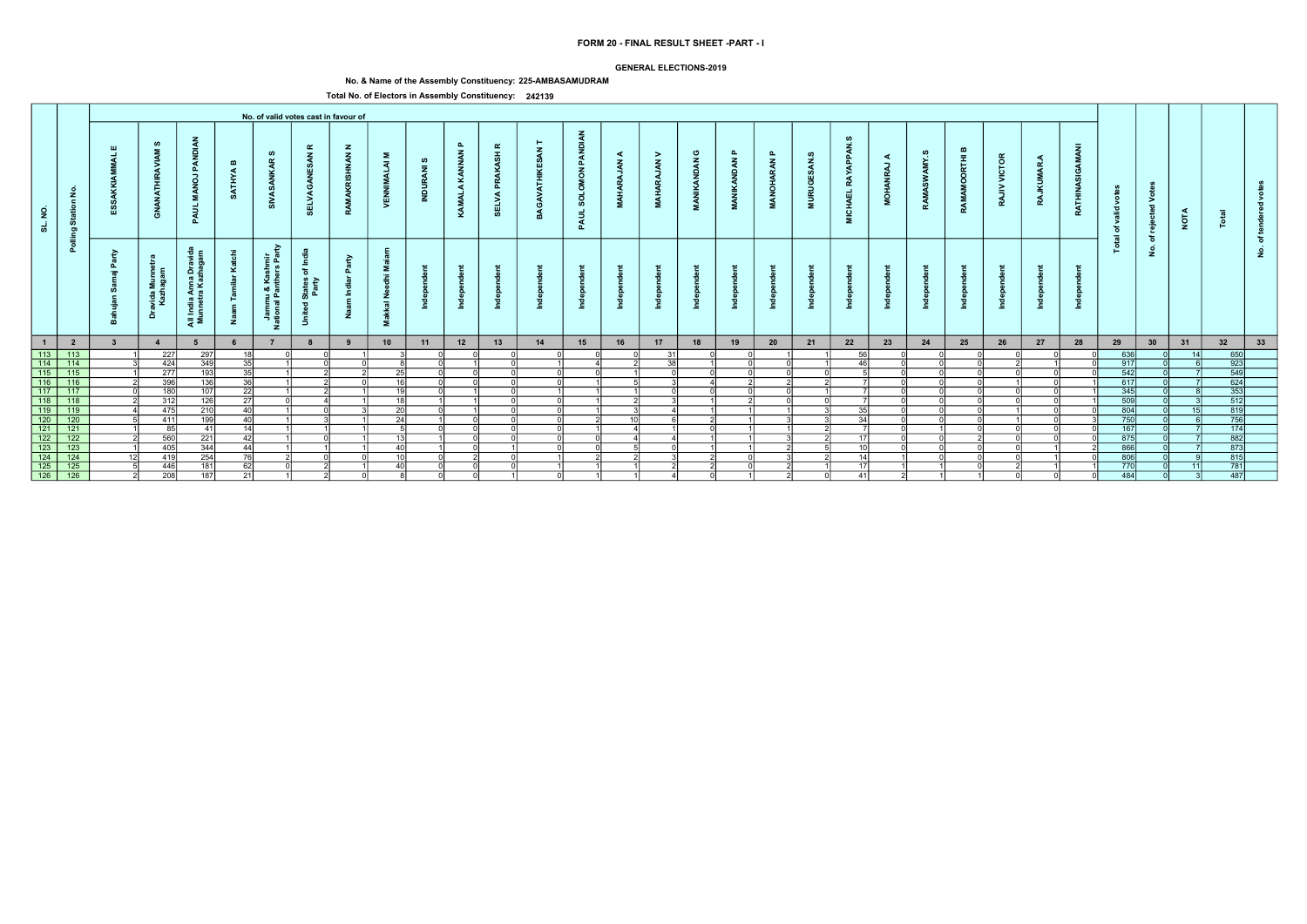### GENERAL ELECTIONS-2019

# No. & Name of the Assembly Constituency: 225-AMBASAMUDRAM

|                                                                                                                                         |                         |                  |                                      |                                          |                              |                                                             |                                                               | No. of valid votes cast in favour of |                                   |                               |                               |                                     |              |                                               |                        |                                |                            |                                                 |                              |                                    |                                                  |                          |            |                                  |                          |                     |                        |                                |                                          |                 |                                                                                                   |        |  |
|-----------------------------------------------------------------------------------------------------------------------------------------|-------------------------|------------------|--------------------------------------|------------------------------------------|------------------------------|-------------------------------------------------------------|---------------------------------------------------------------|--------------------------------------|-----------------------------------|-------------------------------|-------------------------------|-------------------------------------|--------------|-----------------------------------------------|------------------------|--------------------------------|----------------------------|-------------------------------------------------|------------------------------|------------------------------------|--------------------------------------------------|--------------------------|------------|----------------------------------|--------------------------|---------------------|------------------------|--------------------------------|------------------------------------------|-----------------|---------------------------------------------------------------------------------------------------|--------|--|
| $\overline{2}$<br>ಕ                                                                                                                     | Station No.             |                  | ဖာ<br>$\bar{\mathbf{z}}$<br>ਤੋਂ<br>ු | PANDI<br>$\overline{a}$<br>- 2<br>PAUL   | $\mathbf{m}$<br><b>ATHYA</b> | ဖာ<br>$\alpha$<br>あ                                         | ≃<br>$\mathbf{z}$<br>ELVA                                     | $\mathbf{z}$<br><b>NAN</b>           | Σ<br>$\overline{z}$<br>. F<br>VEN | ဖ<br>$\overline{a}$<br>INDUR, | $\mathbf{a}$<br>KAMALA KANNAN | $\alpha$<br>PRAKASH<br><b>SELVA</b> | $\mathbf{z}$ | PANDIAN<br><b>MON</b><br><b>SOLOI</b><br>PAUL | ◀<br>$\vec{z}$<br>MAHA | ><br>$\tilde{A}$<br><b>ARA</b> | ပ<br><b>VANDAN</b><br>MANI | ௨<br>$\tilde{\mathbf{z}}$<br>£<br>$\frac{2}{4}$ | $\mathbf{a}$<br>RAN<br>ANOH, | ဖာ<br>$\tilde{a}$<br><b>MURUGE</b> | <b>APPAN</b><br><b>RAY</b><br><b>CHAEL</b><br>ē. | ◀<br>-<br>$\overline{Q}$ | ဖာ<br>AMY. | മ<br>$\bar{t}$<br>ō<br>Š<br>RAMA | <b>VICTOR</b><br>><br>RA | ◀<br>MAR<br>Ē<br>RA | O<br>z<br><b>RATHI</b> | š<br>ಾ<br>ঁত<br>$\overline{a}$ | $\geq$<br>$\overline{\phantom{a}}$<br>ႜၑ | <b>NOTA</b>     |                                                                                                   |        |  |
|                                                                                                                                         | Polling                 | - 2<br>௨<br>- 10 | avida Munnet<br>Kazhagam<br>å        | All India Anna Dravi<br>Munnetra Kazhaga | ⊻<br>Ž                       | ਣ<br>shmir<br>ars Par<br>Jammu & Kas<br>ational Panthe<br>z | States of Inc<br>Party<br>$\overline{\sigma}$<br><b>Jnite</b> | ়≥<br>드                              | - 12<br>$rac{z}{a}$<br>送<br>Σ.    |                               |                               |                                     |              |                                               |                        |                                |                            |                                                 |                              |                                    |                                                  |                          |            |                                  |                          |                     |                        | <u>is</u>                      | ঁচ<br>$\dot{\mathbf{2}}$                 |                 |                                                                                                   | ৳<br>ۊ |  |
| $\overline{1}$                                                                                                                          | $\overline{\mathbf{2}}$ |                  | $\overline{4}$                       | 5                                        |                              |                                                             | 8                                                             | 9                                    | 10                                | 11                            | 12                            | 13                                  | 14           | 15                                            | 16                     | 17                             | 18                         | 19                                              | 20                           | 21                                 | 22                                               | 23                       | 24         | 25                               | 26                       | 27                  | 28                     | 29                             | 30                                       | 31              | 32                                                                                                | 33     |  |
| $\begin{array}{r} 127 \\ \hline 128 \\ \hline 129 \end{array}$                                                                          | 127                     |                  | 313                                  | 236                                      | 34                           |                                                             |                                                               |                                      | 38 <sup>1</sup>                   |                               |                               |                                     |              |                                               |                        |                                |                            |                                                 |                              |                                    |                                                  |                          |            |                                  |                          |                     |                        | 641                            |                                          | 16 <sup>1</sup> | 657                                                                                               |        |  |
|                                                                                                                                         | $\overline{128}$        |                  | 161                                  | 289                                      | 43                           |                                                             |                                                               |                                      | -37I                              |                               |                               |                                     |              | ΩI                                            |                        |                                |                            |                                                 |                              |                                    | 231                                              |                          |            |                                  |                          |                     |                        | 580                            |                                          |                 | 587                                                                                               |        |  |
|                                                                                                                                         | $\overline{129}$        |                  | 146                                  | 143                                      | 22                           |                                                             |                                                               |                                      | 10 <sup>1</sup>                   |                               |                               |                                     | $\Omega$     |                                               |                        |                                |                            |                                                 |                              |                                    |                                                  |                          |            |                                  |                          |                     |                        | $332$                          |                                          |                 | $\begin{array}{r} \hline 341 \\ \hline 360 \\ \hline 364 \\ \hline 600 \\ \hline 670 \end{array}$ |        |  |
| $\frac{1}{130}$                                                                                                                         | 130                     |                  | 310                                  | 282                                      | 30 <sup>1</sup>              |                                                             |                                                               |                                      | 32                                |                               |                               |                                     | $\Omega$     | ΩI                                            |                        |                                |                            |                                                 |                              |                                    |                                                  |                          |            |                                  |                          |                     |                        | 675                            |                                          | 21              |                                                                                                   |        |  |
|                                                                                                                                         | $\frac{131}{132}$       |                  | 161                                  | 137                                      | 13                           |                                                             |                                                               |                                      | 31                                |                               |                               |                                     | ΩI           | ΩI                                            |                        |                                |                            |                                                 |                              |                                    |                                                  |                          |            |                                  |                          |                     |                        | $\frac{354}{579}$              |                                          | 10              |                                                                                                   |        |  |
|                                                                                                                                         |                         |                  | 246                                  | 256                                      | $\overline{30}$              |                                                             |                                                               |                                      | 16I                               |                               |                               |                                     | വ            | വ                                             |                        |                                |                            |                                                 |                              |                                    |                                                  |                          |            |                                  |                          |                     |                        |                                |                                          | 21              |                                                                                                   |        |  |
|                                                                                                                                         | $\overline{133}$        |                  | $\overline{335}$                     | 249                                      | $\overline{25}$              |                                                             |                                                               |                                      | 18                                |                               |                               |                                     |              |                                               |                        |                                |                            |                                                 |                              |                                    |                                                  |                          |            |                                  |                          |                     |                        | 658                            |                                          | 12              |                                                                                                   |        |  |
| $\frac{131}{132}$<br>$\frac{132}{134}$                                                                                                  | $\frac{1}{134}$         |                  | 171                                  | 212                                      | 26                           |                                                             |                                                               |                                      | 27                                |                               |                               |                                     | nl           |                                               |                        |                                |                            |                                                 |                              |                                    |                                                  |                          |            |                                  |                          |                     |                        | 460                            |                                          | 14              | 474                                                                                               |        |  |
|                                                                                                                                         | $\overline{135}$        |                  | 193                                  | 196                                      | 25                           |                                                             |                                                               |                                      | 12                                |                               |                               |                                     | ി            | $\cap$                                        | $\cap$                 | $\cap$                         |                            |                                                 |                              |                                    | 12                                               |                          |            |                                  |                          |                     |                        | 443                            |                                          |                 | 448                                                                                               |        |  |
|                                                                                                                                         | $\overline{136}$        |                  | 236                                  | 185                                      | 11                           |                                                             |                                                               |                                      | 21                                |                               |                               |                                     | ΩI           |                                               |                        | $\cap$                         |                            |                                                 |                              |                                    | $-17$                                            |                          |            |                                  |                          |                     |                        | 477                            |                                          | 14              | $\begin{array}{r} 118 \\ 491 \\ 528 \\ \hline 395 \\ \hline 698 \\ \hline \end{array}$            |        |  |
|                                                                                                                                         | $\overline{137}$        |                  | 232                                  | 214                                      | $\overline{18}$              |                                                             |                                                               |                                      | 33                                |                               |                               |                                     | വ            | - N                                           |                        |                                |                            |                                                 |                              |                                    |                                                  |                          |            |                                  |                          |                     |                        | 513                            |                                          | 15 <sup>1</sup> |                                                                                                   |        |  |
|                                                                                                                                         | $\frac{138}{139}$       |                  | 157                                  | 168                                      | $\overline{20}$              |                                                             |                                                               |                                      | 24                                |                               |                               |                                     |              |                                               |                        |                                |                            |                                                 |                              |                                    |                                                  |                          |            |                                  |                          |                     |                        | 391                            |                                          |                 |                                                                                                   |        |  |
|                                                                                                                                         |                         |                  | 260                                  | 291                                      | $\overline{28}$              |                                                             |                                                               |                                      | 44                                |                               |                               |                                     |              |                                               |                        |                                |                            |                                                 |                              |                                    | 38                                               |                          |            |                                  |                          |                     |                        | 684                            |                                          | 14              |                                                                                                   |        |  |
| $\begin{array}{r} \hline 135 \\ \hline 135 \\ \hline 136 \\ \hline 137 \\ \hline 138 \\ \hline 139 \\ \hline 140 \\ \hline \end{array}$ | 140                     |                  | 264                                  | $\overline{209}$                         | 32                           |                                                             |                                                               |                                      | $111$                             |                               |                               |                                     | - Ol         | .3I                                           | 6                      |                                |                            |                                                 |                              |                                    | 20                                               |                          |            |                                  |                          |                     |                        | 582                            |                                          |                 | 588                                                                                               |        |  |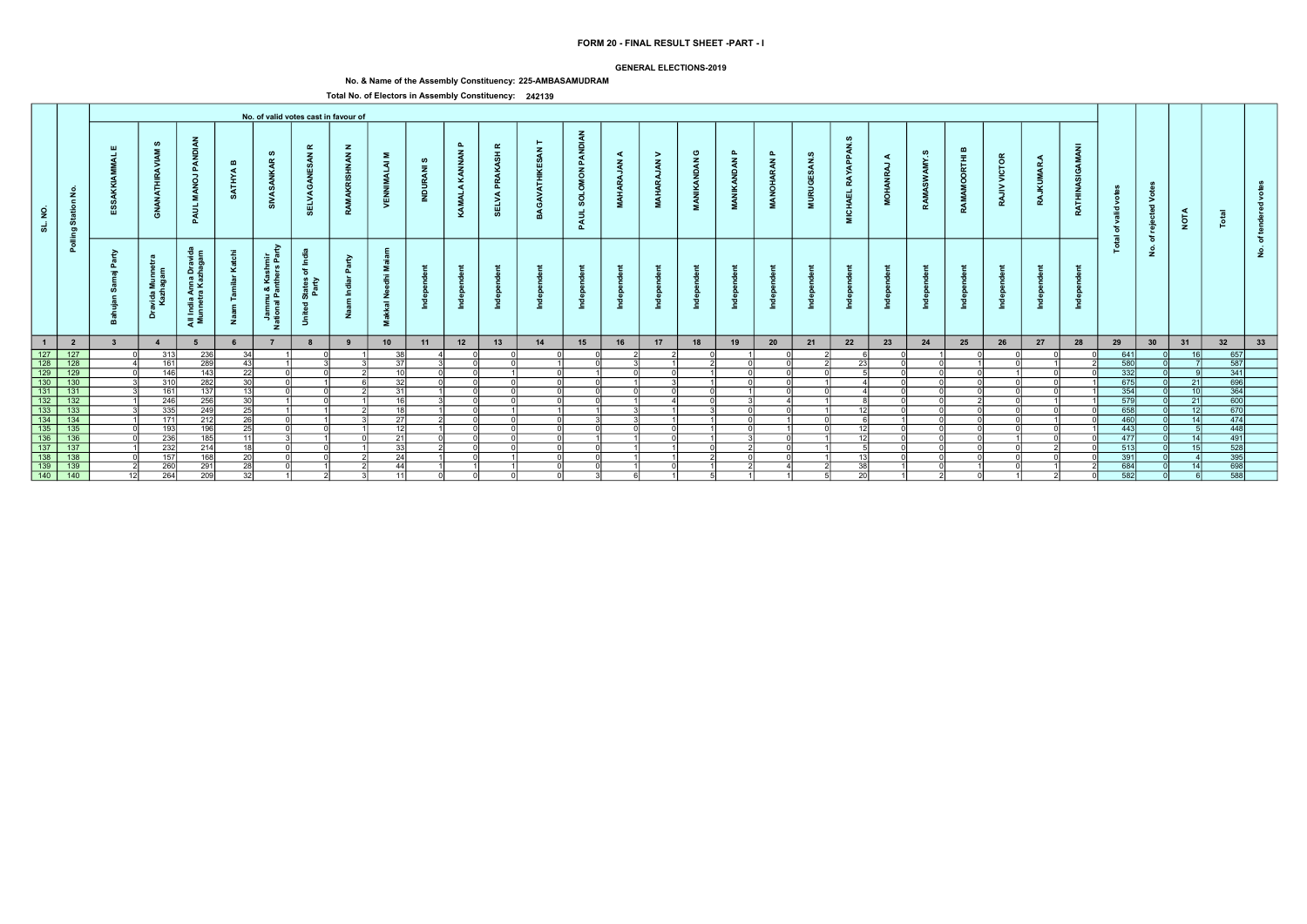### GENERAL ELECTIONS-2019

# No. & Name of the Assembly Constituency: 225-AMBASAMUDRAM

|                                                                                                             |                               |                         |                             |                                                         |                              |                                                       |                                                                                  | No. of valid votes cast in favour of |                                                                                |                           |                               |                                   |        |                                                  |                                   |                                          |                                                   |                        |                                  |                                        |                                        |             |                                   |                            |                        |                 |                                |                        |                                               |                 |                                                                          |          |  |
|-------------------------------------------------------------------------------------------------------------|-------------------------------|-------------------------|-----------------------------|---------------------------------------------------------|------------------------------|-------------------------------------------------------|----------------------------------------------------------------------------------|--------------------------------------|--------------------------------------------------------------------------------|---------------------------|-------------------------------|-----------------------------------|--------|--------------------------------------------------|-----------------------------------|------------------------------------------|---------------------------------------------------|------------------------|----------------------------------|----------------------------------------|----------------------------------------|-------------|-----------------------------------|----------------------------|------------------------|-----------------|--------------------------------|------------------------|-----------------------------------------------|-----------------|--------------------------------------------------------------------------|----------|--|
| SL. NO.                                                                                                     | $\frac{1}{2}$<br>Statio<br>ರಾ |                         | ဖာ<br><b>ANATHIR</b><br>ී   | PAN<br>$\vec{e}$<br>Σ.<br>इ<br>മ                        | $\mathbf{m}$<br><b>ATHYA</b> | ဖာ<br>$\alpha$<br>ž                                   | $\alpha$<br>$\mathbf{z}$<br>3<br>己                                               | $\mathbf{z}$<br><b>INAN</b>          | Σ.<br>$\overline{z}$<br>>                                                      | ဖာ<br>$\bar{z}$<br>ಸ<br>Ξ | $\mathbf{r}$<br>KAMALA KANNAN | $\alpha$<br>ASH<br>௳<br>ELVA<br>ທ | GAV    | <b>DIAN</b><br>PAN<br>NOW<br><b>SOLO</b><br>PAUL | ⋖<br>$\tilde{\mathbf{z}}$<br>MAH. | ><br>$\tilde{\mathbf{z}}$<br><b>MAHA</b> | ပ<br>$\tilde{\mathbf{z}}$<br><b>IKAND</b><br>MANI | മ<br><b>MANIKANDAN</b> | മ<br><b>ARAN</b><br><b>MANOH</b> | ဖ<br>ESAN.<br><b>RUGI</b><br>$\vec{z}$ | ഗ<br>APPAN<br>RAY<br><b>CHAEL</b><br>Σ | ⋖<br>,<br>ġ | ဖာ<br>AMY.<br>$\tilde{s}$<br>RAMA | മ<br>Ē<br>$\circ$<br>RAMAI | VICTOR<br>$\geq$<br>RA | <b>RAJKUMAR</b> | Ċ<br>g<br>Asi<br><b>RATHIN</b> | ğ<br>valid<br>ិច<br>ੁਛ | $\circ$<br>⋗<br>$\overline{\mathbf{c}}$<br>ႜၑ | <b>NOTA</b>     |                                                                          |          |  |
|                                                                                                             | Pollin                        | -a<br>௳<br>$=$          | avida Munr<br>Kazhagan<br>å | Anna Drav<br>ra Kazhaga<br>$\frac{a}{b}$<br>- 1<br>ੁੜ ≅ | ž                            | Ğ.<br>들 호<br>Jammu & Kashm<br>ational Panthers F<br>z | -≗<br>$\overline{\mathbf{c}}$<br>States<br>Party<br>$\overline{\mathbf{c}}$<br>ぅ | $\tilde{\mathbf{e}}$                 | Σ.<br>$\ddot{\epsilon}$<br>Ō<br>ے<br>ح<br>$\overline{\overline{6}}$<br>式<br>Σ. |                           |                               |                                   |        |                                                  |                                   |                                          |                                                   |                        |                                  |                                        |                                        |             |                                   |                            |                        |                 |                                | 은                      | ঁচ<br>$\dot{z}$                               |                 |                                                                          | <u>و</u> |  |
| $\overline{1}$                                                                                              | $\overline{\mathbf{2}}$       | $\overline{\mathbf{3}}$ | $\overline{4}$              |                                                         |                              |                                                       | 8                                                                                | 9                                    | 10                                                                             | 11                        | 12                            | 13                                | 14     | 15                                               | 16                                | 17                                       | 18                                                | 19                     | 20                               | 21                                     | 22                                     | 23          | 24                                | 25                         | 26                     | 27              | 28                             | 29                     | 30                                            | 31              | 32                                                                       | 33       |  |
|                                                                                                             | $\frac{141}{142}$             |                         | 228                         | 116                                                     | 21                           |                                                       |                                                                                  |                                      | 17I                                                                            |                           |                               |                                   |        |                                                  |                                   |                                          |                                                   |                        |                                  |                                        | 23                                     |             |                                   |                            |                        |                 |                                | 413                    |                                               |                 | 420                                                                      |          |  |
| $\begin{array}{ c c }\n\hline\n & 141 \\ \hline\n & 142 \\ \hline\n & 143 \\ \hline\n & 144\n\end{array}$   |                               |                         | 320                         | 178                                                     | $\overline{39}$              |                                                       |                                                                                  |                                      | 34                                                                             |                           |                               |                                   | ΩI     | ΩI                                               |                                   |                                          |                                                   |                        |                                  |                                        | $\overline{26}$                        |             |                                   |                            |                        |                 |                                | 613                    |                                               | 10 <sup>1</sup> | 623                                                                      |          |  |
|                                                                                                             | $\overline{143}$              |                         | 333                         | 463                                                     | 36                           |                                                       |                                                                                  |                                      | 31                                                                             |                           |                               |                                   |        |                                                  |                                   | 18I                                      |                                                   |                        |                                  |                                        | 56                                     |             |                                   |                            |                        |                 |                                | 983                    |                                               | 1 <sub>Q</sub>  | $\frac{1001}{601}$                                                       |          |  |
|                                                                                                             | $\frac{144}{ }$               |                         | 198                         | 300                                                     | 30                           |                                                       |                                                                                  |                                      | 14                                                                             |                           |                               |                                   | nl     |                                                  |                                   |                                          |                                                   |                        |                                  |                                        | 27                                     |             |                                   |                            |                        |                 |                                | 596                    |                                               |                 |                                                                          |          |  |
| $\begin{array}{r} \hline 145 \\ \hline 146 \\ \hline 147 \\ \hline 148 \\ \hline 149 \\ \hline \end{array}$ | $\frac{145}{146}$             |                         | 260                         | 173                                                     | 40 l                         |                                                       |                                                                                  |                                      |                                                                                |                           |                               |                                   | ി      |                                                  | $\cap$                            |                                          |                                                   |                        |                                  |                                        | 30 <sup>1</sup>                        |             |                                   |                            |                        |                 |                                | 548                    |                                               |                 | $\begin{array}{r}\n 653 \\  \hline\n 650 \\  \hline\n 672\n \end{array}$ |          |  |
|                                                                                                             |                               |                         | 298                         | 213                                                     | 18 I                         |                                                       |                                                                                  |                                      |                                                                                |                           |                               |                                   | ΩI     |                                                  |                                   | 14                                       |                                                   |                        |                                  |                                        | 69I                                    |             |                                   |                            |                        |                 |                                | 643                    |                                               |                 |                                                                          |          |  |
|                                                                                                             | 147                           |                         | 281                         | $\overline{211}$                                        | 18                           |                                                       |                                                                                  |                                      |                                                                                |                           |                               |                                   | $\cap$ |                                                  |                                   |                                          |                                                   |                        |                                  |                                        | 123                                    |             |                                   |                            |                        |                 |                                | 663                    |                                               |                 |                                                                          |          |  |
|                                                                                                             | 148                           |                         | 244                         | 194                                                     | 17 <sup>1</sup>              |                                                       |                                                                                  |                                      |                                                                                |                           |                               |                                   |        |                                                  |                                   |                                          |                                                   |                        |                                  |                                        | $\overline{A}$                         |             |                                   |                            |                        |                 |                                | 523                    |                                               |                 | 527                                                                      |          |  |
|                                                                                                             | 149                           |                         | 241                         | 221                                                     | 19                           |                                                       |                                                                                  |                                      |                                                                                |                           |                               |                                   |        | $\cap$                                           |                                   | $\cap$                                   |                                                   |                        |                                  |                                        |                                        |             |                                   |                            |                        |                 |                                | 511                    |                                               |                 | 517                                                                      |          |  |
| $\boxed{150}$                                                                                               | 150                           |                         | 226                         | 239                                                     | 33                           |                                                       |                                                                                  |                                      | $\overline{26}$                                                                |                           |                               |                                   |        |                                                  | ΩI                                |                                          |                                                   |                        |                                  |                                        | 41                                     |             |                                   |                            |                        |                 |                                | 587                    |                                               | 16 <sup>1</sup> | $\begin{array}{r}\n 603 \\  \hline\n 702 \\  \hline\n 587\n \end{array}$ |          |  |
| $\frac{1}{151}$                                                                                             | 151                           |                         | 133                         | 446                                                     | $\overline{28}$              |                                                       |                                                                                  |                                      | 33                                                                             |                           |                               |                                   | ΩI     |                                                  |                                   |                                          |                                                   |                        |                                  |                                        | 16                                     |             |                                   |                            |                        |                 |                                | 683                    |                                               | 19 <sup>1</sup> |                                                                          |          |  |
| $\begin{array}{r} \hline 152 \\ \hline 153 \\ \hline 154 \end{array}$                                       | $\frac{1}{152}$               |                         | 139                         | 353                                                     | 19                           |                                                       |                                                                                  |                                      | $\overline{25}$                                                                |                           |                               |                                   |        |                                                  |                                   |                                          |                                                   |                        |                                  |                                        | 23                                     |             |                                   |                            |                        |                 |                                | 568                    |                                               |                 |                                                                          |          |  |
|                                                                                                             | $\overline{153}$              |                         | 470                         | 54                                                      | 19 <sup>l</sup>              |                                                       |                                                                                  |                                      |                                                                                |                           |                               |                                   |        |                                                  |                                   |                                          |                                                   |                        |                                  |                                        | 44                                     |             |                                   |                            |                        |                 |                                | $\overline{602}$       |                                               |                 | $\frac{1}{605}$                                                          |          |  |
|                                                                                                             | $\overline{154}$              |                         | 354                         | 17                                                      | 14                           |                                                       |                                                                                  |                                      |                                                                                |                           |                               |                                   | - Ol   | - N                                              |                                   | $\Omega$                                 |                                                   |                        |                                  |                                        |                                        |             |                                   |                            |                        |                 |                                | 402                    |                                               |                 | 402                                                                      |          |  |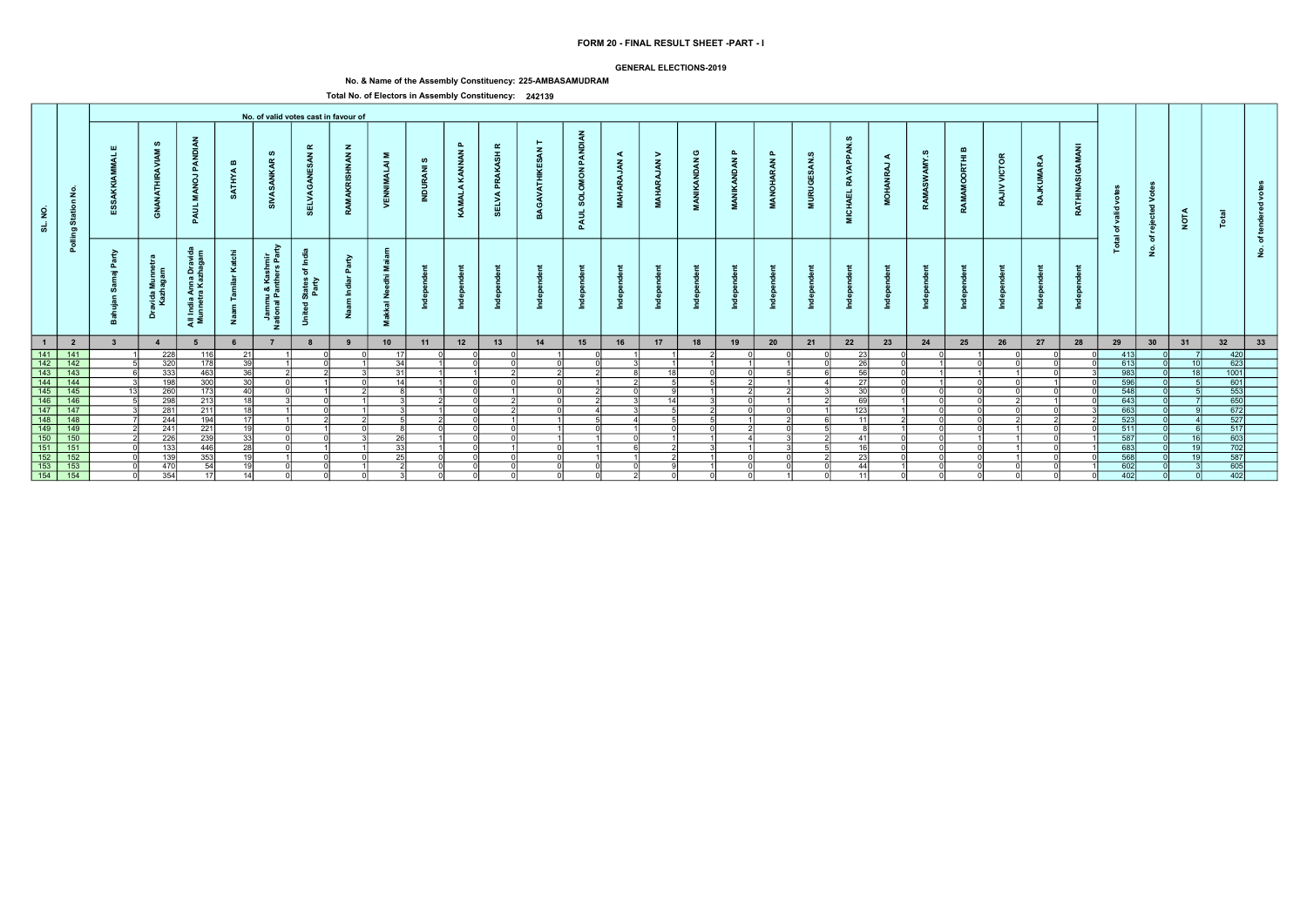### GENERAL ELECTIONS-2019

# No. & Name of the Assembly Constituency: 225-AMBASAMUDRAM

|                                                                                                                                              |                         |                         |                                       |                                              |                              |                                                             |                                                        | No. of valid votes cast in favour of |                                   |                               |                               |                                     |              |                                               |                        |                                |                            |                                                 |                              |                                        |                                                  |                         |            |                                  |                          |                     |                             |                                      |                                                     |                |                                                                                                            |        |  |
|----------------------------------------------------------------------------------------------------------------------------------------------|-------------------------|-------------------------|---------------------------------------|----------------------------------------------|------------------------------|-------------------------------------------------------------|--------------------------------------------------------|--------------------------------------|-----------------------------------|-------------------------------|-------------------------------|-------------------------------------|--------------|-----------------------------------------------|------------------------|--------------------------------|----------------------------|-------------------------------------------------|------------------------------|----------------------------------------|--------------------------------------------------|-------------------------|------------|----------------------------------|--------------------------|---------------------|-----------------------------|--------------------------------------|-----------------------------------------------------|----------------|------------------------------------------------------------------------------------------------------------|--------|--|
| $\overline{2}$<br>ಕ                                                                                                                          | Station No.             |                         | ဖာ<br>$\bar{\mathbf{z}}$<br>੍ਰੋ<br>්ර | PANDI<br>$\overline{a}$<br>- 2<br>PAUL       | $\mathbf{m}$<br><b>ATHYA</b> | ဖာ<br>$\alpha$<br>್                                         | ≃<br>$\mathbf{z}$<br>ELVA                              | $\mathbf{z}$<br><b>NAN</b><br>ぁ      | Σ<br>$\overline{z}$<br>. F<br>VEN | ဖ<br>$\overline{a}$<br>INDUR, | $\mathbf{a}$<br>KAMALA KANNAN | $\alpha$<br>PRAKASH<br><b>SELVA</b> | $\mathbf{z}$ | PANDIAN<br><b>MON</b><br><b>SOLOI</b><br>PAUL | ◀<br>$\vec{z}$<br>MAHA | ><br>$\tilde{A}$<br><b>ARA</b> | ပ<br><b>VANDAN</b><br>MANI | ௨<br>$\tilde{\mathbf{z}}$<br>£<br>$\frac{2}{4}$ | $\mathbf{a}$<br>RAN<br>ANOH, | ဖာ<br>$\tilde{a}$<br><b>URUGI</b><br>ē | <b>APPAN</b><br><b>RAY</b><br><b>CHAEL</b><br>ē. | ◀<br>-<br>$\frac{1}{2}$ | ဖာ<br>AMY. | മ<br>$\bar{t}$<br>ō<br>Š<br>RAMA | <b>VICTOR</b><br>><br>RA | ◀<br>MAR<br>Ē<br>RA | GAMANI<br>z<br><b>RATHI</b> | ್ರಿ<br>valid<br>ঁত<br>$\overline{a}$ | $\circ$<br>$\geq$<br>$\overline{\phantom{a}}$<br>ႜၑ | <b>NOTA</b>    |                                                                                                            |        |  |
|                                                                                                                                              | Polling                 | - 2<br>௳<br>- 10        | ravida Munnet<br>Kazhagam<br>å        | l India Anna Drav<br>unnetra Kazhaga<br>ੁੜ ≅ | ⊻<br>Ž                       | ਣ<br>shmir<br>ars Par<br>Jammu & Kas<br>ational Panthe<br>z | States of Inc<br>Party<br>$\overline{\sigma}$<br>Unite | ়≥<br>゠゠                             | - 12<br>$rac{z}{a}$<br>送<br>Σ.    |                               |                               |                                     |              |                                               |                        |                                |                            |                                                 |                              |                                        |                                                  |                         |            |                                  |                          |                     |                             | <u>is</u>                            | ঁচ<br>$\dot{\mathbf{2}}$                            |                |                                                                                                            | ৳<br>٤ |  |
| $\overline{1}$                                                                                                                               | $\overline{\mathbf{2}}$ | $\overline{\mathbf{3}}$ | $\overline{4}$                        | 5                                            |                              |                                                             | 8                                                      | 9                                    | 10                                | 11                            | 12                            | 13                                  | 14           | 15                                            | 16                     | 17                             | 18                         | 19                                              | 20                           | 21                                     | 22                                               | 23                      | 24         | 25                               | 26                       | 27                  | 28                          | 29                                   | 30                                                  | 31             | 32                                                                                                         | 33     |  |
| 155<br>156<br>157<br>158                                                                                                                     | 155                     |                         | 388                                   | 261                                          | 46                           |                                                             |                                                        |                                      | 39 <sup>1</sup>                   |                               |                               |                                     |              |                                               |                        |                                |                            |                                                 |                              |                                        | 89                                               |                         |            |                                  |                          |                     |                             | 855                                  |                                                     |                | 861                                                                                                        |        |  |
|                                                                                                                                              | 156                     |                         | 510                                   | 223                                          | $\overline{26}$              |                                                             |                                                        |                                      |                                   |                               |                               |                                     |              |                                               | 15 <sup>1</sup>        |                                |                            |                                                 |                              |                                        | 12                                               |                         |            |                                  |                          |                     |                             | 818                                  |                                                     |                | 819                                                                                                        |        |  |
|                                                                                                                                              | $\frac{157}{158}$       |                         | 194                                   | 225                                          | 10                           |                                                             |                                                        |                                      | 12                                |                               |                               |                                     |              |                                               |                        |                                |                            |                                                 |                              |                                        | $\sim$                                           |                         |            |                                  |                          |                     |                             | 467                                  |                                                     |                | 471                                                                                                        |        |  |
|                                                                                                                                              |                         |                         | 271                                   | 285                                          | 28                           |                                                             |                                                        |                                      | 15 <sup>1</sup>                   |                               |                               |                                     |              |                                               |                        |                                |                            |                                                 |                              |                                        | $\overline{1}$                                   |                         |            |                                  |                          |                     |                             | 644                                  |                                                     |                | $\overline{651}$                                                                                           |        |  |
|                                                                                                                                              | $\frac{159}{160}$       |                         | 203                                   | 185                                          | 16                           |                                                             |                                                        |                                      | 13                                |                               |                               |                                     | ΩI           |                                               |                        | 131                            |                            |                                                 |                              |                                        | ଘଟା                                              |                         |            |                                  |                          |                     |                             | $\frac{554}{399}$                    |                                                     |                |                                                                                                            |        |  |
|                                                                                                                                              |                         |                         | 187                                   | 114                                          | $\overline{22}$              |                                                             |                                                        |                                      |                                   |                               |                               |                                     | വ            | ΩI                                            |                        | 13 <sup>1</sup>                |                            |                                                 |                              |                                        | 42                                               |                         |            |                                  |                          |                     |                             |                                      |                                                     |                | $\frac{562}{\phantom{0}602}$                                                                               |        |  |
|                                                                                                                                              | $\overline{161}$        |                         | $\overline{338}$                      | 190                                          | $\overline{33}$              |                                                             |                                                        |                                      |                                   |                               |                               |                                     |              | ΩI                                            |                        |                                |                            |                                                 |                              |                                        | $\overline{30}$                                  |                         |            |                                  |                          |                     |                             | $\overline{607}$                     |                                                     |                |                                                                                                            |        |  |
| $\frac{159}{160}$ $\frac{160}{161}$ $\frac{161}{162}$                                                                                        | 162                     |                         | 229                                   | 185                                          | 19                           |                                                             |                                                        |                                      |                                   |                               |                               |                                     | nl           | nl                                            |                        | <sup>n</sup>                   |                            |                                                 |                              |                                        | $\overline{4}$                                   |                         |            |                                  |                          |                     |                             | 467                                  |                                                     |                | $\frac{1}{471}$                                                                                            |        |  |
|                                                                                                                                              | 163                     |                         | 242                                   | 99                                           | 27                           |                                                             |                                                        |                                      |                                   |                               | $\Omega$                      |                                     | ി            | $\cap$                                        | $\cap$                 |                                |                            |                                                 |                              |                                        |                                                  |                         |            |                                  |                          |                     |                             | 390                                  |                                                     |                | 398                                                                                                        |        |  |
|                                                                                                                                              | $\frac{164}{165}$       |                         | 253                                   | $\overline{240}$                             | $\overline{28}$              |                                                             |                                                        |                                      | 19 <sup>1</sup>                   |                               |                               |                                     | nl           |                                               | $\cap$                 | $\cap$                         |                            |                                                 |                              |                                        | 20 <sup>1</sup>                                  |                         |            |                                  |                          |                     |                             | 575                                  |                                                     |                | $\begin{array}{r}\n 148 \\  \hline\n 583 \\  \hline\n 540 \\  \hline\n 380 \\  \hline\n 428\n \end{array}$ |        |  |
|                                                                                                                                              |                         |                         | $\overline{261}$                      | 193                                          | 24                           |                                                             |                                                        |                                      | 29                                |                               |                               |                                     | വ            | - N                                           |                        | വ                              |                            |                                                 |                              |                                        | 11                                               |                         |            |                                  |                          |                     |                             | 530                                  |                                                     | 1 <sub>0</sub> |                                                                                                            |        |  |
|                                                                                                                                              | 166                     |                         | 271                                   | 59                                           |                              |                                                             |                                                        |                                      | 14 I                              |                               |                               |                                     |              |                                               |                        |                                |                            |                                                 |                              |                                        | $\overline{1}$                                   |                         |            |                                  |                          |                     |                             | 372                                  |                                                     |                |                                                                                                            |        |  |
|                                                                                                                                              | 167                     |                         | 243                                   | 139                                          | 16 <sup>1</sup>              |                                                             |                                                        |                                      | 10 <sup>1</sup>                   |                               |                               |                                     | $\cap$       |                                               |                        |                                |                            |                                                 |                              |                                        |                                                  |                         |            |                                  |                          |                     |                             | 421                                  |                                                     |                |                                                                                                            |        |  |
| $\begin{array}{r}\n 162 \\  \hline\n 163 \\  \hline\n 164 \\  \hline\n 165 \\  \hline\n 166 \\  \hline\n 167 \\  \hline\n 168\n \end{array}$ | $\frac{168}{ }$         |                         | $\overline{251}$                      | 275                                          | 32                           |                                                             |                                                        |                                      | 24                                |                               |                               |                                     | - ol         | - Ol                                          |                        |                                |                            |                                                 |                              |                                        |                                                  |                         |            |                                  |                          |                     |                             | 616                                  |                                                     |                | 623                                                                                                        |        |  |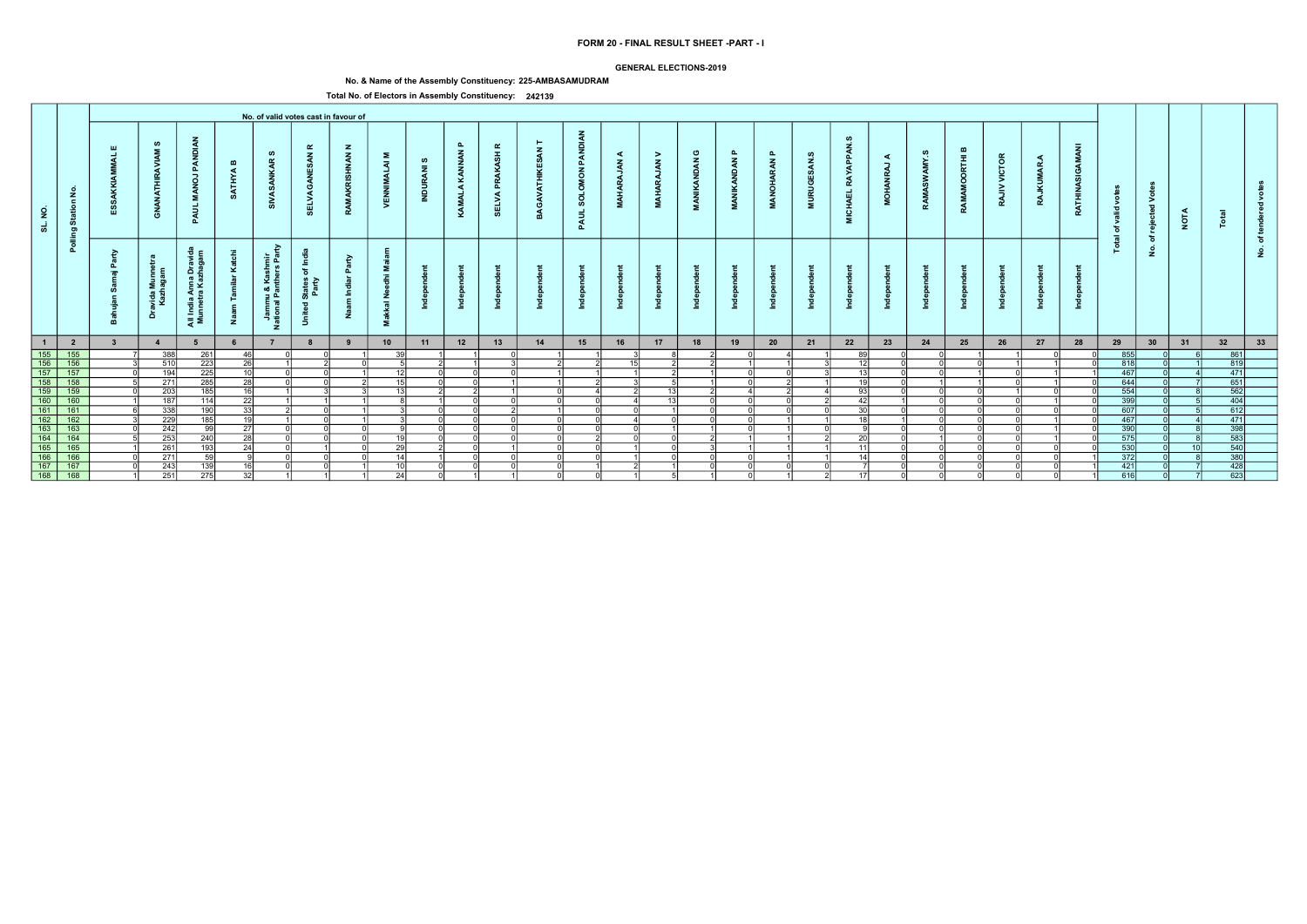### GENERAL ELECTIONS-2019

# No. & Name of the Assembly Constituency: 225-AMBASAMUDRAM

|                                                                                               |                         |                         |                                |                                          |                              |                                                        |                                                    | No. of valid votes cast in favour of |                                   |                               |                               |                                     |              |                                               |                        |                                         |                            |                                              |                              |                                        |                                                  |                      |       |                                  |                          |                          |                        |                                |                                          |                 |                                                                                                      |                          |  |
|-----------------------------------------------------------------------------------------------|-------------------------|-------------------------|--------------------------------|------------------------------------------|------------------------------|--------------------------------------------------------|----------------------------------------------------|--------------------------------------|-----------------------------------|-------------------------------|-------------------------------|-------------------------------------|--------------|-----------------------------------------------|------------------------|-----------------------------------------|----------------------------|----------------------------------------------|------------------------------|----------------------------------------|--------------------------------------------------|----------------------|-------|----------------------------------|--------------------------|--------------------------|------------------------|--------------------------------|------------------------------------------|-----------------|------------------------------------------------------------------------------------------------------|--------------------------|--|
| $\overline{2}$<br>ಕ                                                                           | Station No.             |                         | ဖာ<br>Ę<br>ट्टे<br>ු           | PANDI<br>$\overline{a}$<br>- 2<br>PAUL   | $\mathbf{m}$<br><b>ATHYA</b> | ဖာ<br>$\alpha$<br>あ                                    | ≃<br>$\mathbf{z}$<br>ELVA                          | $\mathbf{z}$<br><b>NAN</b><br>ぁ      | Σ<br>$\overline{z}$<br>. F<br>VEN | ဖ<br>$\overline{a}$<br>INDUR, | $\mathbf{a}$<br>KAMALA KANNAN | $\alpha$<br>PRAKASH<br><b>SELVA</b> | $\mathbf{z}$ | PANDIAN<br><b>MON</b><br><b>SOLOI</b><br>PAUL | ◀<br>$\vec{z}$<br>MAHA | ><br>$\tilde{\mathbf{A}}$<br><b>ARA</b> | ပ<br><b>VANDAN</b><br>MANI | $\mathbf{a}$<br><b>NDAN</b><br>$\frac{2}{4}$ | $\mathbf{a}$<br>RAN<br>ANOH, | ဖာ<br>$\tilde{a}$<br><b>URUGI</b><br>Ξ | <b>APPAN</b><br><b>RAY</b><br><b>CHAEL</b><br>ē. | ◀<br>-<br><b>NOH</b> | AMY.S | മ<br>$\bar{t}$<br>ō<br>Š<br>RAMA | <b>VICTOR</b><br>><br>RA | ◀<br><b>CIMMAR</b><br>RA | O<br>z<br><b>RATHI</b> | š<br>ಾ<br>ঁত<br>$\overline{a}$ | $\geq$<br>$\overline{\phantom{a}}$<br>ႜၑ | <b>NOTA</b>     |                                                                                                      |                          |  |
|                                                                                               | Polling                 | - 2<br>- 10             | ʻavida Munnet<br>Kazhagam<br>å | All India Anna Dravi<br>Munnetra Kazhaga | ⊻<br>ž                       | ਣ<br>shmir<br>ars Par<br>Jammu & Kas<br>ational Panthe | States of Inc<br>Party<br>$\overline{\sigma}$<br>Š | ়≥<br>드                              | $rac{z}{a}$<br>送<br>Σ.            |                               |                               |                                     |              |                                               |                        |                                         |                            |                                              |                              |                                        |                                                  |                      |       |                                  |                          |                          |                        | <u>is</u>                      | ঁচ<br>$\dot{\mathbf{z}}$                 |                 |                                                                                                      | $\circ$<br>$\frac{9}{2}$ |  |
| $\overline{1}$                                                                                | $\overline{\mathbf{2}}$ | $\overline{\mathbf{3}}$ | $\overline{4}$                 | 5                                        |                              |                                                        | 8                                                  | 9                                    | 10                                | 11                            | 12                            | 13                                  | 14           | 15                                            | 16                     | 17                                      | 18                         | 19                                           | 20                           | 21                                     | 22                                               | 23                   | 24    | 25                               | 26                       | 27                       | 28                     | 29                             | 30                                       | 31              | 32                                                                                                   | 33                       |  |
|                                                                                               | $\frac{169}{170}$       |                         | 451                            | 291                                      | <b>27</b>                    |                                                        |                                                    |                                      | 22                                |                               |                               |                                     |              |                                               |                        |                                         |                            |                                              |                              |                                        | ่วง                                              |                      |       |                                  |                          |                          |                        | - 847                          |                                          | 111             | 858                                                                                                  |                          |  |
| 169<br>170<br>171                                                                             |                         |                         | 109                            | 214                                      |                              |                                                        |                                                    |                                      | $\sqrt{2}$                        |                               |                               |                                     | ി            |                                               |                        |                                         |                            |                                              |                              |                                        | $\overline{46}$                                  |                      |       |                                  |                          |                          |                        | 366                            |                                          |                 | 370                                                                                                  |                          |  |
|                                                                                               | $\overline{171}$        |                         | 329                            | 310                                      | 30 <sup>1</sup>              |                                                        |                                                    |                                      | 11                                |                               |                               |                                     |              | ΩI                                            |                        |                                         |                            |                                              |                              |                                        | 33 <sup>1</sup>                                  |                      |       |                                  |                          |                          |                        | 728                            |                                          |                 | $\begin{array}{ c c }\n\hline\n737 \\ 833\n\end{array}$                                              |                          |  |
| $\boxed{172}$                                                                                 | 172                     |                         | 343                            | 382                                      | 32                           |                                                        |                                                    |                                      | 12                                |                               |                               |                                     | $\Omega$     | ΩI                                            |                        |                                         |                            |                                              |                              |                                        | 23                                               |                      |       |                                  |                          |                          |                        | 818                            |                                          | 15 <sup>1</sup> |                                                                                                      |                          |  |
| $\begin{array}{r} \hline 173 \\ \hline 174 \\ \hline 175 \\ \hline 176 \\ \hline \end{array}$ | $\frac{173}{174}$       |                         | 329                            | 335                                      | 28                           |                                                        |                                                    |                                      |                                   |                               |                               |                                     |              | ΩI                                            |                        |                                         |                            |                                              |                              |                                        | 53<br>$\overline{16}$                            |                      |       |                                  |                          |                          |                        | 769<br>$\overline{369}$        |                                          |                 | $\begin{array}{r}\n 776 \\  \hline\n 376 \\  \hline\n 511\n \end{array}$                             |                          |  |
|                                                                                               |                         |                         | 159                            | 173                                      | <b>G</b>                     |                                                        |                                                    |                                      |                                   |                               |                               |                                     | വ            |                                               |                        |                                         |                            |                                              |                              |                                        |                                                  |                      |       |                                  |                          |                          |                        |                                |                                          |                 |                                                                                                      |                          |  |
|                                                                                               | $\overline{175}$        |                         | $\overline{291}$               | 156                                      | $\overline{23}$              |                                                        |                                                    |                                      |                                   |                               |                               |                                     |              |                                               |                        |                                         |                            |                                              |                              |                                        |                                                  |                      |       |                                  |                          |                          |                        | 509                            |                                          |                 |                                                                                                      |                          |  |
|                                                                                               | 176                     |                         | 410                            | 187                                      | 17                           |                                                        |                                                    |                                      |                                   |                               |                               |                                     | nl           | ΩI                                            |                        |                                         |                            |                                              |                              |                                        | $\overline{24}$                                  |                      |       |                                  |                          |                          |                        | 656                            |                                          |                 | $\frac{1}{659}$                                                                                      |                          |  |
| $\boxed{177}$                                                                                 | 177                     |                         | 392                            | 247                                      | 39                           |                                                        |                                                    |                                      |                                   |                               |                               |                                     |              | $\cap$                                        |                        | $\cap$                                  |                            |                                              |                              |                                        | ्दन                                              |                      |       |                                  |                          |                          |                        | 753                            |                                          |                 | 762                                                                                                  |                          |  |
|                                                                                               | 178 178                 |                         | 375                            | 311                                      | $\overline{79}$              |                                                        |                                                    |                                      | 18 <sup>1</sup>                   |                               |                               |                                     |              |                                               |                        |                                         |                            |                                              |                              |                                        | 14                                               |                      |       |                                  |                          |                          |                        | 822                            |                                          | 11              | $\begin{array}{r} \hline +02 \\ 833 \\ \hline 600 \\ \hline 500 \\ \hline 580 \\ \hline \end{array}$ |                          |  |
|                                                                                               |                         |                         | 291                            | 255                                      | $\overline{22}$              |                                                        |                                                    |                                      |                                   |                               |                               |                                     |              |                                               | ΩI                     | ΩI                                      |                            |                                              |                              |                                        |                                                  |                      |       |                                  |                          |                          |                        | 597                            |                                          |                 |                                                                                                      |                          |  |
| $\frac{180}{181}$                                                                             | $\frac{180}{181}$       |                         | 228                            | 229                                      | 30                           |                                                        |                                                    |                                      |                                   |                               |                               |                                     |              |                                               |                        |                                         |                            |                                              |                              |                                        |                                                  |                      |       |                                  |                          |                          |                        | 499                            |                                          |                 |                                                                                                      |                          |  |
|                                                                                               |                         |                         | 297                            | 214                                      | 21                           |                                                        |                                                    |                                      |                                   |                               |                               |                                     |              |                                               |                        |                                         |                            |                                              |                              |                                        |                                                  |                      |       |                                  |                          |                          |                        | 577                            |                                          |                 |                                                                                                      |                          |  |
| $\frac{181}{182}$                                                                             | $\overline{182}$        | 22                      | 339                            | $\overline{382}$                         | 57                           |                                                        |                                                    |                                      |                                   |                               |                               |                                     | ا3           | - Ol                                          | $\mathcal{P}$          |                                         |                            |                                              |                              |                                        | 13                                               |                      |       |                                  |                          |                          |                        | 836                            |                                          |                 | 841                                                                                                  |                          |  |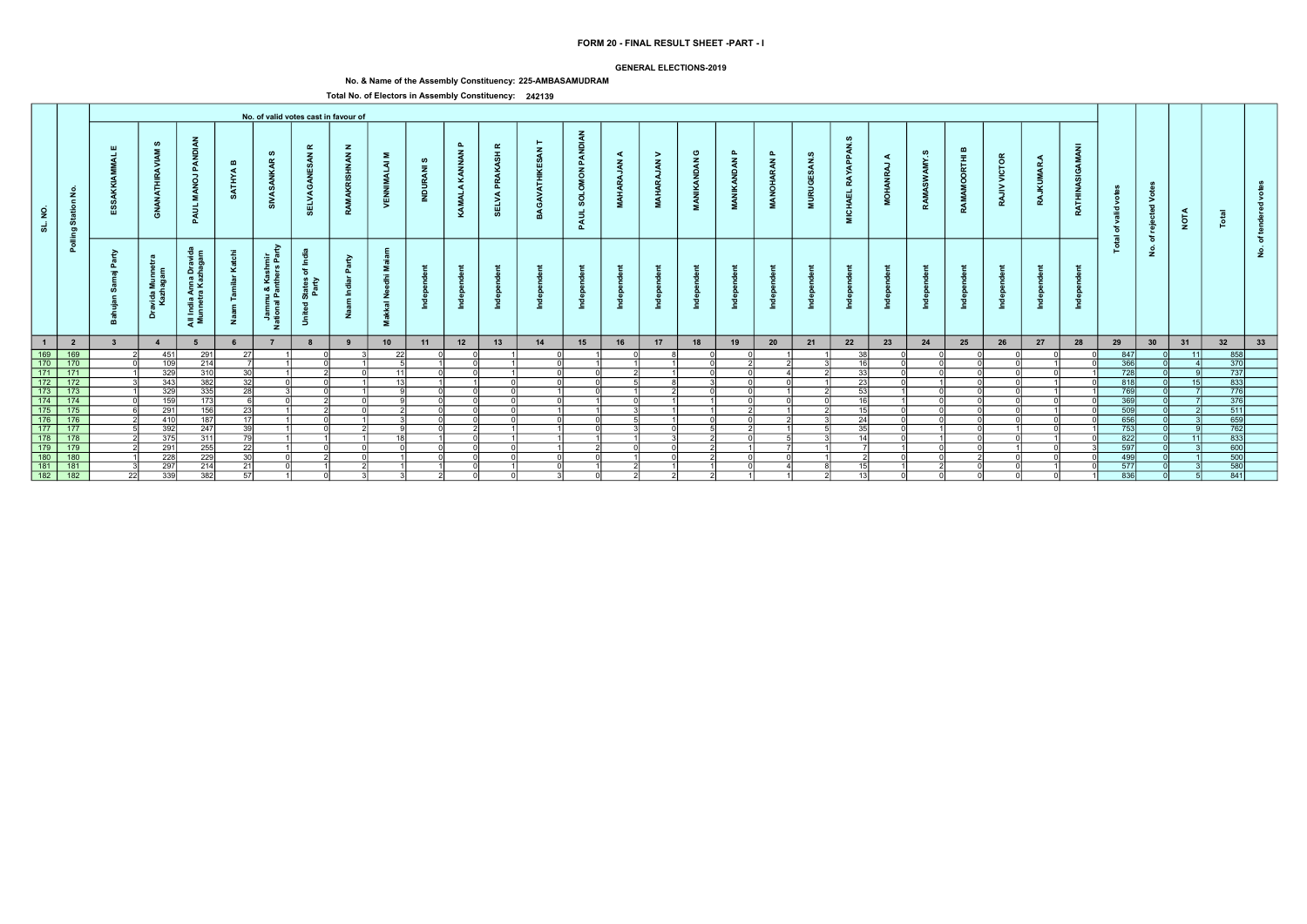### GENERAL ELECTIONS-2019

# No. & Name of the Assembly Constituency: 225-AMBASAMUDRAM

|                      |                                           |   |                            |                                               |                        |                                             |                                                                              | No. of valid votes cast in favour of |                                 |                |                           |                                             |                        |                                                                  |                            |                                    |                             |                  |                                          |                          |                                          |                       |                         |                                  |                                     |                                |                                     |                        |                          |             |                   |         |  |
|----------------------|-------------------------------------------|---|----------------------------|-----------------------------------------------|------------------------|---------------------------------------------|------------------------------------------------------------------------------|--------------------------------------|---------------------------------|----------------|---------------------------|---------------------------------------------|------------------------|------------------------------------------------------------------|----------------------------|------------------------------------|-----------------------------|------------------|------------------------------------------|--------------------------|------------------------------------------|-----------------------|-------------------------|----------------------------------|-------------------------------------|--------------------------------|-------------------------------------|------------------------|--------------------------|-------------|-------------------|---------|--|
| $\overline{2}$<br>್ಯ | $\frac{5}{2}$<br>ဖ                        |   | ဖာ<br>Ę<br>Z               | PAN<br>$\overline{a}$<br>Σ.<br>PAUL           | $\mathbf{m}$<br>≸<br>È | ທ<br>兵<br>Š                                 | ≃<br>$\mathbf{z}$<br>ELVAGAN                                                 | $\mathbf{z}$<br><b>MAKRISHNAN</b>    | $\Sigma$<br><b>ALAI</b><br>VENN | ဖာ<br>INDURANI | <b>C</b><br>KAMALA KANNAN | $\alpha$<br><b>ASH</b><br>운<br><b>SELVA</b> | $\mathbf{z}$<br>∍<br>් | $\frac{z}{4}$<br>PANDI<br>$\overline{6}$<br><b>SOLOI</b><br>PAUL | ◀<br>$\frac{z}{4}$<br>MAHA | ⋗<br>$\tilde{\xi}$<br><b>MAHAI</b> | ပ<br>ट्<br>£<br><b>NANI</b> | ௳<br>इ<br>£<br>Ā | $\mathbf{a}$<br><b>RAN</b><br><b>DAR</b> | ဖာ<br>Ã<br><b>MURUGE</b> | <b>APPAN</b><br><b>RAY</b><br>CHAEL<br>Ē | ◀<br>$\Box$<br>ō<br>Ž | ဖာ<br>AMY.<br>2<br>RAMA | മ<br>$\bar{E}$<br>ਰ<br>ō<br>RAMA | <b>VICTOR</b><br>$\geq$<br><b>R</b> | ◀<br>MAR<br>ē<br>$\frac{4}{3}$ | $\bar{z}$<br>ා<br>2<br><b>RATHI</b> | Š<br>valid<br>ঁত<br>ੁਛ | $\geq$<br>ಾ<br>ဨ         | <b>NOTA</b> |                   |         |  |
|                      | Polling                                   | ≥ | Dravida Munnet<br>Kazhagam | l India Anna Dravi<br>unnetra Kazhaga<br>ੁੜ ≅ | atchi<br>ะ<br>Ž        | ≎<br>Jammu & Kashmir<br>tional Panthers Paı | ÷<br>.≗<br>States of I<br>Party<br>$\overline{\sigma}$<br>$\ddot{\tilde{5}}$ | $\approx$<br>드                       | Σ.<br>훆<br>akkal Ne<br>Σ.       |                | ÷<br>르                    |                                             |                        |                                                                  |                            |                                    |                             |                  |                                          |                          |                                          |                       |                         |                                  |                                     |                                |                                     | <u>្ទ</u>              | ঁচ<br>$\dot{\mathbf{z}}$ |             |                   | ৢ৳<br>ۊ |  |
|                      | $\blacksquare$<br>$\overline{\mathbf{2}}$ |   | $\overline{4}$             | 5                                             |                        | $\overline{7}$                              |                                                                              | 9                                    | 10                              | 11             | 12                        | 13                                          | 14                     | 15                                                               | 16                         | 17                                 | 18                          | 19               | 20                                       | 21                       | 22                                       | 23                    | 24                      | 25                               | 26                                  | 27                             | 28                                  | 29                     | 30                       | 31          | 32                | 33      |  |
|                      | 183 183<br>184 184                        |   | 317                        | 260                                           |                        |                                             |                                                                              |                                      | 11                              |                |                           |                                             |                        |                                                                  |                            |                                    |                             |                  |                                          |                          | 130                                      |                       |                         |                                  |                                     |                                |                                     | 757                    |                          |             | 765               |         |  |
|                      |                                           |   | 362                        | 125                                           | 12 <sup>1</sup>        |                                             |                                                                              |                                      |                                 |                |                           |                                             |                        |                                                                  |                            |                                    |                             |                  |                                          |                          | 38                                       |                       |                         |                                  |                                     |                                |                                     | 557                    |                          |             | 566               |         |  |
|                      | 185 185                                   |   | 362                        | 209                                           | 11                     |                                             |                                                                              |                                      | 18 <sup>1</sup>                 |                |                           |                                             |                        | n١                                                               |                            |                                    |                             |                  |                                          |                          | 46                                       |                       |                         |                                  |                                     |                                |                                     | 677                    |                          |             | $\frac{687}{379}$ |         |  |
|                      | 186 186                                   |   | 152                        | 182                                           |                        |                                             |                                                                              |                                      | 17 <sup>1</sup>                 |                |                           |                                             | $\Omega$               |                                                                  |                            |                                    |                             |                  |                                          |                          | 10                                       |                       |                         |                                  |                                     |                                |                                     | 376                    |                          |             |                   |         |  |
|                      |                                           |   | 154                        | 123                                           |                        |                                             |                                                                              |                                      | 14                              |                |                           |                                             |                        |                                                                  |                            |                                    |                             |                  |                                          |                          | $\overline{10}$                          |                       |                         |                                  |                                     |                                |                                     | 324                    |                          |             | 329               |         |  |
|                      | 187 187<br>188 188<br>189 189             |   | 237                        | $\frac{95}{179}$                              | 11                     |                                             |                                                                              |                                      |                                 |                |                           |                                             |                        |                                                                  |                            |                                    |                             |                  |                                          |                          | 105                                      |                       |                         |                                  |                                     |                                |                                     | 464                    |                          |             | $\frac{466}{723}$ |         |  |
|                      |                                           |   | 411                        |                                               | $\Delta$               |                                             |                                                                              |                                      |                                 |                |                           |                                             |                        |                                                                  |                            |                                    |                             |                  |                                          |                          | 95                                       |                       |                         |                                  |                                     |                                |                                     | $\overline{721}$       |                          |             |                   |         |  |
|                      | 190 190                                   |   | 379                        | 291                                           | 18                     |                                             |                                                                              |                                      |                                 |                |                           |                                             |                        |                                                                  |                            |                                    |                             |                  |                                          |                          | 108                                      |                       |                         |                                  |                                     |                                |                                     | 836                    |                          |             | $\frac{1}{843}$   |         |  |
|                      | $191$ 191                                 |   | $\boxed{154}$              | 173                                           | 17                     |                                             |                                                                              |                                      |                                 |                |                           |                                             | nl                     |                                                                  |                            |                                    |                             |                  |                                          |                          | $\overline{26}$                          |                       |                         |                                  |                                     |                                |                                     | 394                    |                          |             | 402               |         |  |
|                      | 192 192<br>193 193                        |   | 356                        | $\frac{96}{178}$                              | 19                     |                                             |                                                                              |                                      |                                 |                |                           |                                             | ΩI                     |                                                                  |                            |                                    |                             |                  |                                          |                          | 10                                       |                       |                         |                                  |                                     |                                |                                     | 508                    |                          |             | $\frac{510}{702}$ |         |  |
|                      |                                           |   | 341                        |                                               |                        |                                             |                                                                              |                                      |                                 |                |                           |                                             |                        |                                                                  |                            |                                    |                             |                  |                                          |                          | 130                                      |                       |                         |                                  |                                     |                                |                                     | 693                    |                          |             |                   |         |  |
|                      | 194 194<br>195 195                        |   | 308                        | 167                                           |                        |                                             |                                                                              |                                      |                                 |                |                           |                                             |                        |                                                                  |                            |                                    |                             |                  |                                          |                          | $\overline{80}$                          |                       |                         |                                  |                                     |                                |                                     | 598                    |                          |             | 601               |         |  |
|                      |                                           |   | $334$                      | 127                                           |                        |                                             |                                                                              |                                      |                                 |                |                           |                                             |                        |                                                                  |                            |                                    |                             |                  |                                          |                          | 104                                      |                       |                         |                                  |                                     |                                |                                     | 592                    |                          |             | 593               |         |  |
|                      | $\boxed{196}$<br>$\overline{196}$         |   | 330                        | $\overline{241}$                              | 16                     |                                             |                                                                              |                                      |                                 |                |                           |                                             | ΩI                     |                                                                  |                            |                                    |                             |                  |                                          |                          | AC                                       |                       |                         |                                  |                                     |                                |                                     | 613                    |                          |             | 617               |         |  |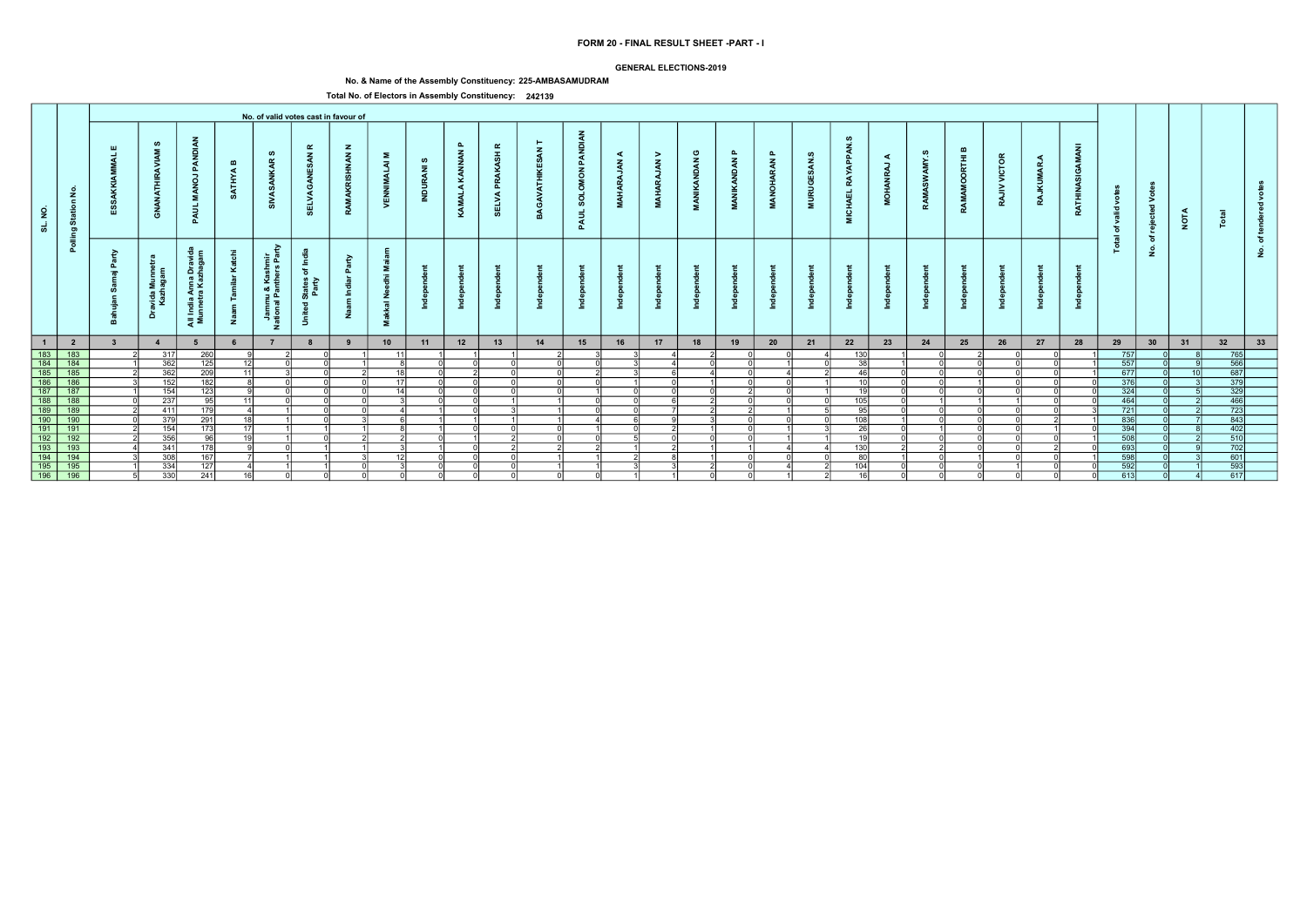### GENERAL ELECTIONS-2019

# No. & Name of the Assembly Constituency: 225-AMBASAMUDRAM

|                      |                                                                                                 |                    |                                        |                                                                    |                       |                                                   |                                                                                                      | No. of valid votes cast in favour of |                                |                           |                               |                                                       |        |                                   |                                        |                                        |                           |                                 |                                 |                          |                                                        |                                     |                               |                                       |                     |                     |                        |                          |                                         |                 |                                                                                                         |              |  |
|----------------------|-------------------------------------------------------------------------------------------------|--------------------|----------------------------------------|--------------------------------------------------------------------|-----------------------|---------------------------------------------------|------------------------------------------------------------------------------------------------------|--------------------------------------|--------------------------------|---------------------------|-------------------------------|-------------------------------------------------------|--------|-----------------------------------|----------------------------------------|----------------------------------------|---------------------------|---------------------------------|---------------------------------|--------------------------|--------------------------------------------------------|-------------------------------------|-------------------------------|---------------------------------------|---------------------|---------------------|------------------------|--------------------------|-----------------------------------------|-----------------|---------------------------------------------------------------------------------------------------------|--------------|--|
| $\overline{2}$<br>್ಯ | £<br>$\epsilon$<br>Star<br>စာ                                                                   | - 111              | ဖာ<br>푽<br>彡<br>ේ                      | ANDI<br>മ<br>-<br>g<br>PAUL                                        | $\mathbf{m}$<br>ATHYA | ဖာ<br>$\alpha$<br>್                               | ≃<br>z<br>- ഗ<br>ш<br><b>SELVA</b>                                                                   | $\mathbf{z}$<br>$\tilde{\xi}$        | Σ.<br>ৱ<br><b>Na</b>           | ဖာ<br>$\bar{z}$<br>ă<br>E | $\mathbf{a}$<br>KAMALA KANNAN | $\pmb{\alpha}$<br>ASH<br><b>PRAKA</b><br><b>SELVA</b> |        | <b>PANDIAN</b><br>SOLOMON<br>PAUL | ◀<br>$\tilde{\epsilon}$<br><b>MAHA</b> | $\geq$<br>$\tilde{A}$<br>$\frac{3}{4}$ | ပ<br><b>INDAN</b><br>MANI | മ<br><b>ANGL</b><br>$\tilde{A}$ | $\mathbf{a}$<br>RAN<br><b>D</b> | - ဟ<br><b>URUGI</b><br>Ē | ø<br><b>APPAN</b><br><b>RAY</b><br>$\vec{u}$<br>₹<br>Ξ | $\prec$<br>,<br>œ<br>$\vec{5}$<br>Σ | ဖာ<br>AMY.<br>SM <sub>3</sub> | ՠ<br>RЩ<br>$\circ$<br>$\circ$<br>RAMA | <b>VICTOR</b><br>RA | ◀<br>MAR<br>Ę<br>RA | GAMANI<br><b>RATHI</b> | o<br>ಾ<br>ঁত<br>$\equiv$ | $\geq$<br>$\overline{\mathbf{c}}$<br>စ္ | <b>NOTA</b>     |                                                                                                         |              |  |
|                      | Pollin                                                                                          | ≥<br>௳<br>$\equiv$ | $\epsilon$<br>avida Mu<br>Kazhaga<br>ă | $\epsilon$<br>୍ବ ପ୍<br>ıdia Anna Dr<br>netra Kazha<br>- 오<br>ੁੜ ≅ੋ | ⊻<br>Ž                | ≥<br>들 훈<br>- 동 있<br>ımu & Ka:<br>ıal Pantho<br>z | - 독<br>$\overleftarrow{\mathrm{o}}$<br>States<br>Party<br>$\overline{\phantom{a}}$<br>$\overline{5}$ | ఛ<br>മ                               | ż<br>$\overline{a}$<br>∽<br>Σ. |                           |                               |                                                       |        |                                   |                                        |                                        |                           |                                 |                                 |                          |                                                        |                                     |                               |                                       |                     |                     |                        | <u>is</u>                | ঁচ<br>$\dot{\mathbf{2}}$                |                 |                                                                                                         | $\circ$<br>٤ |  |
| $\blacksquare$       | $\overline{\mathbf{2}}$                                                                         |                    | $\overline{4}$                         |                                                                    |                       |                                                   |                                                                                                      |                                      | 10                             | 11                        | 12                            | 13                                                    | 14     | 15                                | 16                                     | 17                                     | 18                        | 19                              | 20                              | 21                       | 22                                                     | 23                                  | 24                            | 25                                    | 26                  | 27                  | 28                     | 29                       | 30                                      | 31              | 32                                                                                                      | 33           |  |
| 197<br>198           | 197                                                                                             |                    | 370                                    | 278                                                                | -331                  |                                                   |                                                                                                      |                                      |                                |                           |                               |                                                       |        |                                   |                                        |                                        |                           |                                 |                                 |                          |                                                        |                                     |                               |                                       |                     |                     |                        | 728                      |                                         |                 | 734                                                                                                     |              |  |
|                      | $\frac{1}{198}$                                                                                 |                    | 307                                    | 111                                                                | -10 l                 |                                                   |                                                                                                      |                                      | 19                             |                           |                               |                                                       |        |                                   |                                        | $\cap$                                 |                           | ΩI                              |                                 |                          |                                                        |                                     |                               |                                       |                     |                     |                        | 475                      |                                         |                 | 476                                                                                                     |              |  |
| $\boxed{199}$        | $\overline{199}$                                                                                |                    | 266                                    | 289                                                                | -20 l                 |                                                   |                                                                                                      |                                      | 13 <sup>1</sup>                |                           |                               |                                                       |        |                                   |                                        | U                                      | U                         |                                 |                                 |                          | 30                                                     |                                     |                               |                                       |                     |                     |                        | 628                      |                                         |                 | $\begin{array}{r} \hline +8 \\ 635 \\ \hline 782 \\ \hline 618 \\ \hline 403 \\ \hline 614 \end{array}$ |              |  |
|                      | 200 200                                                                                         |                    | 320                                    | 317                                                                | 36 I                  |                                                   |                                                                                                      |                                      | 38                             |                           |                               |                                                       |        |                                   | $\Omega$                               |                                        |                           |                                 |                                 |                          | 41                                                     |                                     |                               |                                       |                     |                     |                        | 769                      |                                         | 13 <sup>1</sup> |                                                                                                         |              |  |
|                      | $\begin{array}{c cc}\n\hline\n201 & 201 \\ \hline\n202 & 202 \\ \hline\n203 & 203\n\end{array}$ |                    | 227                                    | 282                                                                | -231<br>16 I          |                                                   |                                                                                                      |                                      | <b>26</b>                      |                           |                               |                                                       |        |                                   |                                        |                                        |                           |                                 |                                 |                          | -30                                                    |                                     |                               |                                       |                     |                     |                        | 605<br>$\overline{399}$  |                                         | 13 <sup>1</sup> |                                                                                                         |              |  |
|                      |                                                                                                 |                    | 181<br>299                             | 170                                                                |                       |                                                   |                                                                                                      |                                      | <b>17</b>                      |                           |                               |                                                       |        |                                   |                                        |                                        |                           |                                 |                                 |                          |                                                        |                                     |                               |                                       |                     |                     |                        | 606                      |                                         |                 |                                                                                                         |              |  |
|                      |                                                                                                 |                    |                                        | 199                                                                | 23                    |                                                   |                                                                                                      |                                      | 15 <sup>1</sup>                |                           |                               |                                                       |        |                                   |                                        |                                        |                           |                                 |                                 |                          | 47<br>11                                               |                                     |                               |                                       |                     |                     |                        |                          |                                         |                 |                                                                                                         |              |  |
| $\boxed{204}$        | 204                                                                                             |                    | 185                                    | 179                                                                | -21<br>اء1            |                                                   |                                                                                                      |                                      | 14                             |                           |                               | $\cap$                                                | $\sim$ | $\cap$                            | $\mathcal{D}$                          | $\Omega$<br>$\cap$                     |                           | ΩI                              |                                 |                          | 11                                                     |                                     |                               |                                       |                     |                     |                        | 446                      |                                         | 10 <sup>1</sup> | 456                                                                                                     |              |  |
|                      | 205 205                                                                                         |                    | 139                                    | 235                                                                |                       |                                                   |                                                                                                      |                                      | $\overline{28}$                |                           | $\cap$                        |                                                       |        |                                   |                                        |                                        |                           |                                 |                                 |                          |                                                        |                                     |                               |                                       |                     |                     |                        | 439                      |                                         |                 | 448                                                                                                     |              |  |
|                      | 206 206<br>207 207                                                                              |                    | 286                                    | 280                                                                | ่ 30 l                |                                                   |                                                                                                      |                                      | 161                            |                           | ി                             |                                                       |        |                                   |                                        |                                        |                           | ΩI                              |                                 |                          | 44                                                     |                                     |                               |                                       |                     |                     |                        | 694                      |                                         | 17 <sup>1</sup> | $\frac{711}{431}$                                                                                       |              |  |
|                      |                                                                                                 |                    | 204                                    | 144                                                                | 10 I                  |                                                   |                                                                                                      |                                      | 13                             |                           |                               |                                                       |        |                                   |                                        |                                        | ωı                        |                                 |                                 |                          | 44                                                     |                                     |                               |                                       |                     |                     |                        | 429                      |                                         |                 |                                                                                                         |              |  |
|                      | 208 208                                                                                         |                    | 319                                    | 126                                                                |                       |                                                   |                                                                                                      |                                      | 16                             |                           |                               |                                                       |        |                                   |                                        |                                        |                           |                                 |                                 |                          | 15                                                     |                                     |                               |                                       |                     |                     |                        | 536                      |                                         |                 | $\frac{543}{589}$                                                                                       |              |  |
|                      | $\overline{209}$                                                                                |                    | 336                                    | 163                                                                | 261                   |                                                   |                                                                                                      |                                      | 14                             |                           |                               |                                                       |        |                                   |                                        |                                        |                           |                                 |                                 |                          | 29                                                     |                                     |                               |                                       |                     |                     |                        | 583                      |                                         |                 |                                                                                                         |              |  |
| $\boxed{210}$        | $\overline{210}$                                                                                |                    | 364                                    | 177                                                                | $\overline{22}$       |                                                   |                                                                                                      |                                      | 20                             |                           |                               |                                                       |        |                                   | .5I                                    | 61                                     | $\mathcal{R}$             |                                 |                                 |                          | 34                                                     |                                     |                               |                                       |                     |                     |                        | 646                      |                                         | 11              | 657                                                                                                     |              |  |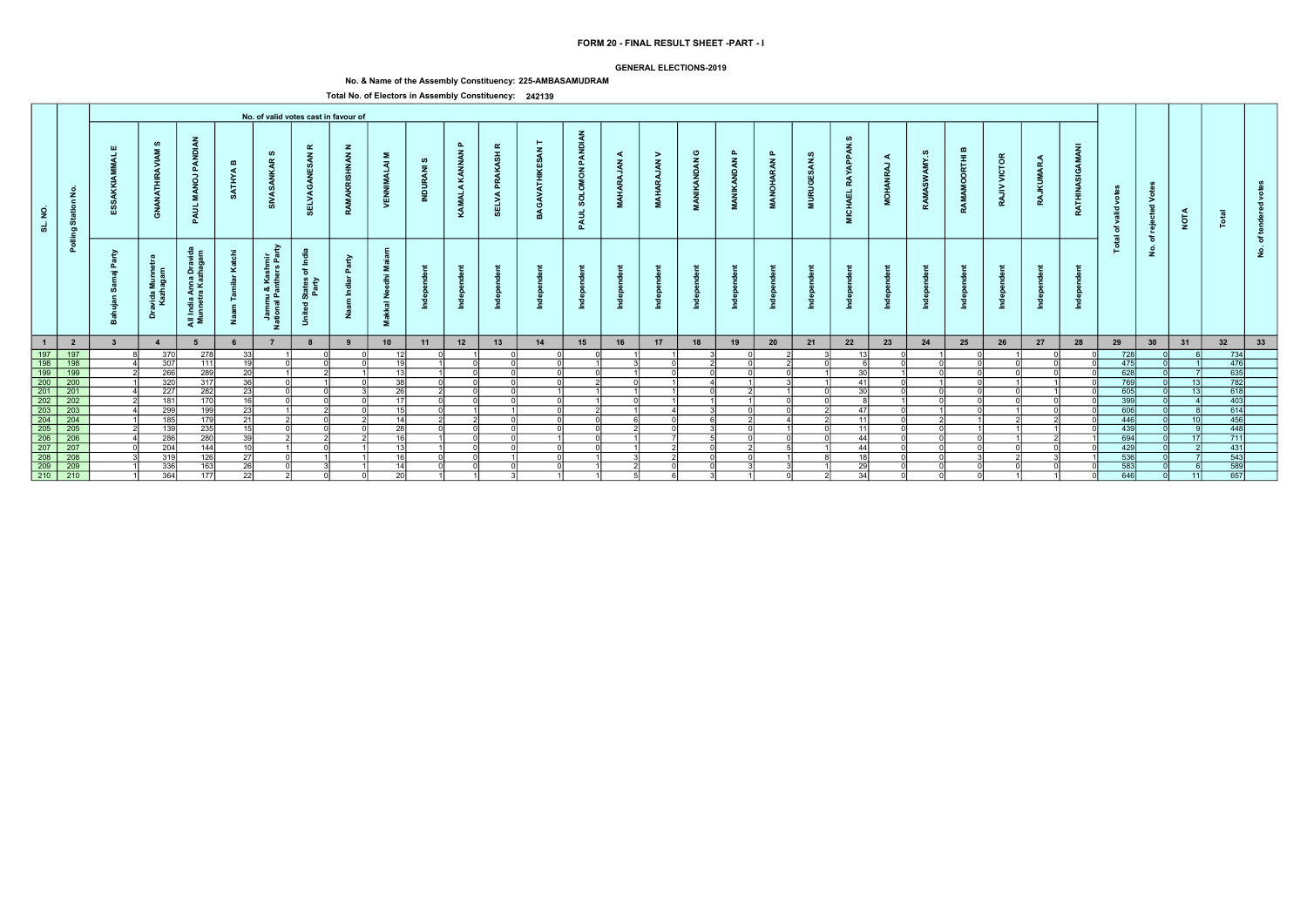### GENERAL ELECTIONS-2019

# No. & Name of the Assembly Constituency: 225-AMBASAMUDRAM

|                                                  |                                                                                                                               |                         |                             |                                                   |                              |                                                      |                                                                                  | No. of valid votes cast in favour of |                                                                         |                     |                    |                                   |              |                                                             |                                         |                                          |                                                   |                        |                           |                                        |                                      |             |                                |                                    |                        |                 |                         |                        |                                                |                 |                                                                                           |          |  |
|--------------------------------------------------|-------------------------------------------------------------------------------------------------------------------------------|-------------------------|-----------------------------|---------------------------------------------------|------------------------------|------------------------------------------------------|----------------------------------------------------------------------------------|--------------------------------------|-------------------------------------------------------------------------|---------------------|--------------------|-----------------------------------|--------------|-------------------------------------------------------------|-----------------------------------------|------------------------------------------|---------------------------------------------------|------------------------|---------------------------|----------------------------------------|--------------------------------------|-------------|--------------------------------|------------------------------------|------------------------|-----------------|-------------------------|------------------------|------------------------------------------------|-----------------|-------------------------------------------------------------------------------------------|----------|--|
| SL. NO.                                          | $\tilde{z}$<br>$\epsilon$<br>Statio<br>ಠಾ                                                                                     |                         | ဖာ<br><b>ANATHIR</b><br>ී   | PAN<br>$\vec{e}$<br>Σ.<br>इ<br>മ                  | $\mathbf{m}$<br><b>ATHYA</b> | ဖာ<br>$\alpha$<br>ž                                  | $\alpha$<br>$\mathbf{z}$<br>3<br>己                                               | $\mathbf{z}$<br><b>INAN</b>          | Σ<br>$\overline{z}$<br>್ಷ<br>>                                          | ဖ<br>$\bar{z}$<br>ಸ | ௳<br>KAMALA KANNAN | $\alpha$<br>ASH<br>௳<br>ELVA<br>ທ | GAV          | <b>DIAN</b><br>PAN<br>$\overline{6}$<br><b>SOLO</b><br>PAUL | ⋖<br>$\tilde{\mathbf{z}}$<br><b>MAH</b> | ><br>$\tilde{\mathbf{z}}$<br><b>MAHA</b> | ပ<br>$\tilde{\mathbf{z}}$<br><b>IKAND</b><br>MANI | മ<br><b>MANIKANDAN</b> | മ<br>ARAN<br><b>MANOH</b> | ဖ<br>ESAN.<br><b>RUGI</b><br>$\vec{z}$ | ഗ<br>APPAN<br>RAY<br><b>EHA</b><br>Σ | ⋖<br>,<br>ġ | ဖာ<br>≻<br>$\tilde{s}$<br>RAMA | മ<br>$\bar{E}$<br>$\circ$<br>RAMAI | VICTOR<br>$\geq$<br>RA | <b>RAJKUMAR</b> | c<br>g<br><b>RATHIN</b> | ğ<br>valid<br>ិច<br>ੁਛ | $\circ$<br>⋗<br>$\overline{\phantom{a}}$<br>ႜၑ | <b>NOTA</b>     |                                                                                           |          |  |
|                                                  | Pollin                                                                                                                        | B<br>$=$                | avida Munr<br>Kazhagan<br>å | Anna Drav<br>ra Kazhaga<br>- - - i<br>- 1<br>ह ≅ं | ž                            | ⋧<br>들 호<br>Jammu & Kashm<br>ational Panthers F<br>z | -≗<br>$\overline{\mathbf{c}}$<br>States<br>Party<br>$\overline{\mathbf{c}}$<br>ぅ | $\tilde{\mathbf{e}}$                 | Σ.<br>$\ddot{\epsilon}$<br>Ō<br>ے<br>ح<br>$\overline{\mathbf{a}}$<br>Σ. |                     |                    |                                   |              |                                                             |                                         |                                          |                                                   |                        |                           |                                        |                                      |             |                                |                                    |                        |                 |                         | 은                      | ঁচ<br>$\dot{z}$                                |                 |                                                                                           | <u>و</u> |  |
| $-1$                                             | $\overline{\mathbf{2}}$                                                                                                       | $\overline{\mathbf{3}}$ | $\overline{4}$              |                                                   |                              |                                                      | 8                                                                                | $\overline{\mathbf{9}}$              | 10                                                                      | 11                  | 12                 | 13                                | 14           | 15                                                          | 16                                      | 17                                       | 18                                                | 19                     | 20                        | 21                                     | 22                                   | 23          | 24                             | 25                                 | 26                     | 27              | 28                      | 29                     | 30                                             | 31              | 32                                                                                        | 33       |  |
|                                                  | 1<br>211 212 212<br>212 213 213<br>214 214<br>215 215<br>216 216<br>216 216<br>217 217 217<br>220 220<br>221 2221<br>222 2221 |                         | 178                         | -83                                               |                              |                                                      |                                                                                  |                                      |                                                                         |                     |                    |                                   |              |                                                             |                                         |                                          |                                                   |                        |                           |                                        | 82                                   |             |                                |                                    |                        |                 |                         | 373                    |                                                |                 | $\begin{array}{r}\n 378 \\  \hline\n 640 \\  \hline\n 529 \\  \hline\n 493\n \end{array}$ |          |  |
|                                                  |                                                                                                                               |                         | 283                         | 237                                               | 27 I                         |                                                      |                                                                                  |                                      | 12 <sup>1</sup>                                                         |                     |                    |                                   |              |                                                             |                                         |                                          |                                                   |                        |                           |                                        | 44                                   |             |                                |                                    |                        |                 |                         | 631                    |                                                |                 |                                                                                           |          |  |
|                                                  |                                                                                                                               |                         | 160                         | 253                                               | 11                           |                                                      |                                                                                  |                                      | 17                                                                      |                     |                    |                                   | $\Omega$     |                                                             |                                         | 10 <sup>1</sup>                          |                                                   |                        |                           |                                        | 53                                   |             |                                |                                    |                        |                 |                         | $\overline{525}$       |                                                |                 |                                                                                           |          |  |
|                                                  |                                                                                                                               |                         | 161                         | 213                                               | 18<br>$\overline{20}$        |                                                      |                                                                                  |                                      | 37<br>14                                                                |                     |                    |                                   | ΩI<br>$\cap$ | ΩI<br>ΩI                                                    |                                         |                                          |                                                   |                        |                           |                                        | $\overline{29}$<br><b>40</b>         |             |                                |                                    |                        |                 |                         | 483                    |                                                | 10 <sup>1</sup> | 529                                                                                       |          |  |
|                                                  |                                                                                                                               |                         | 216<br>204                  | 251<br>266                                        | 15 <sup>1</sup>              |                                                      |                                                                                  |                                      | 10                                                                      |                     |                    |                                   | $\Omega$     | ΩI                                                          |                                         |                                          |                                                   |                        |                           |                                        | 28                                   |             |                                |                                    |                        |                 |                         | 525<br>541             |                                                |                 |                                                                                           |          |  |
|                                                  |                                                                                                                               |                         | 350                         | 411                                               | $\overline{63}$              |                                                      |                                                                                  |                                      |                                                                         |                     |                    |                                   |              | ΛI                                                          |                                         |                                          |                                                   |                        |                           |                                        | 17                                   |             |                                |                                    |                        |                 |                         | 873                    |                                                |                 | $\frac{543}{876}$                                                                         |          |  |
|                                                  |                                                                                                                               |                         | 212                         | 208                                               | 13                           |                                                      |                                                                                  | 12                                   |                                                                         |                     |                    |                                   |              |                                                             |                                         |                                          |                                                   |                        |                           |                                        | $\overline{16}$                      |             |                                |                                    |                        |                 |                         | 475                    |                                                |                 | 475                                                                                       |          |  |
|                                                  |                                                                                                                               |                         | 235                         | 237                                               | 21                           |                                                      |                                                                                  |                                      | 29                                                                      |                     |                    |                                   | ∩l           |                                                             |                                         | $\cap$                                   |                                                   |                        |                           |                                        |                                      |             |                                |                                    |                        |                 |                         | 541                    |                                                |                 | 550                                                                                       |          |  |
|                                                  |                                                                                                                               |                         | 294                         | 501                                               | 31                           |                                                      |                                                                                  |                                      | 24                                                                      |                     |                    |                                   | ΩI           |                                                             |                                         |                                          |                                                   |                        |                           |                                        | 33                                   |             |                                |                                    |                        |                 |                         | 915                    |                                                | 12              |                                                                                           |          |  |
|                                                  |                                                                                                                               |                         | 294                         | 222                                               | $\overline{21}$              |                                                      |                                                                                  |                                      |                                                                         |                     |                    |                                   | വ            | ΩI                                                          |                                         |                                          |                                                   |                        |                           |                                        | 15                                   |             |                                |                                    |                        |                 |                         | 562                    |                                                |                 |                                                                                           |          |  |
|                                                  | 222                                                                                                                           |                         | 122                         | 110                                               | 14                           |                                                      |                                                                                  |                                      | 16I                                                                     |                     |                    |                                   |              |                                                             |                                         |                                          |                                                   |                        |                           |                                        |                                      |             |                                |                                    |                        |                 |                         | 283                    |                                                |                 | 928<br>565<br>288<br>527                                                                  |          |  |
|                                                  | $\overline{223}$                                                                                                              |                         | 216                         | 204                                               | -331                         |                                                      |                                                                                  |                                      | 12                                                                      |                     |                    |                                   |              |                                                             |                                         |                                          |                                                   |                        |                           |                                        | 25                                   |             |                                |                                    |                        |                 |                         | 515                    |                                                |                 |                                                                                           |          |  |
| $\begin{array}{r} 222 \\ 223 \\ 224 \end{array}$ | $\overline{224}$                                                                                                              |                         | 428                         | 180                                               | 27                           |                                                      |                                                                                  |                                      |                                                                         |                     |                    |                                   | - ni         |                                                             |                                         |                                          |                                                   |                        |                           |                                        | 34                                   |             |                                |                                    |                        |                 |                         | 714                    |                                                |                 | 721                                                                                       |          |  |
|                                                  |                                                                                                                               |                         |                             |                                                   |                              |                                                      |                                                                                  |                                      |                                                                         |                     |                    |                                   |              |                                                             |                                         |                                          |                                                   |                        |                           |                                        |                                      |             |                                |                                    |                        |                 |                         |                        |                                                |                 |                                                                                           |          |  |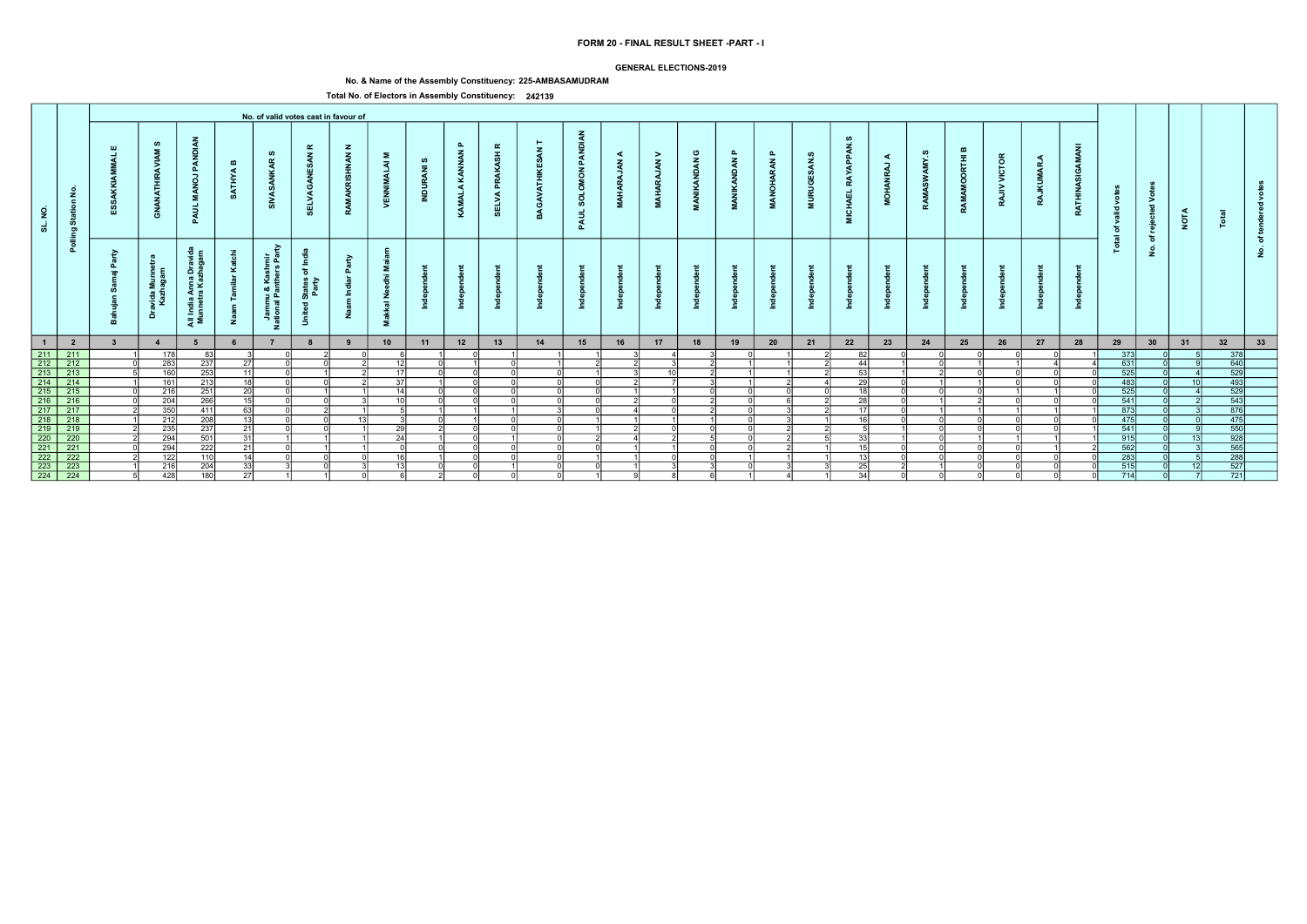### GENERAL ELECTIONS-2019

# No. & Name of the Assembly Constituency: 225-AMBASAMUDRAM

|                                                                                                       |                               |                         |                             |                                                                |                              |                                                       |                                                                                         | No. of valid votes cast in favour of |                                                                                |                           |                               |                                         |               |                                                  |                                   |                                          |                                                   |                        |                                  |                                        |                                        |                      |                                   |                                   |                        |                 |                                |                        |                          |                 |                                                                          |          |  |
|-------------------------------------------------------------------------------------------------------|-------------------------------|-------------------------|-----------------------------|----------------------------------------------------------------|------------------------------|-------------------------------------------------------|-----------------------------------------------------------------------------------------|--------------------------------------|--------------------------------------------------------------------------------|---------------------------|-------------------------------|-----------------------------------------|---------------|--------------------------------------------------|-----------------------------------|------------------------------------------|---------------------------------------------------|------------------------|----------------------------------|----------------------------------------|----------------------------------------|----------------------|-----------------------------------|-----------------------------------|------------------------|-----------------|--------------------------------|------------------------|--------------------------|-----------------|--------------------------------------------------------------------------|----------|--|
| SL. NO.                                                                                               | $\frac{1}{2}$<br>Statio<br>ರಾ |                         | ဖာ<br><b>ANATHIR</b><br>ී   | PAN<br>LON<br>Σ.<br>इ<br>മ                                     | $\mathbf{m}$<br><b>ATHYA</b> | ဖာ<br>$\alpha$<br>ž                                   | $\alpha$<br>$\mathbf{z}$<br>3<br>己                                                      | <b>HANN</b>                          | Σ.<br>$\overline{z}$<br>್ನ<br>>                                                | ဖာ<br>$\bar{z}$<br>ಸ<br>Ξ | $\mathbf{r}$<br>KAMALA KANNAN | $\alpha$<br>ASH<br>Š<br>Δ.<br>ELVA<br>ທ | GAV           | <b>DIAN</b><br>PAN<br>NOW<br><b>SOLO</b><br>PAUL | ⋖<br>$\tilde{\mathbf{z}}$<br>MAH. | ><br>$\tilde{\mathbf{z}}$<br><b>MAHA</b> | ပ<br>$\tilde{\mathbf{z}}$<br><b>IKAND</b><br>MANI | ௳<br><b>MANIKANDAN</b> | ௳<br><b>ARAN</b><br><b>MANOH</b> | ဖ<br>ESAN.<br><b>RUGI</b><br>$\vec{z}$ | ഗ<br>APPAN<br>RAY<br><b>CHAEL</b><br>Σ | ⋖<br>,<br><b>NON</b> | ဖာ<br>AMY.<br>$\tilde{s}$<br>RAMA | മ<br>Ē<br>$\circ$<br><b>RAMAM</b> | VICTOR<br>$\geq$<br>RA | <b>RAJKUMAR</b> | c<br>g<br>Asi<br><b>RATHIN</b> | Š<br>valid<br>ិច<br>ੁਛ | $\circ$<br>⋗<br>ਾਰ<br>ႜၑ | <b>NOTA</b>     |                                                                          |          |  |
|                                                                                                       | Pollin                        | -a<br>௨<br>$=$          | avida Munr<br>Kazhagan<br>å | Anna Drav<br>ra Kazhaga<br>$\frac{a}{b}$<br>$\epsilon$<br>ੁੜ ≅ | ž                            | Ğ.<br>들 호<br>Jammu & Kashm<br>ational Panthers F<br>z | <b>£</b><br>$\overline{\mathbf{c}}$<br>States<br>Party<br>$\overline{\mathbf{c}}$<br>-5 | $\tilde{\mathbf{e}}$                 | Σ.<br>$\ddot{\epsilon}$<br>Ō<br>ے<br>ح<br>$\overline{\overline{6}}$<br>式<br>Σ. |                           |                               |                                         |               |                                                  |                                   |                                          |                                                   |                        |                                  |                                        |                                        |                      |                                   |                                   |                        |                 |                                | 은                      | ঁচ<br>$\dot{\mathbf{z}}$ |                 |                                                                          | <u>و</u> |  |
| $\blacksquare$                                                                                        | $\overline{\mathbf{2}}$       | $\overline{\mathbf{3}}$ | $\overline{4}$              |                                                                |                              |                                                       | 8                                                                                       | $\overline{9}$                       | 10                                                                             | 11                        | 12                            | 13                                      | 14            | 15                                               | 16                                | 17                                       | 18                                                | 19                     | 20                               | 21                                     | 22                                     | 23                   | 24                                | 25                                | 26                     | 27              | 28                             | 29                     | 30                       | 31              | 32                                                                       | 33       |  |
|                                                                                                       | $\frac{225}{226}$             |                         | 192                         | -991                                                           | 14 <sup>1</sup>              |                                                       |                                                                                         |                                      |                                                                                |                           |                               |                                         |               | ωı                                               |                                   |                                          |                                                   |                        |                                  |                                        |                                        |                      |                                   |                                   |                        |                 |                                | 333                    |                          |                 |                                                                          |          |  |
| 225<br>226<br>227<br>228<br>229<br>232<br>233<br>232<br>233<br>233<br>233<br>235<br>236<br>237<br>238 |                               |                         | 225                         | $\overline{194}$                                               | 19                           |                                                       |                                                                                         |                                      |                                                                                |                           |                               |                                         | ΩI            |                                                  |                                   |                                          |                                                   |                        |                                  |                                        | 24                                     |                      |                                   |                                   |                        |                 |                                | 482                    |                          |                 | $\begin{array}{r} 337 \\ 488 \\ \hline 491 \end{array}$                  |          |  |
|                                                                                                       | $\overline{227}$              |                         | 136                         | 271                                                            | 20                           |                                                       |                                                                                         |                                      | 12                                                                             |                           |                               |                                         |               |                                                  |                                   |                                          |                                                   |                        |                                  |                                        | $\overline{1}$                         |                      |                                   |                                   |                        |                 |                                | 483                    |                          |                 |                                                                          |          |  |
|                                                                                                       | 228                           |                         | 181                         | 192                                                            | 21                           |                                                       |                                                                                         |                                      | 12                                                                             |                           |                               |                                         |               |                                                  |                                   |                                          |                                                   |                        |                                  |                                        | 33                                     |                      |                                   |                                   |                        |                 |                                | 452                    |                          |                 | $\frac{1}{459}$                                                          |          |  |
|                                                                                                       | $\overline{229}$              |                         | 290                         | 249                                                            | 28                           |                                                       |                                                                                         |                                      |                                                                                |                           |                               |                                         | ി             | ി                                                |                                   |                                          |                                                   |                        |                                  |                                        | - 17                                   |                      |                                   |                                   |                        |                 |                                | 605                    |                          | 12 <sup>1</sup> | 617                                                                      |          |  |
|                                                                                                       | $\frac{1}{230}$               |                         | 198                         | 135                                                            | $\overline{23}$              |                                                       |                                                                                         |                                      |                                                                                |                           |                               |                                         | n             |                                                  |                                   |                                          |                                                   |                        |                                  |                                        |                                        |                      |                                   |                                   |                        |                 |                                | 379                    |                          |                 | $\frac{\frac{383}{383}}{\frac{539}{576}}$                                |          |  |
|                                                                                                       | $\overline{231}$              |                         | $\overline{266}$            | 172                                                            | 14                           |                                                       |                                                                                         |                                      |                                                                                |                           |                               |                                         |               | ΛI                                               |                                   |                                          |                                                   |                        |                                  |                                        | 56                                     |                      |                                   |                                   |                        |                 |                                | 533                    |                          |                 |                                                                          |          |  |
|                                                                                                       | 232                           |                         | 193                         | 234                                                            | $\overline{20}$              |                                                       |                                                                                         |                                      |                                                                                |                           |                               |                                         |               |                                                  |                                   |                                          |                                                   |                        |                                  |                                        | 90                                     |                      |                                   |                                   |                        |                 |                                | 568                    |                          |                 |                                                                          |          |  |
|                                                                                                       | 233                           |                         | 220                         | 209                                                            | $\Omega$                     |                                                       |                                                                                         |                                      | 11                                                                             |                           |                               |                                         | $\mathcal{D}$ | $\cap$                                           |                                   | 15 <sup>1</sup>                          |                                                   |                        |                                  |                                        | 68                                     |                      |                                   |                                   |                        |                 |                                | 547                    |                          |                 | 556                                                                      |          |  |
|                                                                                                       | $\overline{234}$              |                         | 199                         | 240                                                            | 15 <sup>1</sup>              |                                                       |                                                                                         |                                      | 10 <sub>1</sub>                                                                |                           |                               |                                         |               |                                                  | $\cap$                            |                                          |                                                   |                        |                                  |                                        | 114                                    |                      |                                   |                                   |                        |                 |                                | 607                    |                          |                 | $\begin{array}{r}\n 613 \\  \hline\n 336 \\  \hline\n 389\n \end{array}$ |          |  |
|                                                                                                       | $\overline{235}$              |                         | 138                         | 125                                                            | <b>G</b>                     |                                                       |                                                                                         |                                      |                                                                                |                           |                               |                                         | വ             |                                                  |                                   |                                          |                                                   |                        |                                  |                                        | 27                                     |                      |                                   |                                   |                        |                 |                                | 328                    |                          |                 |                                                                          |          |  |
|                                                                                                       | $\frac{236}{237}$             |                         | 195                         | 136                                                            | 23                           |                                                       |                                                                                         |                                      |                                                                                |                           |                               |                                         |               |                                                  |                                   |                                          |                                                   |                        |                                  |                                        |                                        |                      |                                   |                                   |                        |                 |                                | 387                    |                          |                 |                                                                          |          |  |
|                                                                                                       |                               |                         | 169                         | 209                                                            | 45 l                         |                                                       |                                                                                         |                                      |                                                                                |                           |                               |                                         |               |                                                  |                                   |                                          |                                                   |                        |                                  |                                        |                                        |                      |                                   |                                   |                        |                 |                                | 452                    |                          |                 | 456                                                                      |          |  |
|                                                                                                       | $\overline{238}$              |                         | 241                         | $\overline{216}$                                               | 20                           |                                                       |                                                                                         |                                      |                                                                                |                           |                               |                                         |               | 21                                               | $\Omega$                          | 61                                       |                                                   |                        |                                  |                                        | 38                                     |                      |                                   |                                   |                        |                 |                                | 543                    |                          |                 | $\overline{551}$                                                         |          |  |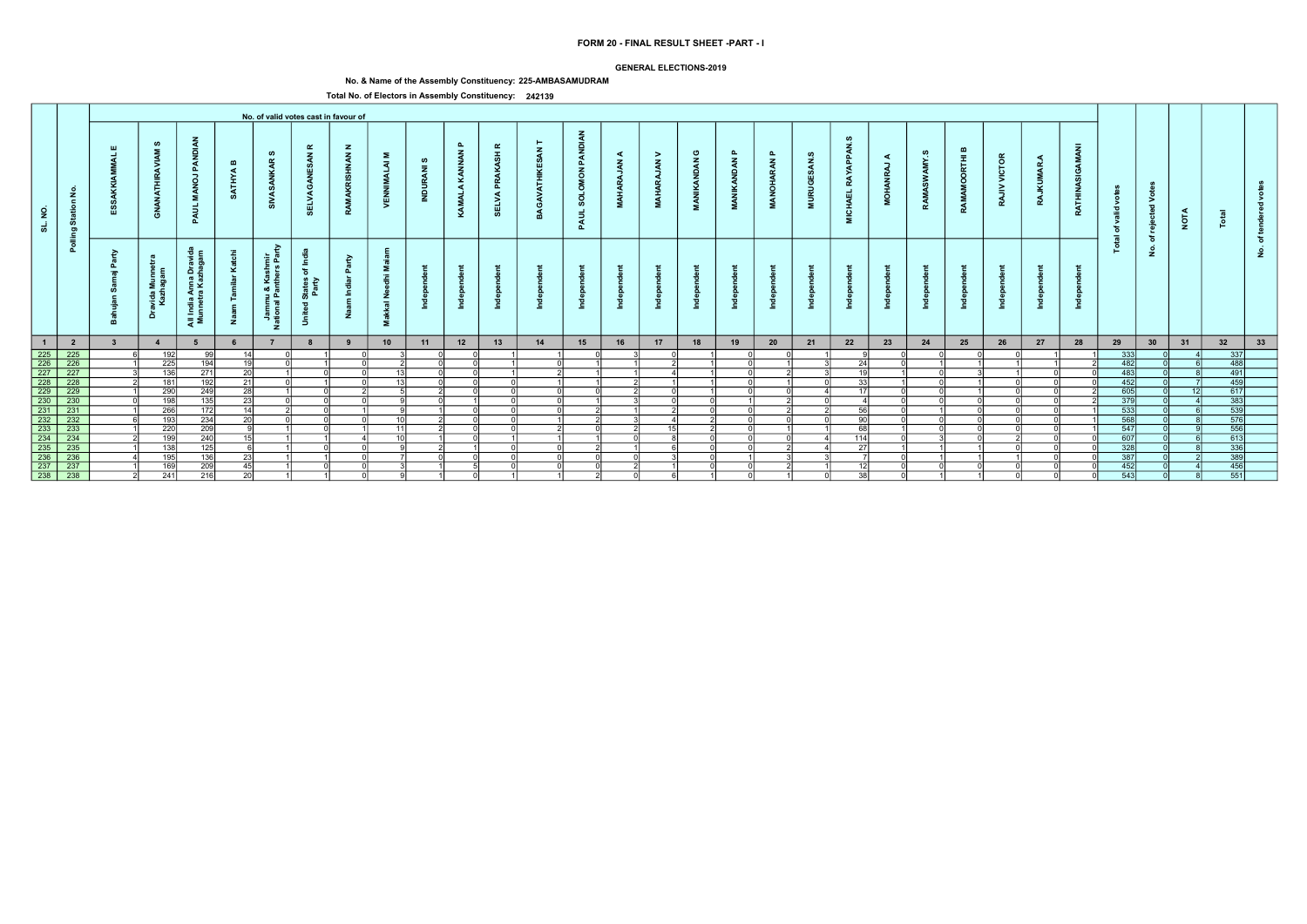### GENERAL ELECTIONS-2019

# No. & Name of the Assembly Constituency: 225-AMBASAMUDRAM

|                |                                           |                         |                             |                                                         |                              |                                                       |                                                                                   | No. of valid votes cast in favour of |                                                                                |                          |                    |                                        |          |                                                             |                                   |                                          |                                                   |                        |                           |                                        |                                        |             |                                |                            |                        |                 |                                |                          |                                               |                 |                                                                          |          |  |
|----------------|-------------------------------------------|-------------------------|-----------------------------|---------------------------------------------------------|------------------------------|-------------------------------------------------------|-----------------------------------------------------------------------------------|--------------------------------------|--------------------------------------------------------------------------------|--------------------------|--------------------|----------------------------------------|----------|-------------------------------------------------------------|-----------------------------------|------------------------------------------|---------------------------------------------------|------------------------|---------------------------|----------------------------------------|----------------------------------------|-------------|--------------------------------|----------------------------|------------------------|-----------------|--------------------------------|--------------------------|-----------------------------------------------|-----------------|--------------------------------------------------------------------------|----------|--|
| SL. NO.        | $\tilde{z}$<br>$\epsilon$<br>Statio<br>ರಾ |                         | ဖာ<br><b>ANATHIR</b><br>ී   | PAN<br>$\vec{e}$<br>Σ.<br>इ<br>മ                        | $\mathbf{m}$<br><b>ATHYA</b> | ဖာ<br>$\alpha$<br>ž                                   | $\alpha$<br>$\mathbf{z}$<br>3<br>己                                                | $\mathbf{z}$<br><b>INAN</b>          | Σ<br>$\overline{z}$<br>>                                                       | ဖ<br>$\bar{z}$<br>ಸ<br>Ξ | ௳<br>KAMALA KANNAN | $\alpha$<br>ASH<br>Š<br>௳<br>ELVA<br>ທ | GAV      | <b>DIAN</b><br>PAN<br>$\overline{6}$<br><b>SOLO</b><br>PAUL | ⋖<br>$\tilde{\mathbf{z}}$<br>MAH. | ><br>$\tilde{\mathbf{z}}$<br><b>MAHA</b> | ပ<br>$\tilde{\mathbf{z}}$<br><b>IKAND</b><br>MANI | മ<br><b>MANIKANDAN</b> | മ<br>ARAN<br><b>MANOH</b> | ဖ<br>ESAN.<br><b>RUGI</b><br>$\vec{z}$ | ഗ<br>APPAN<br>RAY<br><b>CHAEL</b><br>Σ | ⋖<br>,<br>ġ | ဖာ<br>≻<br>$\tilde{s}$<br>RAMA | മ<br>Ē<br>$\circ$<br>RAMAI | VICTOR<br>$\geq$<br>RA | <b>RAJKUMAR</b> | c<br>g<br>Asi<br><b>RATHIN</b> | Š<br>valid<br>ិច<br>ੁਛ   | $\circ$<br>⋗<br>$\overline{\mathbf{c}}$<br>ႜၑ | <b>NOTA</b>     |                                                                          |          |  |
|                | Pollin                                    | B<br>௨<br>$=$           | avida Munr<br>Kazhagan<br>å | Anna Drav<br>ra Kazhaga<br>$\frac{a}{b}$<br>- 1<br>ੁੜ ≅ | ž                            | Ğ.<br>들 호<br>Jammu & Kashm<br>ational Panthers F<br>z | -≗<br>$\overline{\mathbf{c}}$<br>States<br>Party<br>$\overline{\mathbf{c}}$<br>-5 | $\tilde{\mathbf{e}}$                 | Σ.<br>$\ddot{\epsilon}$<br>Ō<br>ے<br>ح<br>$\overline{\overline{6}}$<br>式<br>Σ. |                          |                    |                                        |          |                                                             |                                   |                                          |                                                   |                        |                           |                                        |                                        |             |                                |                            |                        |                 |                                | 은                        | ঁচ<br>$\dot{\mathbf{z}}$                      |                 |                                                                          | <u>و</u> |  |
| $\blacksquare$ | $\overline{\mathbf{2}}$                   | $\overline{\mathbf{3}}$ | $\overline{4}$              |                                                         |                              |                                                       | 8                                                                                 | $\overline{\mathbf{9}}$              | 10                                                                             | 11                       | 12                 | 13                                     | 14       | 15                                                          | 16                                | 17                                       | 18                                                | 19                     | 20                        | 21                                     | 22                                     | 23          | 24                             | 25                         | 26                     | 27              | 28                             | 29                       | 30                                            | 31              | 32                                                                       | 33       |  |
|                | $\frac{239}{240}$                         |                         | 252                         | 394                                                     | -51 l                        |                                                       |                                                                                   |                                      | 27                                                                             |                          |                    |                                        |          |                                                             |                                   | 14                                       |                                                   |                        |                           |                                        | 40                                     |             |                                |                            |                        |                 |                                | $\frac{808}{788}$        |                                               | 13 <sup>1</sup> | 821                                                                      |          |  |
|                |                                           |                         | 589                         | 113                                                     | 30                           |                                                       |                                                                                   |                                      | 12                                                                             |                          |                    |                                        |          |                                                             |                                   | 13 <sup>1</sup>                          |                                                   |                        |                           |                                        | 24                                     |             |                                |                            |                        |                 |                                |                          |                                               | 10 <sup>1</sup> | $\overline{798}$                                                         |          |  |
|                | $\overline{241}$                          |                         | 192                         | 200                                                     | 14                           |                                                       |                                                                                   |                                      | 14                                                                             |                          |                    |                                        |          | ΩI                                                          |                                   |                                          |                                                   |                        |                           |                                        | 11                                     |             |                                |                            |                        |                 |                                | 450                      |                                               |                 | $\frac{463}{452}$                                                        |          |  |
|                | 242                                       |                         | 284                         | 94                                                      | 15                           |                                                       |                                                                                   |                                      | 14                                                                             |                          |                    |                                        | nl       | ΩI                                                          | ΩI                                |                                          |                                                   |                        |                           |                                        | 22                                     |             |                                |                            |                        |                 |                                | 447                      |                                               |                 |                                                                          |          |  |
|                | $\frac{243}{244}$                         |                         | 340                         | 141                                                     | 27                           |                                                       |                                                                                   |                                      | 12<br>18I                                                                      |                          |                    |                                        | ി        |                                                             |                                   |                                          |                                                   |                        |                           |                                        | 34<br>つら                               |             |                                |                            |                        |                 |                                | <b>586</b>               |                                               |                 | $\begin{array}{r}\n 594 \\  \hline\n 688 \\  \hline\n 324\n \end{array}$ |          |  |
|                | $\overline{245}$                          |                         | 313<br>169                  | 232<br>QR                                               | 61 I<br>$\overline{11}$      |                                                       |                                                                                   |                                      |                                                                                |                          |                    |                                        | ΩI       | ΛI                                                          |                                   |                                          |                                                   |                        |                           |                                        | $\overline{20}$                        |             |                                |                            |                        |                 |                                | 683L<br>$\overline{319}$ |                                               |                 |                                                                          |          |  |
|                | 246                                       |                         |                             | 105                                                     | 35                           |                                                       |                                                                                   |                                      | 11                                                                             |                          |                    |                                        | $\Omega$ |                                                             |                                   |                                          |                                                   |                        |                           |                                        |                                        |             |                                |                            |                        |                 |                                | 369                      |                                               |                 | $\overline{378}$                                                         |          |  |
|                |                                           |                         | 200<br>276                  |                                                         | 20                           |                                                       |                                                                                   |                                      |                                                                                |                          |                    |                                        | ∩l       | $\mathcal{D}$                                               |                                   | ി                                        |                                                   |                        |                           |                                        | 18                                     |             |                                |                            |                        |                 |                                | 432                      |                                               |                 | 438                                                                      |          |  |
|                | 247<br>$\overline{248}$                   |                         |                             | 84                                                      | 42                           |                                                       |                                                                                   |                                      | つら                                                                             |                          |                    |                                        | ΩI       |                                                             |                                   |                                          |                                                   |                        |                           |                                        | 12                                     |             |                                |                            |                        |                 |                                | 793                      |                                               |                 |                                                                          |          |  |
|                | 249                                       |                         | 509<br>128                  | 171<br>$\overline{282}$                                 | 13                           |                                                       |                                                                                   |                                      |                                                                                |                          |                    |                                        |          | വ                                                           |                                   |                                          |                                                   |                        |                           |                                        | 20                                     |             |                                |                            |                        |                 |                                | 482                      |                                               |                 |                                                                          |          |  |
|                |                                           |                         | 142                         | 311                                                     | 27                           |                                                       |                                                                                   |                                      |                                                                                |                          |                    |                                        |          |                                                             |                                   |                                          |                                                   |                        |                           |                                        |                                        |             |                                |                            |                        |                 |                                | 505                      |                                               |                 | $\frac{802}{491}$                                                        |          |  |
|                | $\frac{250}{251}$                         |                         | 298                         | 233                                                     |                              |                                                       |                                                                                   |                                      | 11                                                                             |                          |                    |                                        |          |                                                             |                                   |                                          |                                                   |                        |                           |                                        | 51                                     |             |                                |                            |                        |                 |                                | 614                      |                                               |                 | 618                                                                      |          |  |
|                | $\overline{252}$                          |                         | 267                         | 198                                                     | 16 <sup>1</sup>              |                                                       |                                                                                   |                                      |                                                                                |                          |                    |                                        | 21       |                                                             |                                   |                                          |                                                   |                        |                           |                                        | 44                                     |             |                                |                            |                        |                 |                                | 547                      |                                               |                 | 555                                                                      |          |  |
|                |                                           |                         |                             |                                                         |                              |                                                       |                                                                                   |                                      |                                                                                |                          |                    |                                        |          |                                                             |                                   |                                          |                                                   |                        |                           |                                        |                                        |             |                                |                            |                        |                 |                                |                          |                                               |                 |                                                                          |          |  |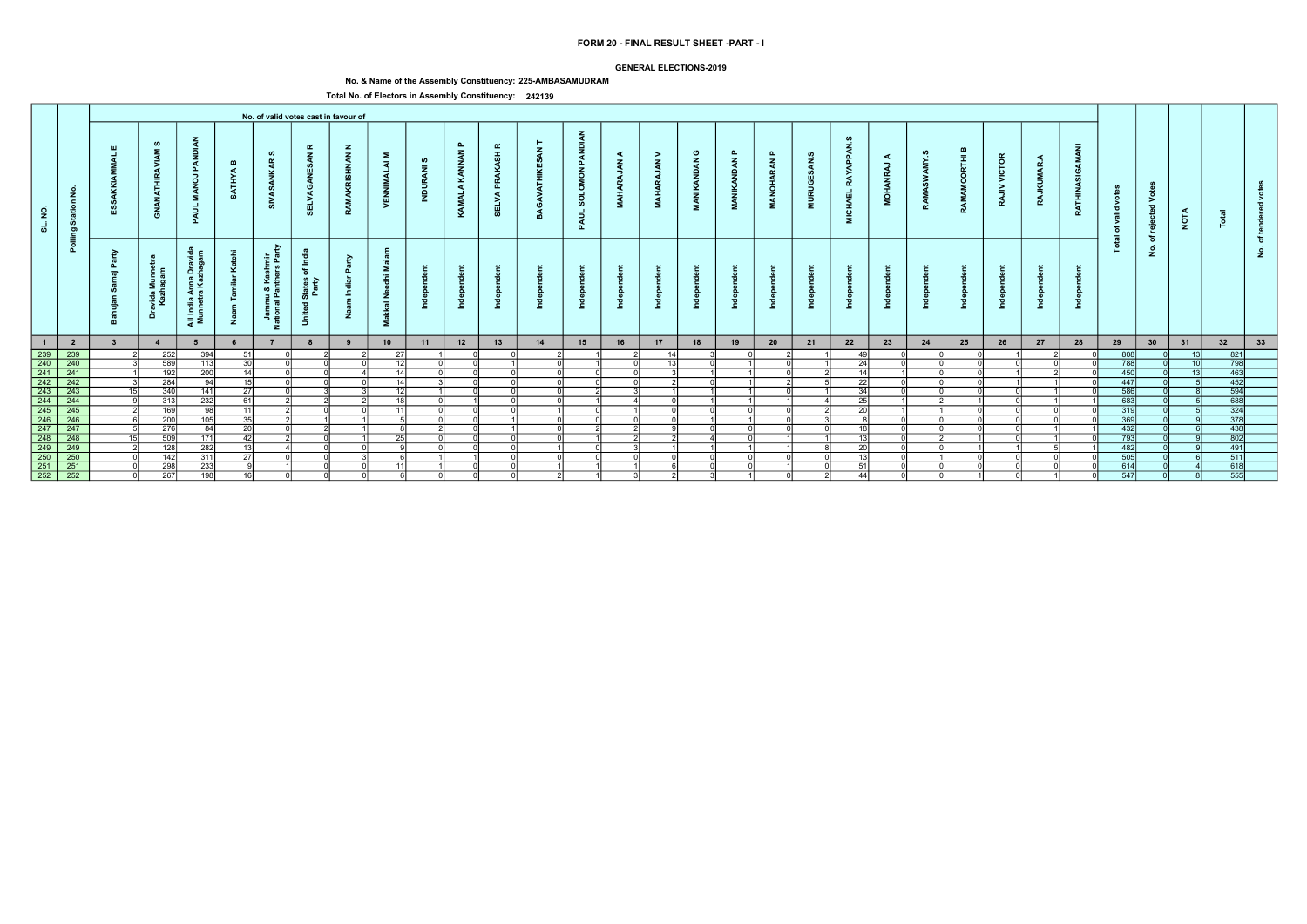### GENERAL ELECTIONS-2019

# No. & Name of the Assembly Constituency: 225-AMBASAMUDRAM

|                     |                         |                         |                                |                                          |                              |                                                             |                                                        | No. of valid votes cast in favour of |                                   |                               |                               |                                     |              |                                               |                        |                                 |                          |                                                            |                                 |                                        |                                           |                          |            |                                  |                          |                     |                                 |                    |                                                     |             |                                                                                            |        |  |
|---------------------|-------------------------|-------------------------|--------------------------------|------------------------------------------|------------------------------|-------------------------------------------------------------|--------------------------------------------------------|--------------------------------------|-----------------------------------|-------------------------------|-------------------------------|-------------------------------------|--------------|-----------------------------------------------|------------------------|---------------------------------|--------------------------|------------------------------------------------------------|---------------------------------|----------------------------------------|-------------------------------------------|--------------------------|------------|----------------------------------|--------------------------|---------------------|---------------------------------|--------------------|-----------------------------------------------------|-------------|--------------------------------------------------------------------------------------------|--------|--|
| $\overline{2}$<br>ಕ | Station No.             | Ш                       | ဖာ<br>Ę<br>ट्टे<br>ු           | PANDI<br>$\overline{a}$<br>- 2<br>PAUL   | $\mathbf{m}$<br><b>ATHYA</b> | ဖာ<br>$\alpha$<br>್ಯ                                        | $\alpha$<br>$\mathbf{z}$<br>ELVA                       | $\mathbf{z}$<br><b>NAN</b>           | Σ<br>$\overline{z}$<br>. F<br>VEN | ဖ<br>$\overline{a}$<br>INDUR, | $\mathbf{a}$<br>KAMALA KANNAN | $\alpha$<br>PRAKASH<br><b>SELVA</b> | $\mathbf{z}$ | PANDIAN<br><b>MON</b><br><b>SOLOI</b><br>PAUL | ◀<br>$\vec{z}$<br>MAHA | ><br>$\tilde{\mathbf{A}}$<br>PA | ပ<br><b>NDAN</b><br>MANI | $\mathbf{a}$<br>$\tilde{\mathbf{z}}$<br>₽<br>$\frac{2}{4}$ | $\mathbf{a}$<br><b>RAN</b><br>à | ဖာ<br>$\tilde{a}$<br><b>URUGI</b><br>Ξ | APPAN<br><b>RAY</b><br><b>CHAEL</b><br>ē. | ◀<br>-<br>$\overline{Q}$ | ဖာ<br>AMY. | മ<br>$\bar{t}$<br>ō<br>Š<br>RAMA | <b>VICTOR</b><br>><br>RA | ◀<br>MAR<br>Ę<br>RA | AMANI<br>O<br>z<br><b>RATHI</b> | š<br>ಾ<br>ঁত<br>ੁਛ | $\circ$<br>$\geq$<br>$\overline{\phantom{a}}$<br>ႜၑ | <b>NOTA</b> |                                                                                            |        |  |
|                     | Polling                 | - 2<br>௳<br>- 10        | ravida Munnet<br>Kazhagam<br>ă | All India Anna Dravi<br>Munnetra Kazhaga | ⊻<br>ž                       | ਣ<br>shmir<br>ars Par<br>Jammu & Kas<br>ational Panthe<br>z | States of Inc<br>Party<br>$\overline{\sigma}$<br>Unite | ়≥<br>드                              | - 12<br>$rac{z}{a}$<br>送<br>Σ.    |                               |                               |                                     |              |                                               |                        |                                 |                          |                                                            |                                 |                                        |                                           |                          |            |                                  |                          |                     |                                 | <u>is</u>          | ঁচ<br>$\dot{\mathbf{2}}$                            |             |                                                                                            | ৳<br>٤ |  |
| $\overline{1}$      | $\overline{\mathbf{2}}$ | $\overline{\mathbf{3}}$ | $\overline{4}$                 | 5                                        |                              |                                                             | 8                                                      | 9                                    | 10                                | 11                            | 12                            | 13                                  | 14           | 15                                            | 16                     | 17                              | 18                       | 19                                                         | 20                              | 21                                     | 22                                        | 23                       | 24         | 25                               | 26                       | 27                  | 28                              | 29                 | 30                                                  | 31          | 32                                                                                         | 33     |  |
|                     | $\frac{253}{254}$       |                         | 144                            | 282                                      | 13 <sup>1</sup>              |                                                             |                                                        |                                      |                                   |                               |                               |                                     |              |                                               |                        |                                 |                          |                                                            |                                 |                                        | 31                                        |                          |            |                                  |                          |                     |                                 | 491                |                                                     |             | 495                                                                                        |        |  |
|                     |                         |                         | 364                            | 97                                       | 10 <sup>1</sup>              |                                                             |                                                        |                                      |                                   |                               |                               |                                     | ി            | ΩI                                            |                        |                                 |                          |                                                            |                                 |                                        | 50                                        |                          |            |                                  |                          |                     |                                 | 533                |                                                     |             | $\begin{array}{r} \hline 535 \\ 535 \\ \hline 398 \\ 417 \end{array}$                      |        |  |
|                     | $\overline{255}$        |                         | 289                            | 62                                       |                              |                                                             |                                                        |                                      |                                   |                               |                               |                                     |              | ΩI                                            |                        |                                 |                          |                                                            |                                 |                                        | 27                                        |                          |            |                                  |                          |                     |                                 | 397                |                                                     |             |                                                                                            |        |  |
|                     | $\frac{256}{257}$       |                         | 316                            | 68                                       | $\Delta$                     |                                                             |                                                        |                                      |                                   |                               |                               |                                     | ΩI           |                                               |                        |                                 |                          |                                                            |                                 |                                        | 10                                        |                          |            |                                  |                          |                     |                                 | 416                |                                                     |             |                                                                                            |        |  |
|                     |                         |                         | 394                            | 120                                      | 12                           |                                                             |                                                        |                                      |                                   |                               |                               |                                     | ΩI           | ΩI                                            |                        |                                 |                          |                                                            |                                 |                                        | <b>45</b>                                 |                          |            |                                  |                          |                     |                                 | 592                |                                                     |             |                                                                                            |        |  |
|                     |                         |                         | 387                            | 72                                       | -261                         |                                                             |                                                        |                                      |                                   |                               |                               |                                     | വ            | ΩI                                            |                        |                                 |                          |                                                            |                                 |                                        | 21                                        |                          |            |                                  |                          |                     |                                 | 525                |                                                     |             | $\begin{array}{r} 111 \\  \overline{596} \\  526 \\  \overline{508} \\  558\n \end{array}$ |        |  |
|                     | $\overline{259}$        |                         | 430                            | 34                                       |                              |                                                             |                                                        |                                      |                                   |                               |                               |                                     | $\cap$       | ΩI                                            |                        |                                 |                          |                                                            |                                 |                                        | $\overline{27}$                           |                          |            |                                  |                          |                     |                                 | 507                |                                                     |             |                                                                                            |        |  |
|                     | 260                     |                         | 239                            | 270                                      | 19                           |                                                             |                                                        |                                      |                                   |                               |                               |                                     | nl           | nl                                            |                        |                                 |                          |                                                            |                                 |                                        |                                           |                          |            |                                  |                          |                     |                                 | 552                |                                                     |             |                                                                                            |        |  |
|                     | $\overline{261}$        |                         | 354                            | 118                                      | 10                           |                                                             |                                                        |                                      |                                   |                               |                               |                                     | ി            | $\cap$                                        |                        | $\cap$                          |                          |                                                            |                                 |                                        | าล                                        |                          |            |                                  |                          |                     |                                 | 534                |                                                     |             | 537                                                                                        |        |  |
|                     | $\overline{262}$        |                         | 369                            | 155                                      |                              |                                                             |                                                        |                                      |                                   |                               |                               |                                     | nl           | ΩI                                            |                        |                                 |                          |                                                            |                                 |                                        | <b>ROL</b>                                |                          |            |                                  |                          |                     |                                 | 613                |                                                     |             | $\begin{array}{r}\n 615 \\  \hline\n 736 \\  \hline\n 519\n \end{array}$                   |        |  |
|                     | $\overline{263}$        |                         | 559                            | 112                                      | 13                           |                                                             |                                                        |                                      |                                   |                               |                               |                                     |              |                                               |                        |                                 |                          |                                                            |                                 |                                        | 23                                        |                          |            |                                  |                          |                     |                                 | $735$              |                                                     |             |                                                                                            |        |  |
|                     | $\frac{264}{265}$       |                         | 166                            | 255                                      | 10 <sup>1</sup>              |                                                             |                                                        |                                      |                                   |                               |                               |                                     |              |                                               |                        |                                 |                          |                                                            |                                 |                                        | 41                                        |                          |            |                                  |                          |                     |                                 | 509                |                                                     |             |                                                                                            |        |  |
|                     |                         |                         | 244                            | 155                                      | 27                           |                                                             |                                                        |                                      |                                   |                               |                               |                                     |              |                                               |                        |                                 |                          |                                                            |                                 |                                        | $\overline{26}$                           |                          |            |                                  |                          |                     |                                 | 482                |                                                     |             | 490                                                                                        |        |  |
|                     | $\overline{266}$        |                         | 166                            | 133                                      |                              |                                                             |                                                        |                                      |                                   |                               |                               |                                     | - ol         | 21                                            | 5                      |                                 |                          |                                                            |                                 |                                        | 41                                        |                          |            |                                  |                          |                     |                                 | 362                |                                                     |             | 362                                                                                        |        |  |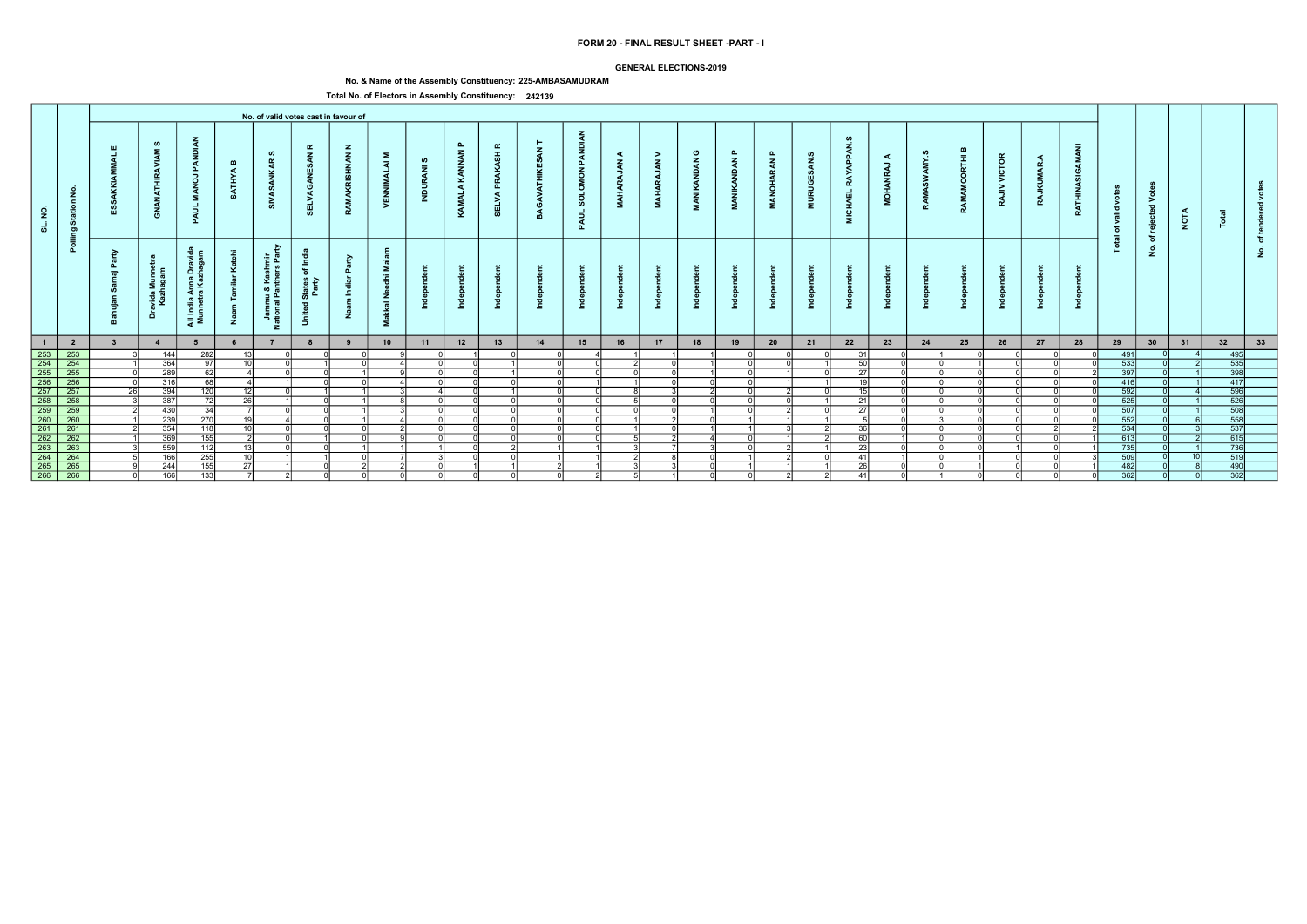### GENERAL ELECTIONS-2019

# No. & Name of the Assembly Constituency: 225-AMBASAMUDRAM

|                                                                       |                                                                                                                                 |                         |                             |                                                         |                              |                                                       |                                                                                         | No. of valid votes cast in favour of |                                                                                |                      |                    |                                   |     |                                                  |                                         |                                          |                                                   |                        |                                  |                                        |                                        |             |                                |                            |                        |                 |                         |                  |                                               |             |                                   |          |  |
|-----------------------------------------------------------------------|---------------------------------------------------------------------------------------------------------------------------------|-------------------------|-----------------------------|---------------------------------------------------------|------------------------------|-------------------------------------------------------|-----------------------------------------------------------------------------------------|--------------------------------------|--------------------------------------------------------------------------------|----------------------|--------------------|-----------------------------------|-----|--------------------------------------------------|-----------------------------------------|------------------------------------------|---------------------------------------------------|------------------------|----------------------------------|----------------------------------------|----------------------------------------|-------------|--------------------------------|----------------------------|------------------------|-----------------|-------------------------|------------------|-----------------------------------------------|-------------|-----------------------------------|----------|--|
| SL. NO.                                                               | $\tilde{z}$<br>$\epsilon$<br>Statio<br>ರಾ                                                                                       |                         | ဖာ<br><b>ANATHIR</b><br>ී   | PAN<br>$\vec{e}$<br>Σ.<br>इ<br>മ                        | $\mathbf{m}$<br><b>ATHYA</b> | ဖာ<br>$\alpha$<br>ž                                   | $\alpha$<br>$\mathbf{z}$<br>3<br>己                                                      | $\mathbf{z}$<br><b>HAN</b>           | Σ<br>$\overline{z}$<br>್ನ<br>>                                                 | ဖာ<br>$\bar{z}$<br>ಸ | ௳<br>KAMALA KANNAN | $\alpha$<br>ASH<br>௳<br>ELVA<br>ທ | GAV | <b>DIAN</b><br>PAN<br>NOW<br><b>SOLO</b><br>PAUL | ⋖<br>$\tilde{\mathbf{z}}$<br><b>MAH</b> | ><br>$\tilde{\mathbf{z}}$<br><b>MAHA</b> | ပ<br>$\tilde{\mathbf{z}}$<br><b>IKAND</b><br>MANI | മ<br><b>MANIKANDAN</b> | മ<br><b>ARAN</b><br><b>MANOH</b> | ဖ<br>ESAN.<br><b>RUGI</b><br>$\vec{z}$ | ഗ<br>APPAN<br>RAY<br><b>CHAEL</b><br>Σ | ⋖<br>,<br>ġ | ဖာ<br>≻<br>$\tilde{s}$<br>RAMA | മ<br>Ē<br>$\circ$<br>RAMAI | VICTOR<br>$\geq$<br>RA | <b>RAJKUMAR</b> | c<br>g<br><b>RATHIN</b> | ğ<br>valid<br>ិច | $\circ$<br>⋗<br>$\overline{\mathbf{c}}$<br>ႜၑ | <b>NOTA</b> |                                   |          |  |
|                                                                       | Pollin                                                                                                                          | B<br>௨<br>$=$           | avida Munr<br>Kazhagan<br>å | Anna Drav<br>ra Kazhaga<br>$\frac{a}{b}$<br>- 1<br>ੁੜ ≅ | ž                            | Ğ.<br>들 호<br>Jammu & Kashm<br>ational Panthers F<br>z | <b>£</b><br>$\overline{\mathbf{c}}$<br>States<br>Party<br>$\overline{\mathbf{c}}$<br>-5 | $\tilde{\mathbf{e}}$                 | Σ.<br>$\ddot{\epsilon}$<br>Ō<br>ے<br>ح<br>$\overline{\overline{6}}$<br>式<br>Σ. |                      |                    |                                   |     |                                                  |                                         |                                          |                                                   |                        |                                  |                                        |                                        |             |                                |                            |                        |                 |                         | ੁਛ<br>은          | ঁচ<br>$\dot{z}$                               |             |                                   | <u>و</u> |  |
| $\blacksquare$                                                        | $\overline{\mathbf{2}}$                                                                                                         | $\overline{\mathbf{3}}$ | $\overline{4}$              |                                                         |                              |                                                       | 8                                                                                       | 9                                    | 10                                                                             | 11                   | 12                 | 13                                | 14  | 15                                               | 16                                      | 17                                       | 18                                                | 19                     | 20                               | 21                                     | 22                                     | 23          | 24                             | 25                         | 26                     | 27              | 28                      | 29               | 30                                            | 31          | 32                                | 33       |  |
|                                                                       | 267 267 268<br>268 268 269 269<br>270 270 271 271 272 272 273 273 274 275 276 276<br>276 276 276 277 277<br>277 277 277 277 277 |                         | 290                         | 296                                                     | 17 <sup>1</sup>              |                                                       |                                                                                         |                                      |                                                                                |                      |                    |                                   |     | ΩI                                               |                                         |                                          |                                                   |                        |                                  |                                        | 84                                     |             |                                |                            |                        |                 |                         | 719              |                                               |             | 726                               |          |  |
|                                                                       |                                                                                                                                 |                         | 221                         | 252                                                     | 13 I                         |                                                       |                                                                                         |                                      | 11                                                                             |                      |                    |                                   |     | ΩI                                               |                                         |                                          |                                                   |                        |                                  |                                        | -91 l                                  |             |                                |                            |                        |                 |                         | 611              |                                               | 10          | 621                               |          |  |
|                                                                       |                                                                                                                                 |                         | 155                         | 225                                                     | 10 <sup>1</sup>              |                                                       |                                                                                         |                                      | 15                                                                             |                      |                    |                                   |     |                                                  |                                         |                                          |                                                   |                        |                                  |                                        | 44                                     |             |                                |                            |                        |                 |                         | 453              |                                               |             | $\frac{460}{621}$                 |          |  |
|                                                                       |                                                                                                                                 |                         | 222                         | 281                                                     | 11<br>19                     |                                                       |                                                                                         |                                      |                                                                                |                      |                    |                                   |     |                                                  |                                         |                                          |                                                   |                        |                                  |                                        | 55<br><b>40</b>                        |             |                                |                            |                        |                 |                         | 617              |                                               |             |                                   |          |  |
|                                                                       |                                                                                                                                 |                         | 190                         | -61                                                     | $\overline{26}$              |                                                       |                                                                                         |                                      |                                                                                |                      |                    |                                   | ി   |                                                  | ΩI                                      | n.                                       |                                                   |                        |                                  |                                        | 14                                     |             |                                |                            |                        |                 |                         | 300              |                                               |             | 301                               |          |  |
|                                                                       |                                                                                                                                 |                         | 308<br>316                  | 183                                                     | 15                           |                                                       |                                                                                         |                                      |                                                                                |                      |                    |                                   | ΩI  |                                                  |                                         |                                          |                                                   |                        |                                  |                                        |                                        |             |                                |                            |                        |                 |                         | 540<br>501       |                                               |             |                                   |          |  |
|                                                                       | 274                                                                                                                             |                         | 468                         | 136                                                     | 38                           |                                                       |                                                                                         |                                      |                                                                                |                      |                    |                                   |     |                                                  |                                         |                                          |                                                   |                        |                                  |                                        | 24                                     |             |                                |                            |                        |                 |                         | 839              |                                               |             | $\frac{546}{506}$                 |          |  |
|                                                                       |                                                                                                                                 |                         |                             | 267<br>168                                              | $\overline{14}$              |                                                       |                                                                                         |                                      |                                                                                |                      |                    |                                   | ∩l  |                                                  |                                         | 14                                       |                                                   |                        |                                  |                                        | 158                                    |             |                                |                            |                        |                 |                         | 597              |                                               |             | 600                               |          |  |
|                                                                       |                                                                                                                                 |                         | 220<br>265                  |                                                         | 15 <sup>1</sup>              |                                                       |                                                                                         |                                      |                                                                                |                      |                    |                                   |     |                                                  |                                         | 17I                                      |                                                   |                        |                                  |                                        | 57                                     |             |                                |                            |                        |                 |                         |                  |                                               |             |                                   |          |  |
|                                                                       | $\overline{277}$                                                                                                                |                         | 371                         | 134<br>242                                              | 60                           |                                                       |                                                                                         |                                      |                                                                                |                      |                    |                                   | വ   | ΩI                                               |                                         | ΩI                                       |                                                   |                        |                                  |                                        | 35                                     |             |                                |                            |                        |                 |                         | 506<br>757       |                                               |             |                                   |          |  |
|                                                                       | $\overline{278}$                                                                                                                |                         | 156                         | 140                                                     | 47                           |                                                       |                                                                                         |                                      |                                                                                |                      |                    |                                   |     |                                                  |                                         |                                          |                                                   |                        |                                  |                                        | 37                                     |             |                                |                            |                        |                 |                         | 408              |                                               |             | $\frac{506}{764}$ $\frac{412}{ }$ |          |  |
| $\begin{array}{r} 278 \\ 278 \\ \hline 279 \\ \hline 280 \end{array}$ | $\frac{1}{279}$                                                                                                                 |                         |                             |                                                         | 17I                          |                                                       |                                                                                         |                                      |                                                                                |                      |                    |                                   |     |                                                  |                                         |                                          |                                                   |                        |                                  |                                        |                                        |             |                                |                            |                        |                 |                         | 468              |                                               |             | 474                               |          |  |
|                                                                       | $\overline{280}$                                                                                                                |                         | 284<br>$\overline{279}$     | 133<br>163                                              | 25                           |                                                       |                                                                                         |                                      |                                                                                |                      |                    |                                   |     | - N                                              |                                         |                                          |                                                   |                        |                                  |                                        | 45                                     |             |                                |                            |                        |                 |                         | 532              |                                               |             | $\overline{540}$                  |          |  |
|                                                                       |                                                                                                                                 |                         |                             |                                                         |                              |                                                       |                                                                                         |                                      |                                                                                |                      |                    |                                   |     |                                                  |                                         |                                          |                                                   |                        |                                  |                                        |                                        |             |                                |                            |                        |                 |                         |                  |                                               |             |                                   |          |  |